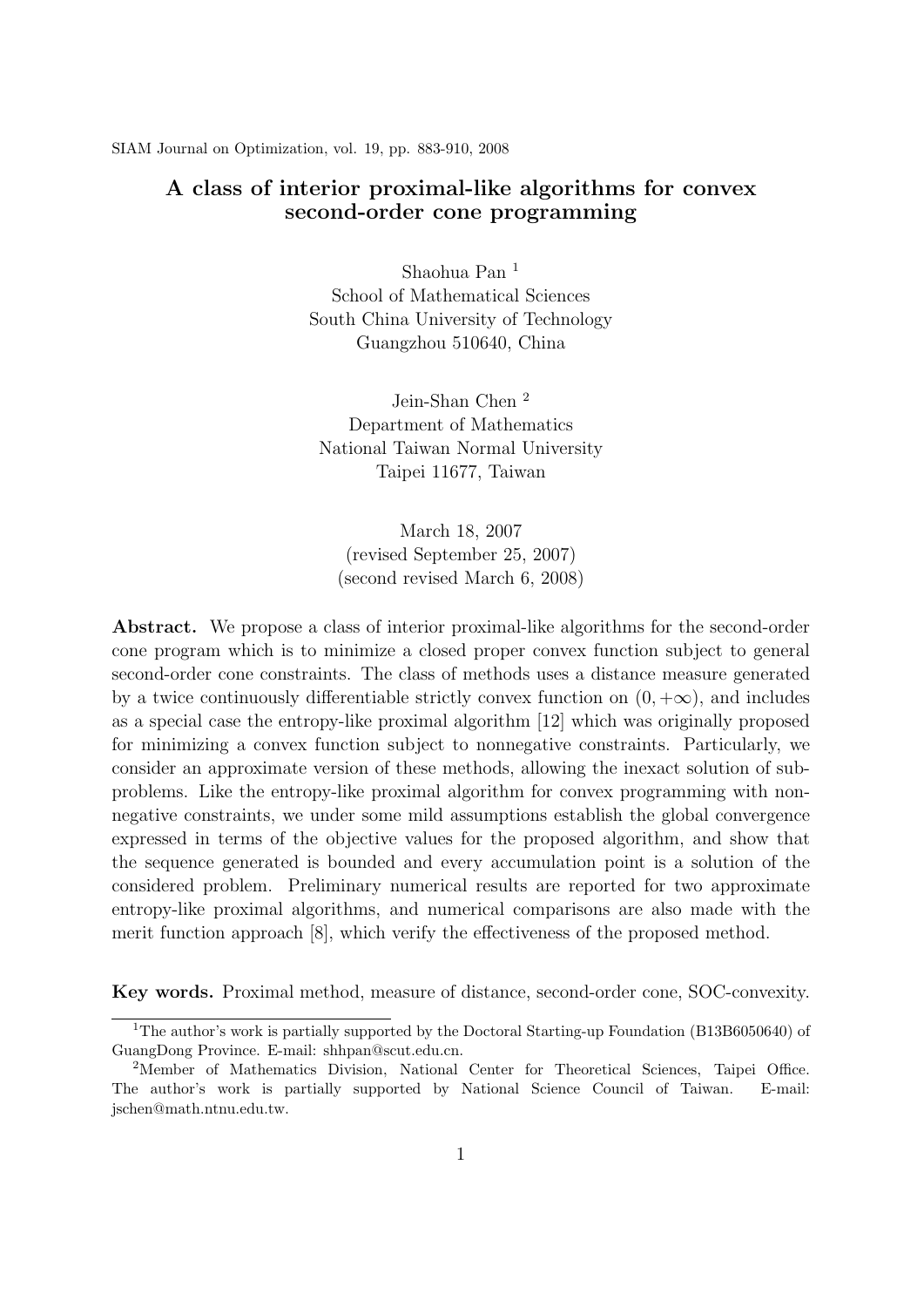### **1 Introduction**

We consider the following convex second-order cone programming (CSOCP):

$$
\min_{\mathbf{S}.\mathbf{t}} f(\zeta) \n\text{s.t.} \quad A\zeta + b \succeq_{\mathcal{K}} 0,
$$
\n
$$
(1)
$$

where  $f: \mathbb{R}^m \to (-\infty, +\infty]$  is a closed proper convex function, *A* is an  $n \times m$  matrix with  $n \geq m$ , *b* is a vector in  $\mathbb{R}^n$ ,  $x \succeq_{\mathcal{K}} 0$  means  $x \in \mathcal{K}$ , and  $\mathcal{K}$  is the Cartesian product of second-order cones (SOCs), also called Lorentz cones [14]. In other words,

$$
\mathcal{K} = \mathcal{K}^{n_1} \times \mathcal{K}^{n_2} \times \cdots \times \mathcal{K}^{n_N}
$$
\n<sup>(2)</sup>

where  $N, n_1, \dots, n_N \geq 1, n_1 + n_2 + \dots + n_N = n$ , and

$$
\mathcal{K}^{n_i} := \left\{ (x_1, x_2) \in \mathbb{R} \times \mathbb{R}^{n_i - 1} \mid x_1 \ge ||x_2|| \right\}
$$

with  $\|\cdot\|$  denoting the Euclidean norm and  $\mathcal{K}^1$  denoting the set of nonnegative reals  $\mathbb{R}_+$ . The CSOCP, as an extension of the standard second-order cone programming, has wide range of applications from engineering, control, and finance to robust optimization and combinatorial optimization; see [1, 21, 23] and references therein.

Recently, the second-order cone programming (SOCP) and the second-order cone complementarity problem (SOCCP) have received much attention in optimization. There exist many methods for solving the CSOCP, including the smoothing methods [10, 15], the smoothing-regularization method [17], the semismooth Newton method [22], and the merit function approach [8]. All of these methods are proposed by using some secondorder cone complementarity function or merit function to reformulate the KKT optimality conditions of the CSOCP as a nonsmooth (or smoothing) system of equations or an unconstrained minimization problem. Notice that the CSOCP is a typical convex programming problem which has extensive applications. But, to the best of our knowledge, there are few convex programming methods developed for (or extended to) the CSOCP except the interior point method [33]. Hence, it is worthy of exploring other types of convex programming methods for the CSOCP which are different from the aforementioned methods.

One such method is the proximal point algorithm for minimizing a convex function *f*( $\zeta$ ) over  $\mathbb{R}^m$  which generates a sequence  $\{\zeta^k\}$  by the following iterative scheme

$$
\zeta^k = \underset{\zeta \in \mathbb{R}^m}{\operatorname{argmin}} \left\{ f(\zeta) + \frac{1}{2\mu_k} \|\zeta - \zeta^{k-1}\|^2 \right\},\tag{3}
$$

where  $\mu_k$  is a sequence of positive numbers. The method was originally introduced by Martinet [24] with the Moreau proximal approximation of *f* (see [25]), and then further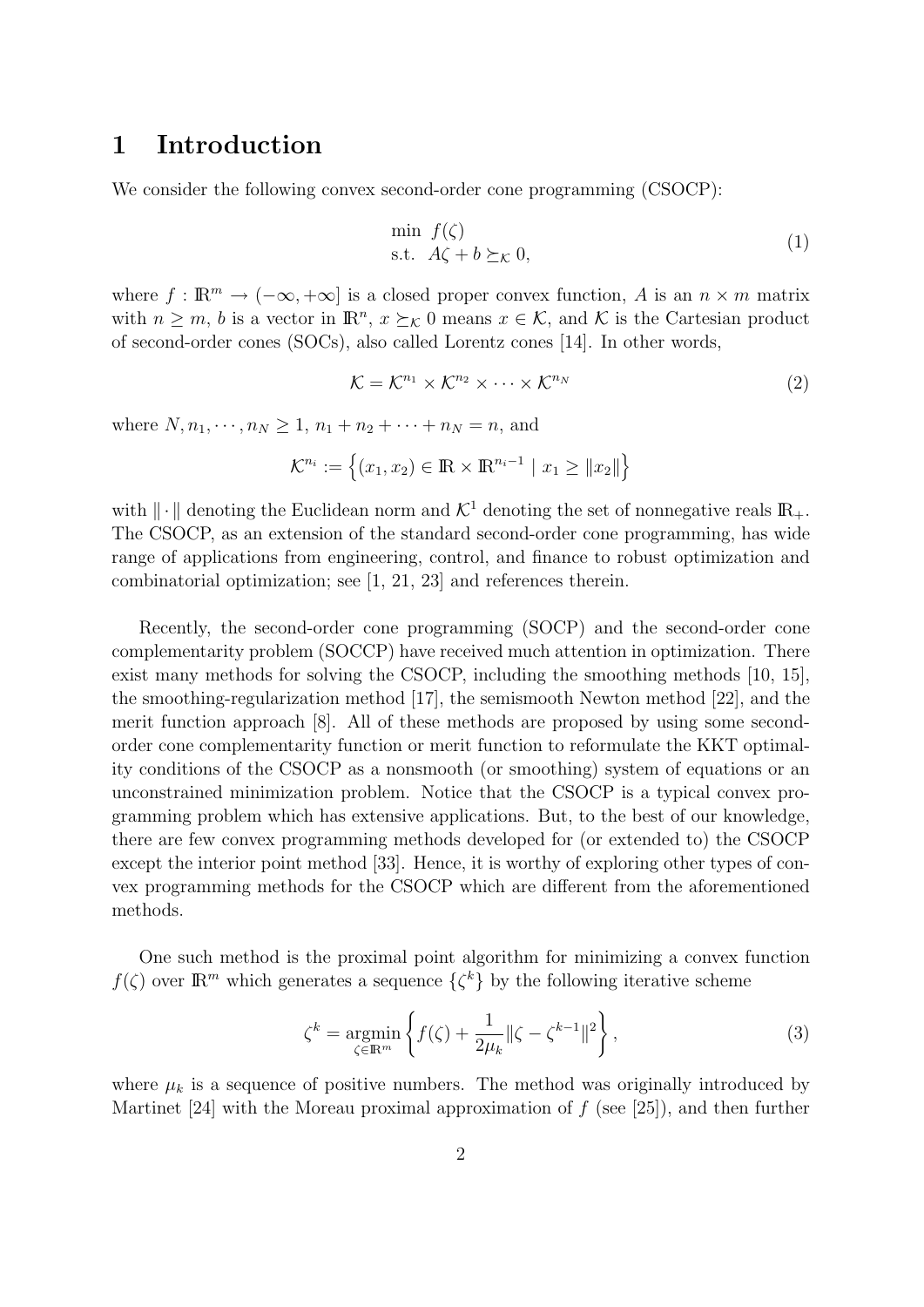developed by Rockafellar [30, 31]. Later, some researchers [5, 13, 32] proposed and studied nonquadratic proximal point algorithms by replacing the quadratic distance in (3) with a Bregman distance or an entropy-like distance.

The entropy-like proximal algorithm was designed for minimizing a convex function *f*( $\zeta$ ) subject to nonnegative constraints  $\zeta \geq 0$ . In [12], Eggermont first introduced the Kullback-Leibler relative entropy, defined by

$$
{}^{3}d(\zeta,\xi) = \sum_{i=1}^{m} \zeta_i \ln(\zeta_i/\xi_i) + \zeta_i - \xi_i, \quad \forall \zeta \ge 0, \ \xi > 0,
$$

and established the following entropy-like proximal point algorithm

$$
\begin{cases} \zeta^0 > 0\\ \zeta^k = \underset{\zeta > 0}{\operatorname{argmin}} \left\{ f(\zeta) + \mu_k^{-1} d(\zeta^{k-1}, \zeta) \right\}. \end{cases} \tag{4}
$$

Later, Teboulle [32] proposed to replace the usual Kullback-Leibler relative entropy with a new type of distance-like function, called  $\varphi$ -divergence, to define the entropy-like proximal map. Let  $\varphi : \mathbb{R} \to (-\infty, +\infty]$  be a closed proper convex function satisfying certain conditions (see [18, 32]). The  $\varphi$ -divergence induced by  $\varphi$  is defined as

$$
d_{\varphi}(\zeta,\xi) := \sum_{i=1}^{m} \xi_i \varphi(\zeta_i/\xi_i). \tag{5}
$$

Based on the  $\varphi$ -divergence, Isume et al [18, 19] generalized Eggermont's algorithm as

$$
\begin{cases} \zeta^0 > 0\\ \zeta^k = \operatorname*{argmin}_{\zeta > 0} \left\{ f(\zeta) + \mu_k^{-1} d_\varphi(\zeta, \zeta^{k-1}) \right\} \end{cases} \tag{6}
$$

and obtained the convergence theorems under weaker assumptions. Clearly, when

$$
\varphi(t) = -\ln t + t - 1 \quad (t > 0),
$$

we have that  $d_{\varphi}(\zeta, \xi) = d(\xi, \zeta)$ , and consequently the algorithm reduces to Eggermont's.

Observing that the proximal-like algorithm (6) associated with  $\varphi(t) = -\ln t + t - 1$ inherits the features of the interior point method as well as the proximal point method, Auslender [2] extended the algorithm to general linearly constrained convex minimization problems and variational inequalities on polyhedra. Then, is it possible to extend the algorithm to nonpolyhedra symmetric conic optimization problems and establish the corresponding convergence results? In this paper, we will explore its extension to the setting of second-order cones and establish a class of interior proximal-like algorithms

<sup>&</sup>lt;sup>3</sup>The convention of  $0 \ln 0 = 0$  is used throughout this paper.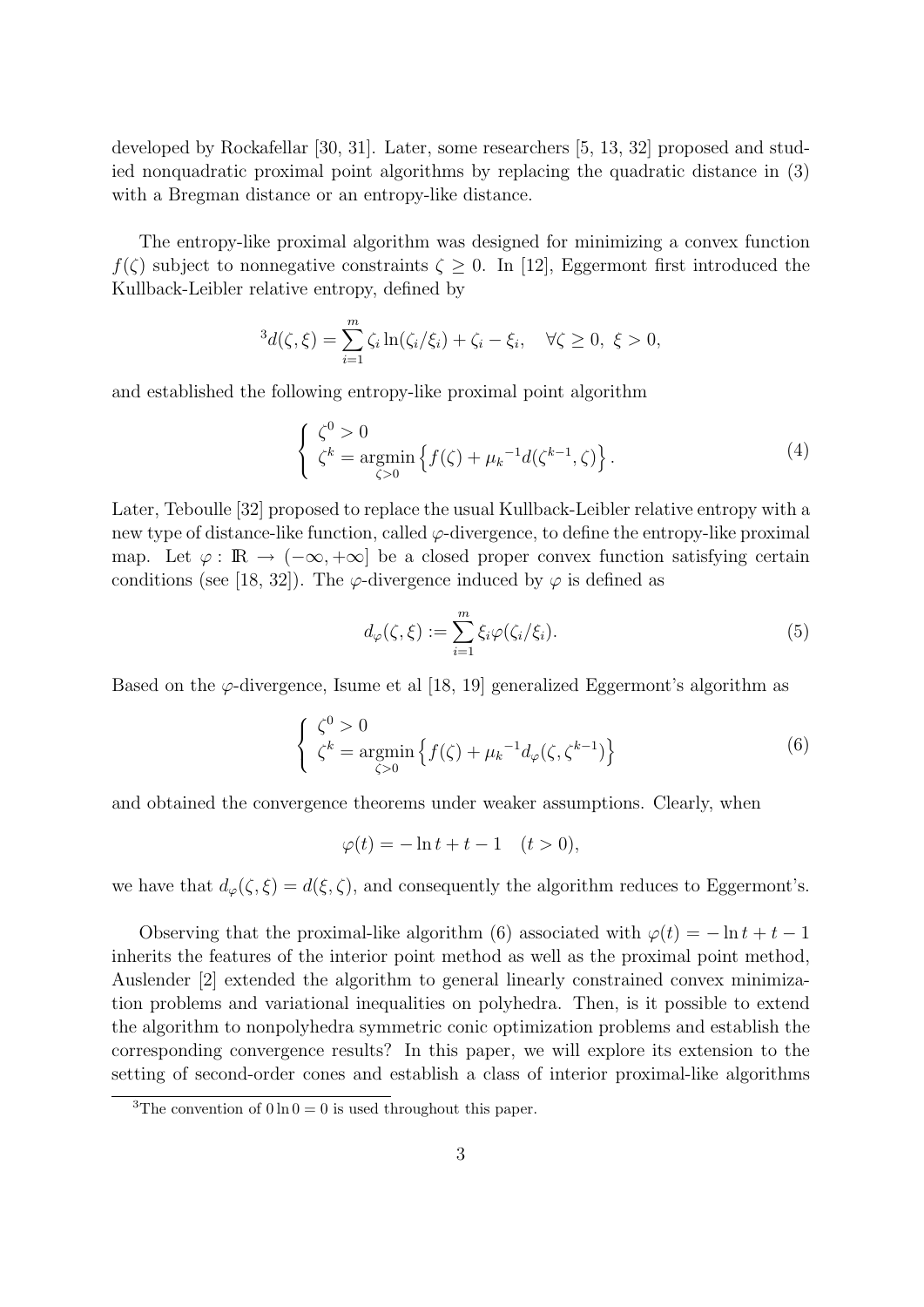for the CSOCP. We should mention that the algorithm (6) with the entropy function  $t \ln t - t + 1$  ( $t \ge 0$ ) was recently extended to convex semidefinite programming [11].

For simplicity, in the rest of this paper, we focus on the case where  $K = K<sup>n</sup>$ . All the analysis can be carried over to the general case where  $K$  has the direct product structure as (2). It is known that  $K<sup>n</sup>$  is a closed convex cone with the interior given by

$$
int(\mathcal{K}^n) := \{ (x_1, x_2) \in \mathbb{R} \times \mathbb{R}^{n-1} \mid x_1 > ||x_2|| \}.
$$

For any  $x, y$  in  $\mathbb{R}^n$ , we write  $x \succeq_{\mathcal{K}^n} y$  if  $x - y \in \mathcal{K}^n$ ; and write  $x \succ_{\mathcal{K}^n} y$  if  $x - y \in \text{int}(\mathcal{K}^n)$ . In other words, we have  $x \succeq_{K^n} 0$  if and only if  $x \in K^n$  and  $x \succeq_{K^n} 0$  if and only if  $x \in \text{int}(\mathcal{K}^n)$ . We denote *F* by the constraint set of the CSOCP, i.e.,

$$
\mathcal{F} := \left\{ \zeta \in \mathbb{R}^m \mid A\zeta + b \succeq_{\kappa^n} 0 \right\}.
$$
 (7)

It is not difficult to verify that  $\mathcal F$  is convex and its interior  $\text{int}(\mathcal F)$  is given by

$$
int(\mathcal{F}) := \Big\{ \zeta \in \mathbb{R}^m \mid A\zeta + b \succ_{\kappa^n} 0 \Big\}.
$$

The proximal-like algorithm that we propose for the CSOCP is defined as follows:

$$
\begin{cases}\n\zeta^0 \in \text{int}(\mathcal{F}) \\
\zeta^k = \operatorname*{argmin}_{\zeta \in \text{int}(\mathcal{F})} \left\{ f(\zeta) + \mu_k^{-1} D(A\zeta + b, A\zeta^{k-1} + b) \right\},\n\end{cases} \tag{8}
$$

where  $D: \mathbb{R}^n \times \mathbb{R}^n \to (-\infty, +\infty]$  is a closed proper convex function generated by a class of twice continuously differentiable strictly convex functions on  $(0, +\infty)$ , and the specific expression is given in Section 3. The class of distance measures, as will be shown in Section 3, includes as a special case the natural extension of  $d_{\varphi}(x, y)$  with  $\varphi(t) = -\ln t + t - 1$ to the second-order cones. For the proximal-like algorithm (8), we particularly consider an approximate version which allows inexact minimization of the subproblem (8) and establish its global convergence results under some mild assumptions. Numerical results are reported for two approximate entropy-like proximal algorithms, which verify the effectiveness of the proximal method proposed. In addition, numerical comparisons with the merit function approach [8] indicate that the condition number of the Hessian matrix  $\nabla^2 f(\zeta)$  has a great influence on the numerical performance of the proximal-like algorithm and the merit function approach, but the former seems to have no direct relation with the dense degree of test problems, but the latter tends to more function evaluations as the density increases.

The outline of this paper is as follows. In Section 2, we review some basic concepts and properties associated with SOCs. In Section 3, we state the definition of  $D(x, y)$  and present some specific examples. Some favorable properties of  $D(x, y)$  are investigated in Section 4. In Section 5, we describe an approximate proximal-like algorithm allowing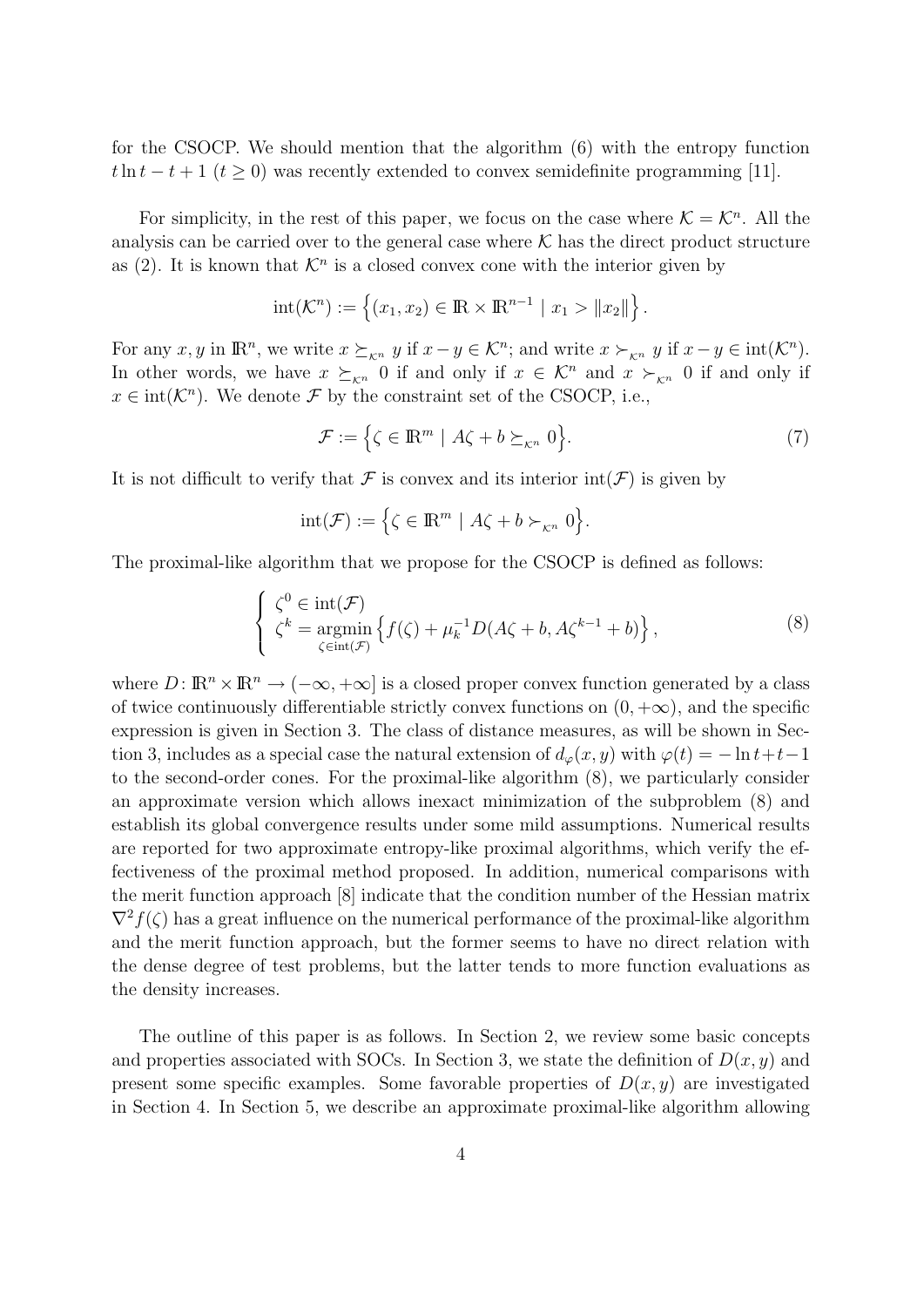inexact minimization in (8) and establish the global convergence of the algorithm. In Section 6, we report our numerical experiences for the proposed proximal-like algorithm by solving some convex SOCPs. Finally, we conclude this paper in Section 7.

Throughout this paper,  $I$  represents an identity matrix of suitable dimension and  $\mathbb{R}^n$ denotes the space of *n*-dimensional real column vectors. For a differentiable function *h* on  $\mathbb{R}$ , we denote  $h', h''$  and  $h'''$  by its first, second and third derivative, respectively. Given a set *S*, we denote  $\overline{S}$ ,  $\text{int}(S)$  and  $\text{bd}(S)$  by the closure, the interior and the boundary of *S*, respectively. Note that a function is closed if and only if it is lower semi-continuous and a function is proper if  $f(\zeta) < \infty$  for at least one  $\zeta \in \mathbb{R}^m$  and  $f(\zeta) > -\infty$  for all  $\zeta \in \mathbb{R}^m$ . For a closed proper convex function  $f : \mathbb{R}^m \to (-\infty, +\infty]$ , we denote its domain by  $dom f := \{ \zeta \in \mathbb{R}^m \mid f(\zeta) < \infty \}$  and the subdifferential of f at  $\widehat{\zeta}$  by

$$
\partial f(\widehat{\zeta}) := \left\{ w \in \mathbb{R}^m \mid f(\zeta) \ge f(\widehat{\zeta}) + \langle w, \zeta - \widehat{\zeta} \rangle, \ \forall \zeta \in \mathbb{R}^m \right\}.
$$

If *f* is differentiable at  $\zeta$ , the notation  $\nabla f(\zeta)$  represents the gradient at  $\zeta$  of *f*.

## **2 Preliminaries**

This section recalls some basic concepts and preliminary results related to second-order cones that will be used in the subsequent analysis. For any  $x = (x_1, x_2) \in \mathbb{R} \times \mathbb{R}^{n-1}$  and  $y = (y_1, y_2) \in \mathbb{R} \times \mathbb{R}^{n-1}$ , we define their *Jordan product* as

$$
x \circ y := (\langle x, y \rangle, y_1 x_2 + x_1 y_2). \tag{9}
$$

We write  $x^2$  to mean  $x \circ x$  and write  $x + y$  to mean the usual componentwise addition of vectors. Then  $\circ$ , + and  $e = (1, 0, \dots, 0)^T \in \mathbb{R}^n$  have the following basic properties  $(\text{see } [14, 15])$ : **(1)**  $e \circ x = x$  for all  $x \in \mathbb{R}^n$ . **(2)**  $x \circ y = y \circ x$  for all  $x, y \in \mathbb{R}^n$ . **(3)**  $x \circ (x^2 \circ y) = x^2 \circ (x \circ y)$  for all  $x, y \in \mathbb{R}^n$ . (4)  $(x+y) \circ z = x \circ z + y \circ z$  for all  $x, y, z \in \mathbb{R}^n$ . The Jordan product is not associative. For example, for  $n = 3$ , let  $x = (1, -1, 1)$  and  $y = z = (1,0,1)$ , then we have  $(x \circ y) \circ z = (4,-1,4) \neq x \circ (y \circ z) = (4,-2,4)$ . However, it is power associated, i.e.,  $x \circ (x \circ x) = (x \circ x) \circ x$  for all  $x \in \mathbb{R}^n$ . Thus, we may, without fear of ambiguity, write  $x^m$  for the product of *m* copies of *x* and  $x^{m+n} = x^m \circ x^n$  for all positive integers *m* and *n*. We stipulate that  $x^0 = e$ . Besides,  $\mathcal{K}^n$  is not closed under Jordan product. For example,  $x = (1, 1, 0), y = (2, -1, 3) \in \mathcal{K}^n$ , but  $x \circ y = (1, 1, 3) \notin \mathcal{K}^n$ .

For each  $x = (x_1, x_2) \in \mathbb{R} \times \mathbb{R}^{n-1}$ , the *determinant* and the *trace* of *x* are defined by

$$
\det(x) = x_1^2 - ||x_2||^2, \quad \text{tr}(x) = 2x_1. \tag{10}
$$

In general,  $det(x \circ y) \neq det(x) det(y)$  unless  $x_2 = \alpha y_2$  for some  $\alpha \in \mathbb{R}$ . A vector  $x = (x_1, x_2) \in \mathbb{R} \times \mathbb{R}^{n-1}$  is said to be *invertible* if  $\det(x) \neq 0$ . If *x* is invertible, then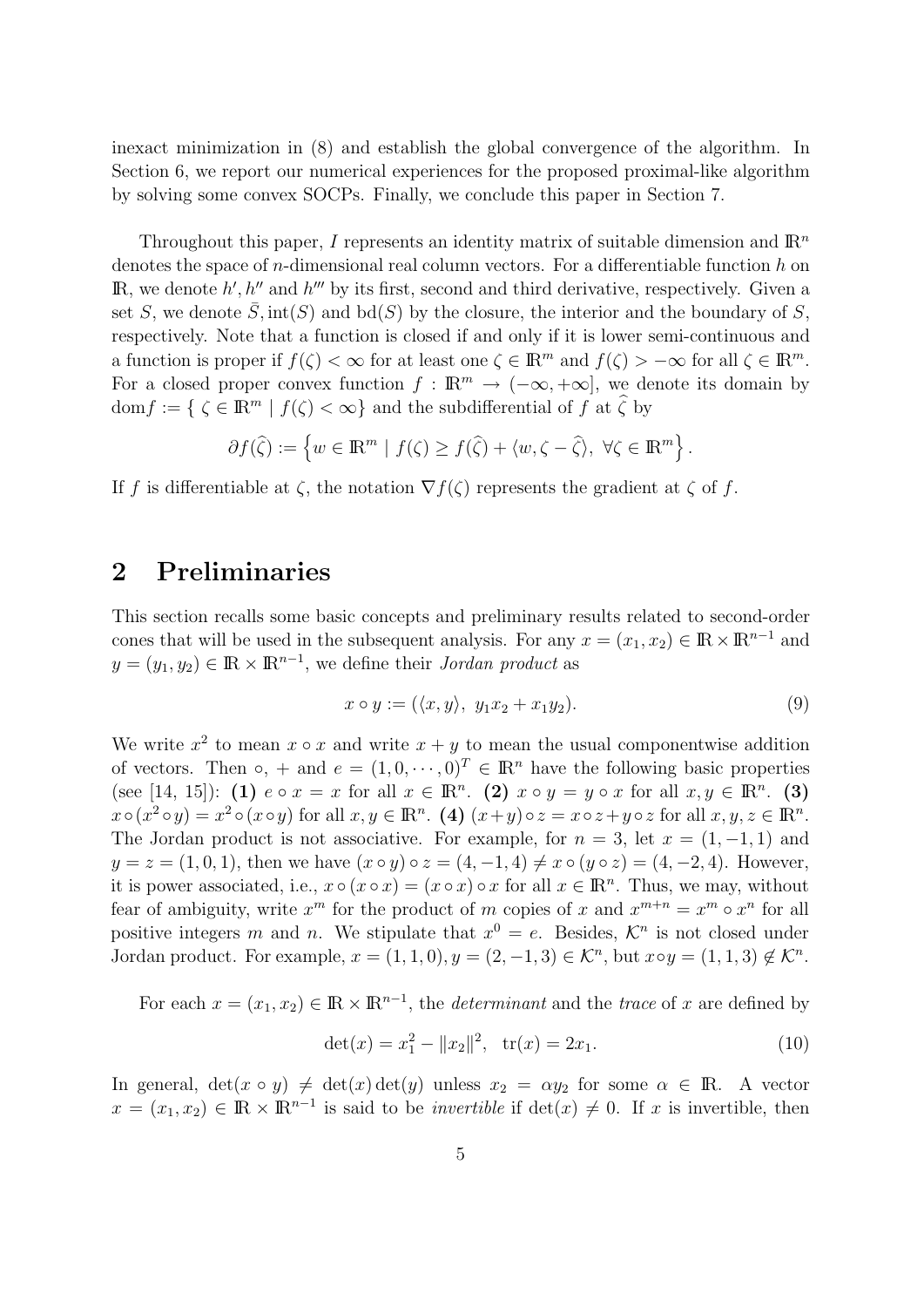there exists a unique  $y = (y_1, y_2) \in \mathbb{R} \times \mathbb{R}^{n-1}$  satisfying  $x \circ y = y \circ x = e$ . We call this *y* the inverse of  $x$  and denote it by  $x^{-1}$ . In fact, we have that

$$
x^{-1} = \frac{1}{x_1^2 - ||x_2||^2}(x_1, -x_2) = \frac{1}{\det(x)}(\text{tr}(x)e - x).
$$
 (11)

Hence,  $x \in \text{int}(\mathcal{K}^n)$  if and only if  $x^{-1} \in \text{int}(\mathcal{K}^n)$ , and  $(x^k)^{-1}$  is well-defined if  $x \in \text{int}(\mathcal{K}^n)$ .

In the following, we recall from [15] that each  $x = (x_1, x_2) \in \mathbb{R} \times \mathbb{R}^{n-1}$  admits a spectral factorization, associated with  $\mathcal{K}^n$ , of the form

$$
x = \lambda_1(x) \cdot u_x^{(1)} + \lambda_2(x) \cdot u_x^{(2)},
$$

where  $\lambda_i(x)$  and  $u_x^{(i)}$  for  $i = 1, 2$  are the spectral values and the associated spectral vectors of *x*, respectively, given by

$$
\lambda_i(x) = x_1 + (-1)^i \|x_2\|,
$$
  
\n
$$
u_x^{(i)} = \begin{cases} \frac{1}{2} \left( 1, \ (-1)^i \frac{x_2}{\|x_2\|} \right) & \text{if } x_2 \neq 0; \\ \frac{1}{2} \left( 1, \ (-1)^i \bar{x}_2 \right) & \text{if } x_2 = 0, \end{cases}
$$
\n(12)

with  $\bar{x}_2$  being any vector in  $\mathbb{R}^{n-1}$  such that  $\|\bar{x}_2\|=1$ . If  $x_2\neq 0$ , then the factorization is unique. The spectral decomposition along with the Jordan algebra associated with SOC has some basic properties, whose proofs can be found in [14, 15]. Here, we list four of them that will often be used in the subsequent sections.

**Property 2.1** *For any*  $x = (x_1, x_2) \in \mathbb{R} \times \mathbb{R}^{n-1}$  *with the spectral values*  $\lambda_1(x), \lambda_2(x)$ and spectral vectors  $u_x^{(1)}, u_x^{(2)}$  given as in (12), the following results hold:

(a)  $u_x^{(1)}$  and  $u_x^{(2)}$  are orthogonal under Jordan product and have length  $1/$ *√* 2*, i.e.,*

$$
u_x^{(1)} \circ u_x^{(2)} = 0, \quad ||u_x^{(1)}|| = ||u_x^{(2)}|| = 1/\sqrt{2}.
$$

(b)  $u_x^{(1)}$  and  $u_x^{(2)}$  are idempotent under Jordan product, i.e.,  $u_x^{(i)} \circ u_x^{(i)} = u_x^{(i)}$  for  $i = 1, 2$ .

**(c)** The determinant, the trace and the Euclidean norm of x can be denoted by  $\lambda_1(x), \lambda_2(x)$ :

$$
\det(x) = \lambda_1(x)\lambda_2(x), \quad \text{tr}(x) = \lambda_1(x) + \lambda_2(x), \quad ||x||^2 = \frac{[\lambda_1(x)]^2 + [\lambda_2(x)]^2}{2}.
$$

(d)  $\lambda_1(x)$  are nonnegative (positive) if and only if  $x \in \mathcal{K}^n$  ( $x \in \text{int}(\mathcal{K}^n)$ ).

**Lemma 2.1** (a) *For any*  $x \in \mathbb{R}^n$ ,  $x \succeq_{\mathcal{K}^n} 0 \Longleftrightarrow \langle x, y \rangle \ge 0$  *for any*  $y \succeq_{\mathcal{K}^n} 0$ *.*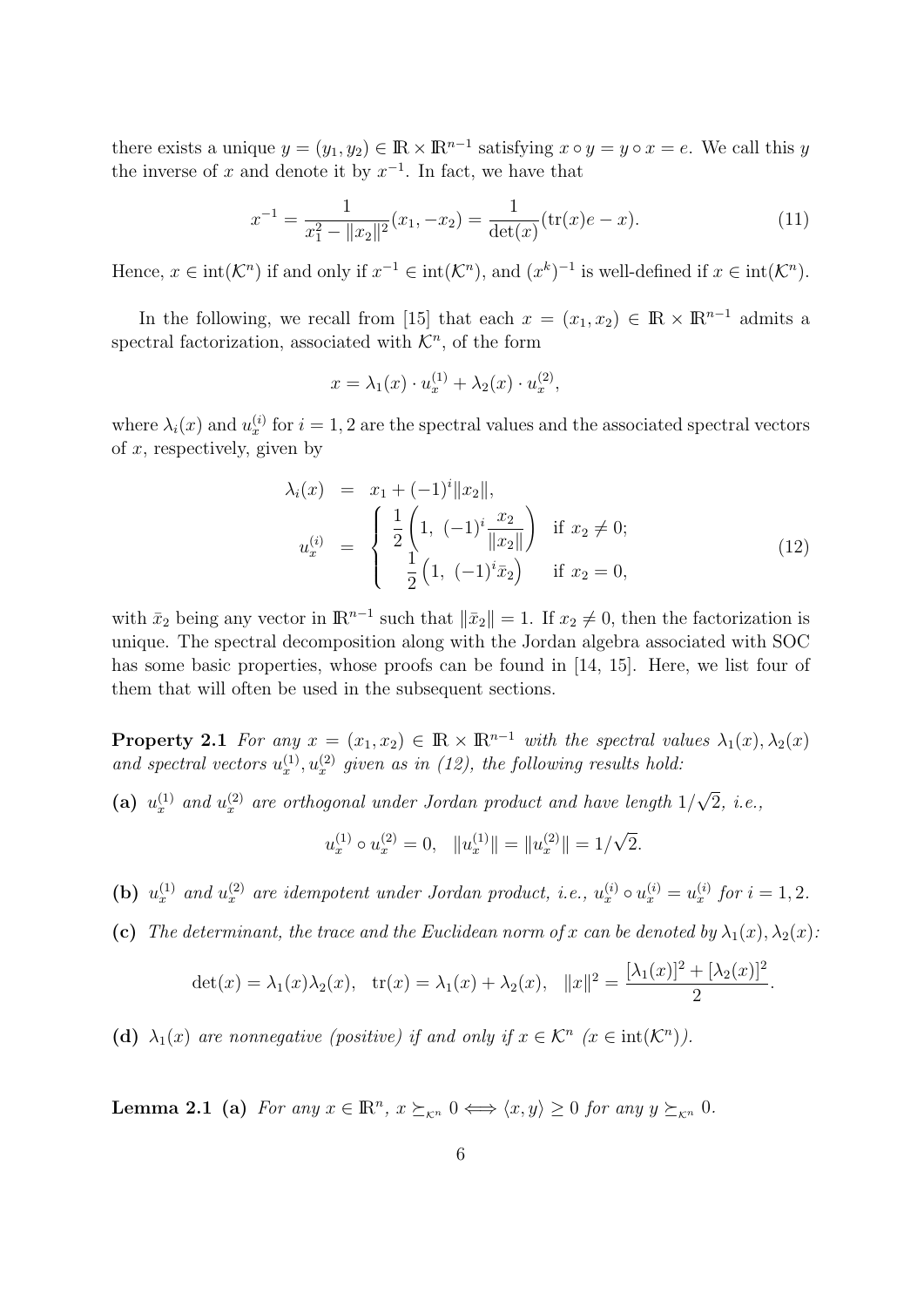(b) For any  $x \in \mathbb{R}^n$ ,  $x \succ_{\kappa^n} 0 \Longleftrightarrow \langle x, y \rangle > 0$  for any  $y \succeq_{\kappa^n} 0$  and  $y \neq 0$ .

(c) For any  $x, y \in \mathbb{R}^n$ , let  $\lambda_i(x)$  and  $\lambda_i(y)$  for  $i = 1, 2$  be their spectral values. Then,

$$
\lambda_1(x)\lambda_2(y) + \lambda_2(x)\lambda_1(y) \le \text{tr}(x \circ y) \le \lambda_1(x)\lambda_1(y) + \lambda_2(x)\lambda_2(y).
$$

**Proof.** Part (a) is direct by the self-duality of  $\mathcal{K}^n$ , and we next consider parts (b) and (c).

(b) Let  $x = (x_1, x_2), y = (y_1, y_2) \in \mathbb{R} \times \mathbb{R}^{n-1}$ . The necessity follows from

$$
\langle x, y \rangle = x_1 y_1 + x_2^T y_2 \ge x_1 y_1 - ||x_2|| ||y_2|| \ge x_1 y_1 - y_1 ||x_2|| = y_1 (x_1 - ||x_2||) > 0,
$$

where the first inequality is by Cauchy-Schwartz, the second is due to  $y \succeq_{\kappa^n} 0$  and the third is since  $x \succ_{\kappa^n} 0$  and  $y \neq 0$ ,  $y \succeq_{\kappa^n} 0$ . Next, we prove the sufficiency. First, from  $\langle x, y \rangle > 0$  for any  $y \succeq_{K^n} 0$  and  $y \neq 0$ , we deduce that  $x_1 > 0$  by setting  $y = e$ . If  $x_2 = 0$ , then the conclusion follows. If  $x_2 \neq 0$ , then we set  $y = (1, -\frac{x_2}{\|x_2\|})$  $\frac{x_2}{\|x_2\|}$ ). Clearly,  $y \succeq_{K^n} 0$ ,  $y \neq 0$ , and  $0 < \langle x, y \rangle = x_1 - ||x_2|| = \lambda_1(x)$ . By Property 2.1 (d), we then have  $x \succ_{\kappa^n} 0.$ 

(c) For any  $x = (x_1, x_2), y = (y_1, y_2) \in \mathbb{R} \times \mathbb{R}^{n-1}$ , by (12) we can compute that

$$
\lambda_1(x)\lambda_2(y) + \lambda_2(x)\lambda_1(y) = 2x_1y_1 - 2||x_2|| ||y_2|| \le 2(x_1y_1 + x_2^T y_2) = \text{tr}(x \circ y),
$$
  

$$
\lambda_1(x)\lambda_1(y) + \lambda_2(x)\lambda_2(y) = 2x_1y_1 + 2||x_2|| ||y_2|| \ge 2(x_1y_1 + x_2^T y_2) = \text{tr}(x \circ y).
$$

Combining with the two inequalities above then yields the desired result.  $\Box$ 

For any  $h : \mathbb{R} \to \mathbb{R}$ , the following vector-valued function was considered in [6, 15]:

$$
h^{\text{soc}}(x) = h[\lambda_1(x)] \cdot u_x^{(1)} + h[\lambda_2(x)] \cdot u_x^{(2)}, \quad \forall x = (x_1, x_2) \in \mathbb{R} \times \mathbb{R}^{n-1}.
$$
 (13)

If h is defined only on a subset of  $\mathbb{R}$ , then  $h^{\text{soc}}$  is defined on the corresponding subset of  $\mathbb{R}^n$ . The definition in (13) is unambiguous whether  $x_2 \neq 0$  or  $x_2 = 0$ . For the vector-valued function  $h^{\text{soc}}$  induced by  $h$ , we have the following results.

**Lemma 2.2** *Given a function*  $h: I_{\mathbb{R}} \to \mathbb{R}$ *, let*  $h^{soc}: S \to \mathbb{R}^n$  *be the vector-valued function induced by h as in* (13), where  $I_{\mathbb{R}} \subseteq \mathbb{R}$  *and*  $S \subseteq \mathbb{R}^n$ *. Then, the following results hold:*

- (a) For any  $x \in S$ ,  $\lambda_i[h^{\rm soc}(x)] = h[\lambda_i(x)]$  for  $i = 1, 2$  and  $tr[h^{\rm soc}(x)] = \sum_{i=1}^2 h[\lambda_i(x)]$ .
- (b) If *h* is continuously differentiable on  $I_{\text{IR}}$ , then  $h^{\text{soc}}$  is continuously differentiable on *the set S, and its transposed Jacobian at*  $x = (x_1, x_2) \in S$  *is given by the formula*

$$
\nabla h^{\rm soc}(x) = h'(x_1)I \tag{14}
$$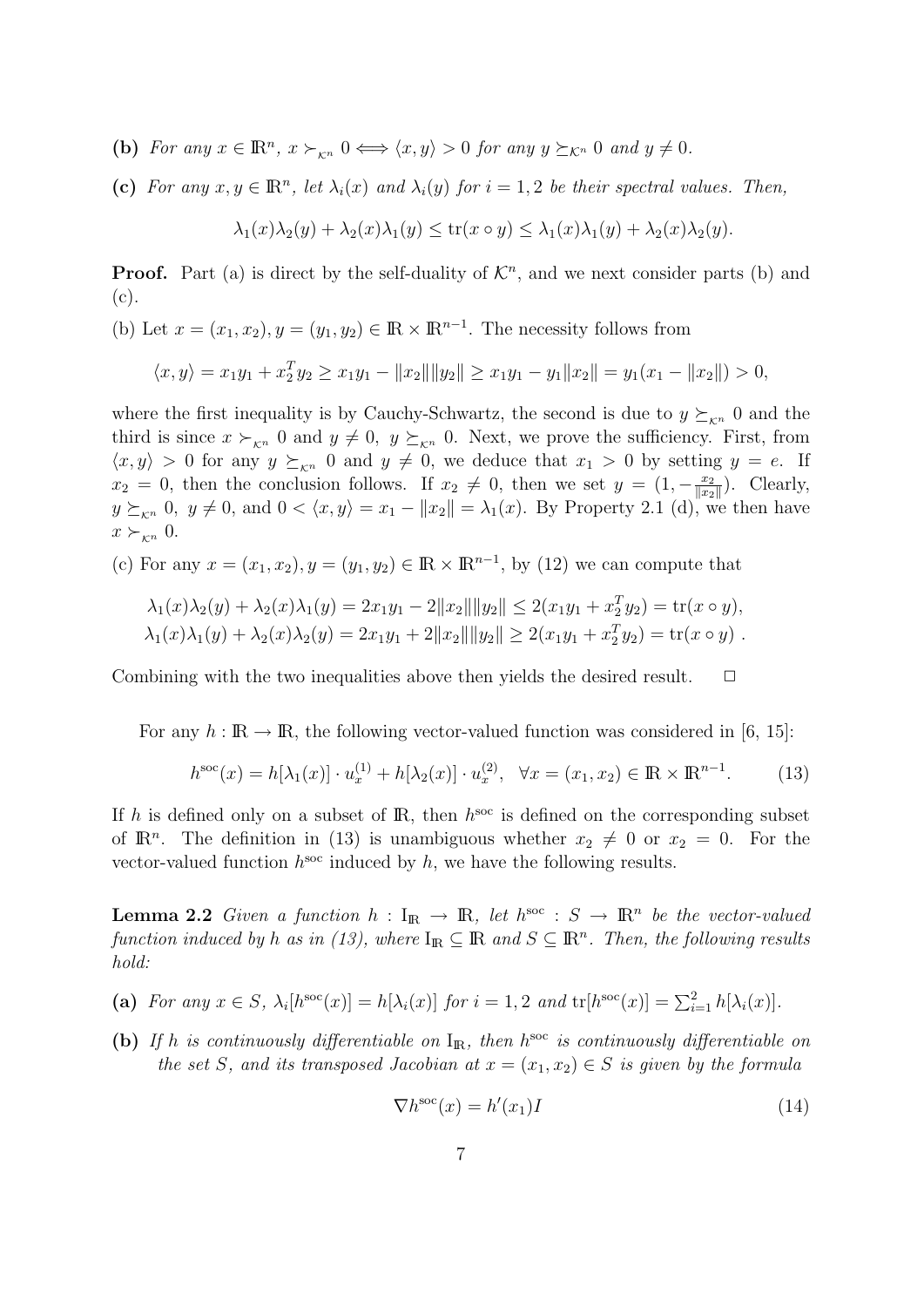*if*  $x_2 = 0$ *, and otherwise* 

$$
\nabla h^{\rm soc}(x) = \begin{bmatrix} b & c \frac{x_2^T}{\|x_2\|} \\ c \frac{x_2}{\|x_2\|} & aI + (b - a) \frac{x_2 x_2^T}{\|x_2\|^2} \end{bmatrix} \tag{15}
$$

*where*

$$
a = \frac{h[\lambda_2(x)] - h[\lambda_1(x)]}{\lambda_2(x) - \lambda_1(x)}, \ b = \frac{h'[\lambda_2(x)] + h'[\lambda_1(x)]}{2}, \ c = \frac{h'[\lambda_2(x)] - h'[\lambda_1(x)]}{2}.
$$

- (c) If *h* is continuously differentiable on  $I_{\mathbb{R}}$ , then  $tr[h^{\rm soc}(x)]$  is continuously differentiable *on the set S, and its gradient*  $\nabla \text{tr}[h^{\text{soc}}(x)] = 2\nabla h^{\text{soc}}(x) \cdot e = 2(h')^{\text{soc}}(x)$ .
- (d) If *h* is (strictly) convex on  $I_{\mathbb{R}}$ , then  $tr[h^{\text{soc}}(x)]$  is (strictly) convex on the set *S*.

**Proof.** (a) The proof is direct by the definition of  $h^{\text{soc}}$  and the spectral value.

(b) The conclusion follows directly from [15, Propostion 5.2] or [6, Proposition 4].

(c) Since  $tr[h^{soc}(x)] = 2\langle h^{soc}(x), e \rangle$ , by part (b)  $tr[h^{soc}(x)]$  is obviously continuously differentiable. Applying the chain rule for inner product of two functions yields

$$
\nabla \text{tr}[h^{\text{soc}}(x)] = 2\nabla h^{\text{soc}}(x) \cdot e,
$$

where  $\nabla h^{\rm soc}(x)$  is given by (14)–(15). By a simple computation, it is easy to verify that

$$
\nabla h^{\rm soc}(x) \cdot e = h'[\lambda_1(x)]u_x^{(1)} + h'[\lambda_2(x)]u_x^{(2)} = (h')^{\rm soc}(x).
$$

Combining the last two equalities immediately gives the second part of the conclusions. (d) The proof is similar to that of [26, Lemma 3.2 (d)], and so we omit it.  $\Box$ 

To close this section, we review the definition of SOC-convexity and SOC-monotonicity. The two concepts, such as the matrix-convexity and the matrix-monotonicity in the semidefinite programming, play an important role in the solution methods of SOCPs.

**Definition 2.1** *[7]* Given a function  $h: I_{\mathbb{R}} \to \mathbb{R}$ , let  $h^{\text{soc}}: S \to \mathbb{R}^n$  be the vector-valued *function defined as in (13), where*  $I_{\mathbb{R}} \subseteq \mathbb{R}$  *and*  $S \subseteq \mathbb{R}^n$ *. Then,* 

(a) *h is said to be SOC-monotone of order n on*  $I_{\mathbb{R}}$  *if for any*  $x, y \in S$ *,* 

$$
x \succeq_{\mathcal{K}^n} y \implies h^{\text{soc}}(x) \succeq_{\mathcal{K}^n} h^{\text{soc}}(y).
$$

**(b)** *h is said to be SOC-convex of order n on*  $I_{\mathbb{R}}$  *if for any*  $x, y \in S$  *and*  $0 \le \beta \le 1$ *,* 

$$
h^{\rm soc}(\beta x + (1 - \beta)y) \preceq_{\mathcal{K}^n} \beta h^{\rm soc}(x) + (1 - \beta)h^{\rm soc}(y). \tag{16}
$$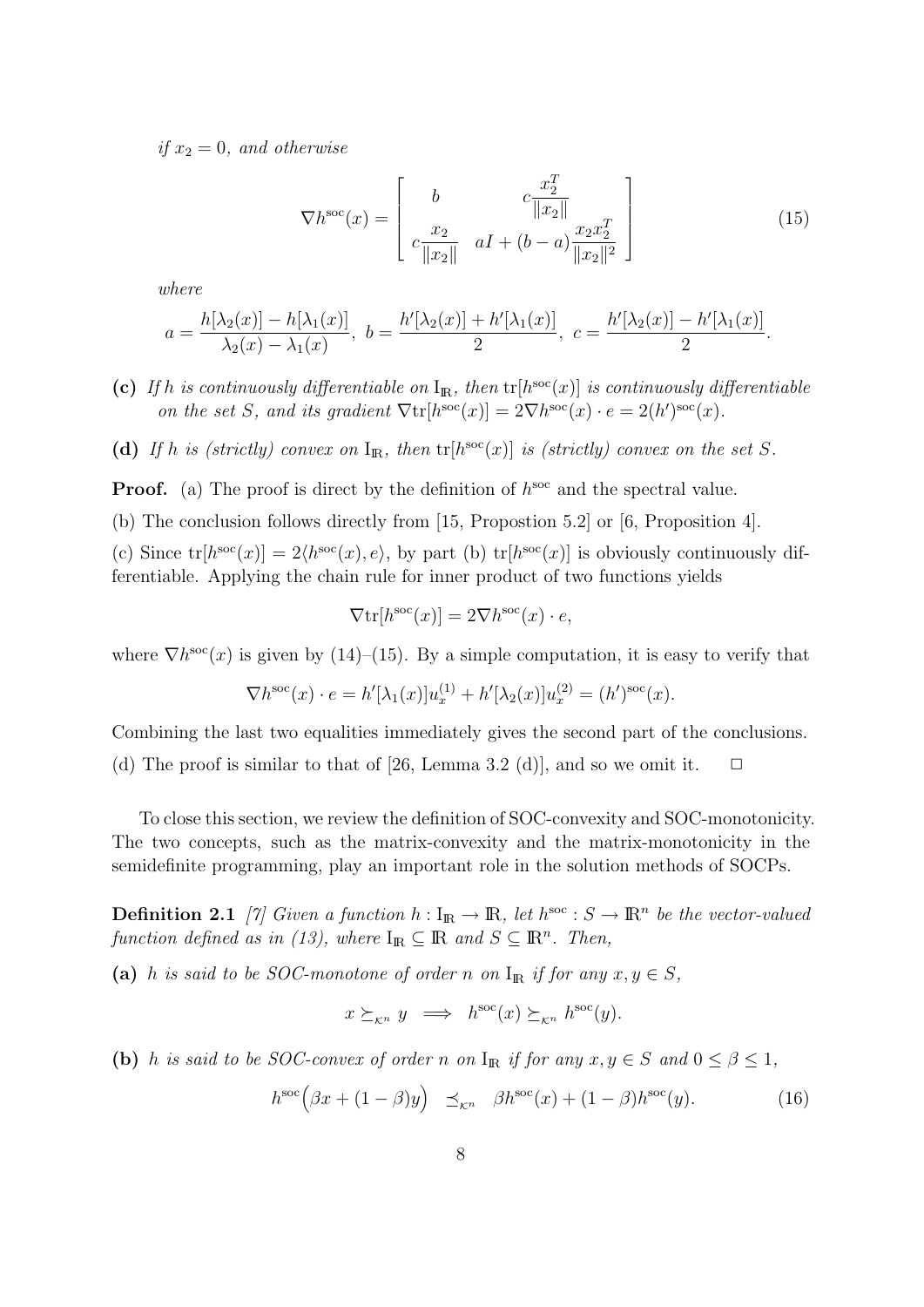We say that *h* is SOC-convex (respectively, SOC-monotone) on  $I_{\rm I\!R}$  if *h* is SOC-convex of all order *n* (respectively, SOC-monotone of all order *n*) on  $I<sub>R</sub>$ . A function *h* is said to be SOC-concave on I<sub>R</sub> whenever *−h* is SOC-convex on I<sub>R</sub>. When *h* is continuous on I<sub>R</sub>, the condition in (16) can be replaced by the more special condition:

$$
h^{\rm soc}\left(\frac{x+y}{2}\right) \preceq_{\mathcal{K}^n} \frac{1}{2}\left(h^{\rm soc}(x) + h^{\rm soc}(y)\right). \tag{17}
$$

Obviously, the set of SOC-monotone functions and the set of SOC-convex functions are both closed under positive linear combinations and under point-wise limits.

# **3 Distance-like functions in SOCs**

In this section, we present the definition of the distance-like function  $D(x, y)$  involved in the proximal-like algorithm (8) and some specific examples. Let  $\phi : \mathbb{R} \to (-\infty, +\infty]$  be a closed proper convex function with dom $\phi = [0, +\infty)$  and assume that

**(C.1)**  $\phi$  is strictly convex on its domain.

**(C.2)**  $\phi$  is twice continuously differentiable on  $\text{int}(\text{dom}\phi)$  with  $\lim_{t\to 0^+} \phi''(t) = +\infty$ .

**(C.3)**  $\phi'(t)t - \phi(t)$  is convex on int(dom $\phi$ ).

**(C.4)**  $\phi'$  is SOC-concave on int(dom $\phi$ ).

In the sequel, we denote by  $\Phi$  the class of functions satisfying conditions C.1–C.4.

Given a  $\phi \in \Phi$ , let  $\phi^{\text{soc}}$  and  $(\phi')^{\text{soc}}$  be the vector-valued function given as in (13). We define  $D(x, y)$  involved in the proximal-like algorithm (8) by

$$
D(x,y) := \begin{cases} \operatorname{tr} \left[ \phi^{\mathrm{soc}}(y) - \phi^{\mathrm{soc}}(x) - (\phi')^{\mathrm{soc}}(x) \circ (y-x) \right] & \forall x \in \mathrm{int}(\mathcal{K}^n), y \in \mathcal{K}^n, \\ +\infty & \text{otherwise.} \end{cases} \tag{18}
$$

The function, as will be shown in the next section, possesses some favorable properties. Particularly,  $D(x, y) \ge 0$  for any  $x, y \in \text{int}(\mathcal{K}^n)$ , and  $D(x, y) = 0$  if and only if  $x = y$ . Hence,  $D(x, y)$  can be used to measure the distance between the two points in  $int(\mathcal{K}^n)$ .

In the following, we concentrate on the examples of the distance-like function  $D(x, y)$ . For this purpose, we first give another characterization for condition C.3.

**Lemma 3.1** *Let*  $\phi : \mathbb{R} \to (-\infty, +\infty]$  *be a closed proper function with* dom $\phi = [0, +\infty)$ *. If*  $\phi$  *is thrice continuously differentiable on* int(dom $\phi$ ), then  $\phi$  *satisfies condition C.3 if and only if its derivative function*  $\phi'$  *is exponentially convex* <sup>4</sup>, *or* 

$$
\phi'(t_1 t_2) \leq \frac{1}{2} \Big( \phi'(t_1^2) + \phi'(t_2^2) \Big), \quad \forall t_1, t_2 > 0. \tag{19}
$$

<sup>&</sup>lt;sup>4</sup>which means the function  $\phi'(\exp(\cdot)) : \mathbb{R} \to \mathbb{R}$  is convex on  $\mathbb{R}$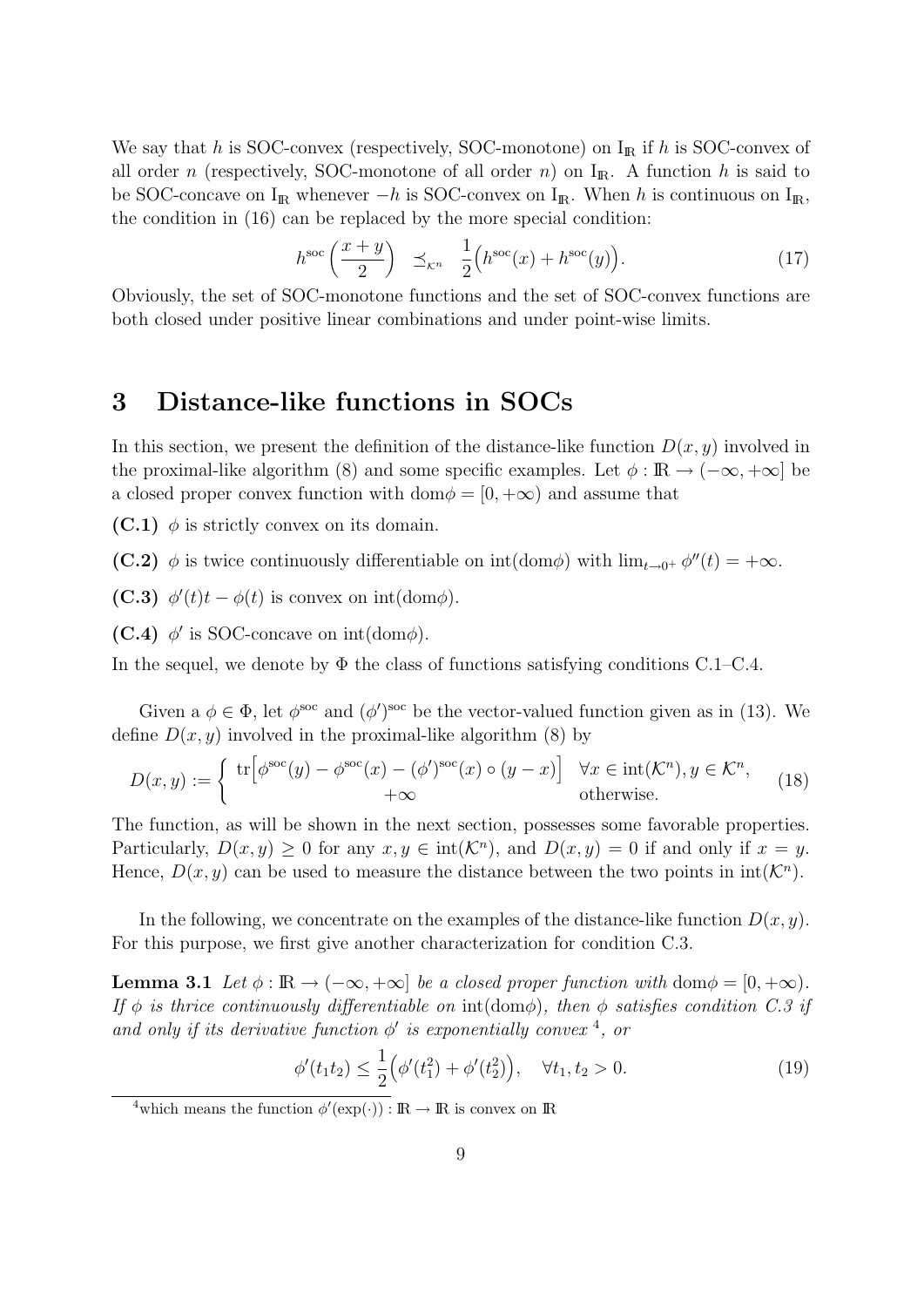**Proof.** Since the function  $\phi$  is thrice continuously differentiable on  $int(\text{dom}\phi)$ ,  $\phi$  satisfies condition C.3 if and only if

$$
\phi''(t) + t\phi'''(t) \ge 0 \quad (\forall t > 0).
$$

Observe that the inequality is also equivalent to

$$
t\phi''(t) + t^2\phi'''(t) \ge 0 \quad (\forall t > 0),
$$

and hence substituting by  $t = \exp(\theta)$  for  $\theta \in \mathbb{R}$  into the inequality yields that

$$
\exp(\theta)\phi''(\exp(\theta)) + \exp(2\theta)\phi'''(\exp(\theta)) \ge 0 \quad \forall \theta \in \mathbb{R}.
$$

Since the left hand side of this inequality is exactly  $[\phi'(\exp(\theta))]$ , it means that  $\phi'(\exp(\cdot))$ is convex on IR. Consequently, the first part of the conclusions follows.

Note that the convexity of  $\phi'(\exp(\cdot))$  on R is equivalent to saying for any  $\theta_1, \theta_2 \in \mathbb{R}$ ,

$$
\phi'(\exp(r\theta_1 + (1 - r)\theta_2)) \le r\phi'(\exp(\theta_1)) + (1 - r)\phi'(\exp(\theta_2)), \quad r \in [0, 1],
$$

which, by letting  $t_1 = \exp(\theta_1)$  and  $t_2 = \exp(\theta_2)$ , can be rewritten as

$$
\phi'(t_1^r t_2^{1-r}) \le r\phi'(t_1) + (1-r)\phi'(t_2), \quad \forall t_1, t_2 > 0 \text{ and } r \in [0,1].
$$

This is clearly equivalent to the statement in (19) due to the continuity of  $\phi'$  $\Box$ 

**Remark 3.1** *The exponential convexity was also used in the definition of the self-regular function [27], in which the authors denote* Ω *by the set of functions whose elements are twice continuously differentiable and exponentially convex on*  $(0, +\infty)$ *. By Lemma 3.1, clearly, if*  $h \in \Omega$ *, then the function*  $\int_0^t h(\theta) d\theta$  *necessarily satisfies condition* C.3. For *example,* ln *t belongs* to  $\Omega$ *,* and so  $\int_0^t \ln \theta d\theta = t \ln t$  satisfies condition C.3.

For the characterizations of the SOC-concavity, the interested readers may refer to [7, 9]. Here, we present a lemma which states that the composition of two SOC-concave functions is SOC-concave under some conditions. By this lemma, we may conveniently obtain some new SOC-concave functions from the existing ones.

**Lemma 3.2** *Let*  $g: J_{\mathbb{R}} \to \mathbb{R}$  *and*  $h: I_{\mathbb{R}} \to J_{\mathbb{R}}$ *, where*  $J_{\mathbb{R}} \subseteq \mathbb{R}$  *and*  $I_{\mathbb{R}} \subseteq \mathbb{R}$ *. If g is SOC-concave and SOC-monotone on* JIR *and h is SOC-concave on* IIR*, then their composition*  $g(h(\cdot))$  *is also SOC-concave on*  $I_R$ *. If, in addition, h is SOC-monotone on*  $I_{\mathbb{R}}$ *, then*  $g(h(\cdot))$  *is also SOC-monotone on*  $I_{\mathbb{R}}$ *.*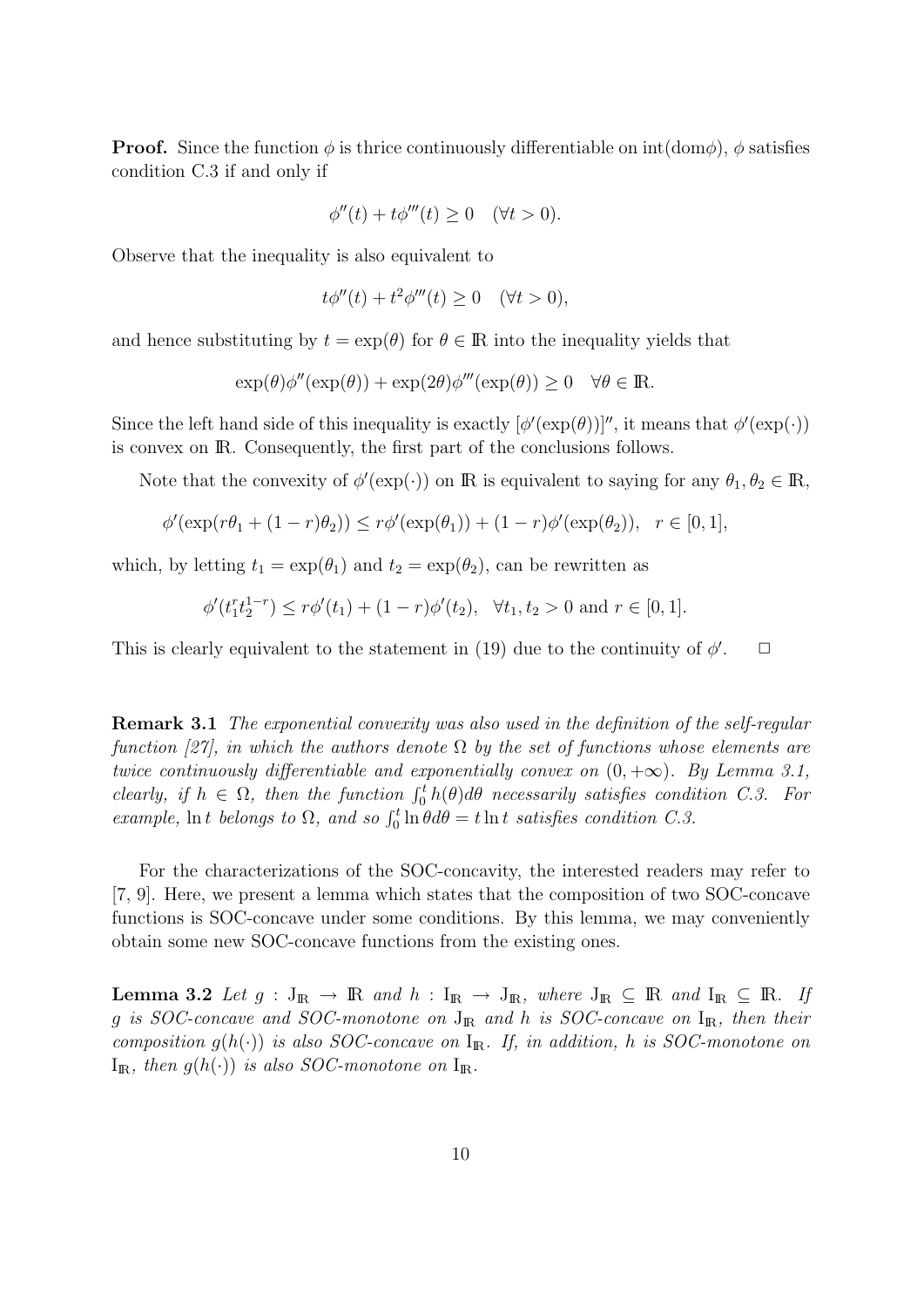**Proof.** For the sake of notation, let  $g^{\text{soc}}$  :  $\widehat{S} \to \mathbb{R}^n$  and  $h^{\text{soc}}$  :  $S \to \widehat{S}$  be the vectorvalued functions associated with *g* and *h*, respectively, where  $S \subseteq \mathbb{R}^n$  and  $\hat{S} \subseteq \mathbb{R}^n$ . Define  $\hat{g}(t) = g(h(t))$ . Then, for any  $x \in S$ , it follows from (11) and (13) that

$$
g^{\text{soc}}(h^{\text{soc}}(x)) = g^{\text{soc}}[h(\lambda_1(x))u_x^{(1)} + h(\lambda_2(x))u_x^{(2)}]
$$
  
=  $g[h(\lambda_1(x))]u_x^{(1)} + g[h(\lambda_2(x))]u_x^{(2)}$   
=  $\hat{g}^{\text{soc}}(x).$  (20)

We next prove that  $\hat{g}(t)$  is SOC-concave on I<sub>R</sub>. For any  $x, y \in S$  and  $0 \le \beta \le 1$ , from the SOC-concavity of  $h(t)$  it follows that

$$
h^{\rm soc}(\beta x + (1 - \beta)y) \succeq_{\kappa^n} \beta h^{\rm soc}(x) + (1 - \beta)h^{\rm soc}(y).
$$

Using the SOC-monotonicity and SOC-concavity of *g*, we then obtain that

$$
g^{\rm soc}[h^{\rm soc}(\beta x + (1 - \beta)y)] \geq_{\mathcal{K}^n} g^{\rm soc}[\beta h^{\rm soc}(x) + (1 - \beta)h^{\rm soc}(y)]
$$
  

$$
\geq_{\mathcal{K}^n} \beta g^{\rm soc}[h^{\rm soc}(x)] + (1 - \beta)g^{\rm soc}[h^{\rm soc}(y)].
$$

This together with (20) implies that for any  $x, y \in S$  and  $0 \le \beta \le 1$ ,

$$
\widehat{g}^{\rm soc}(\beta x + (1 - \beta)y) \succeq_{\kappa^n} \beta \widehat{g}^{\rm soc}(x) + (1 - \beta)\widehat{g}^{\rm soc}(y).
$$

Consequently, the function  $\hat{g}(t)$ , i.e.  $g(h(\cdot))$  is SOC-concave on I<sub>R</sub>. The second part of the conclusions is obvious. the conclusions is obvious.

**Proposition 3.1** (a) *The function*  $h(t) = t^r$  *with*  $0 \le r \le 1$  *is both SOC-concave and SOC-monotone on*  $[0, +\infty)$ *.* 

- **(b)**  $h(t) = -t^{-r}$  with  $0 \le r \le 1$  is SOC-concave and SOC-monotone on  $(0, +\infty)$ .
- (c) *For all*  $u \leq 0$ *,*  $h(t) = -\frac{1}{t}$ *u − t is SOC-concave as well as SOC-monotone on*  $(0, +\infty)$ *.*
- (d) *The function*  $\ln t$  *is SOC-concave and SOC-monotone on*  $(0, +\infty)$ *.*

**Proof.** (a) The proof has been given by [7, Proposition 3.7], and we here omit it.

(b) The conclusion follows directly from [9, Corollary 4.2].

(c) Let  $g(t) = -1/t$  and  $h(t) = t - u$ . Then,  $h(t) = 1/(u - t)$  is exactly the composition of the two functions, i.e.,  $h(t) = g(h(t))$ . From part (b),  $g(t)$  is SOC-monotone and SOC-concave on  $(0, +\infty)$ ; whereas by [7, Proposition 3.1 (b)]  $\hat{h}(t)$  is SOC-monotone and SOC-concave on  $(0, +\infty)$ . Thus, applying Lemma 3.2, we readily obtain the conclusion.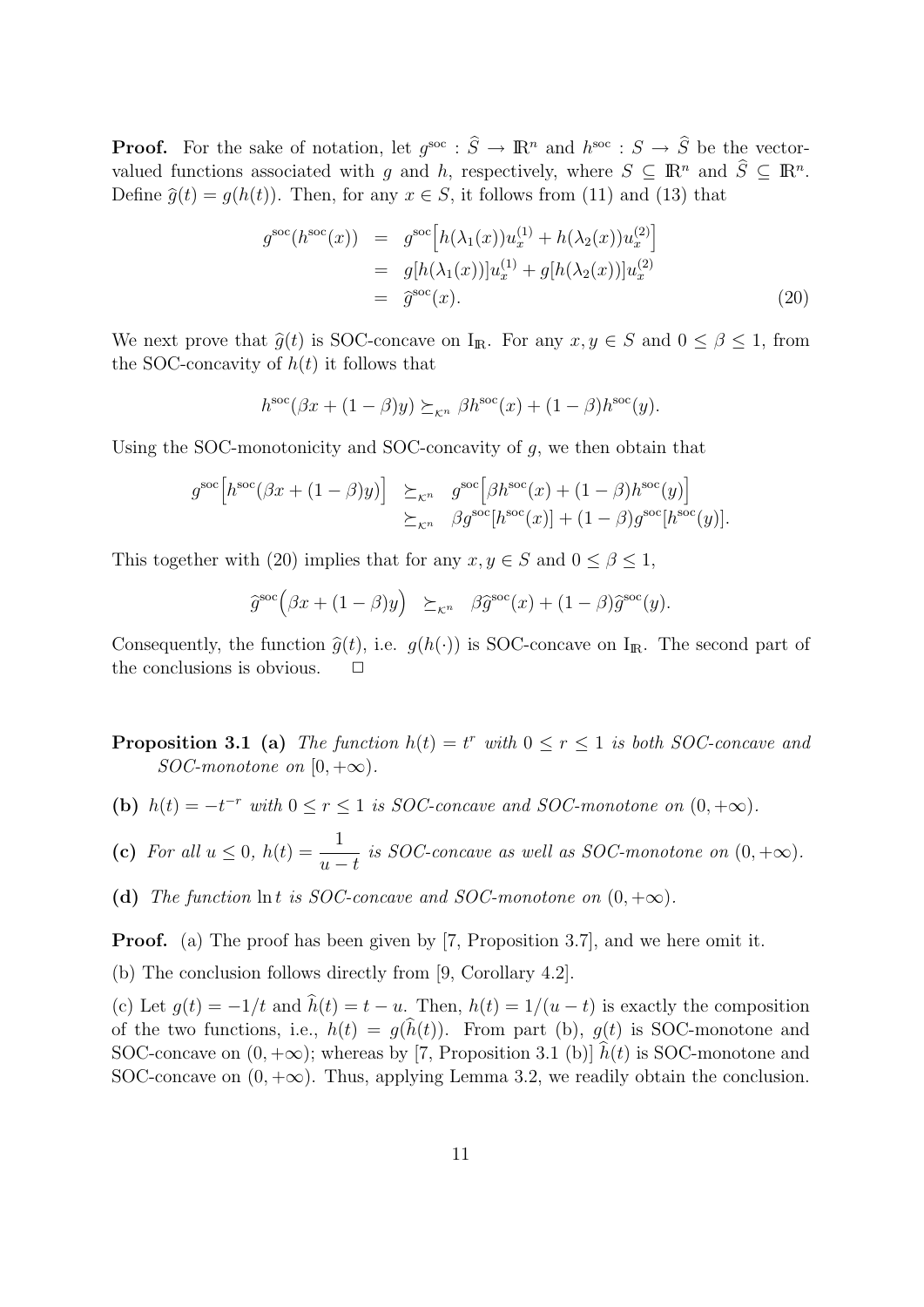(d) The proof can be found in [9]. In view of the importance of ln *t*, we here present a different proof by following the same line as [3]. Noting that

$$
\ln t = \int_{-\infty}^{0} \left[ \frac{1}{u - t} - \frac{u}{u^2 + 1} \right] du \quad (t > 0),
$$

we have for any  $x \in \text{int}(\mathcal{K}^n)$  that

$$
\ln x = \int_{-\infty}^{0} \left[ (ue - x)^{-1} - \frac{u}{u^2 + 1} e \right] du.
$$
 (21)

For any  $x = (x_1, x_2), y = (y_1, y_2) \in \text{int}(\mathcal{K}^n)$  and any  $0 \le \beta \le 1$ , let

$$
w = \ln(\beta x + (1 - \beta)y) - \beta \ln x - (1 - \beta) \ln y.
$$

Then, by the definition of SOC-concavity, proving the SOC-concavity of ln *t* on  $(0, +\infty)$ is equivalent to showing that  $w \in \mathcal{K}^n$ . From (21) and (11), it follows that

$$
w = \int_{-\infty}^{0} \left[ (ue - \beta x - (1 - \beta)y)^{-1} - \beta (ue - x)^{-1} - (1 - \beta)(ue - y)^{-1} \right] du
$$
  
\n
$$
= \begin{pmatrix} \int_{-\infty}^{0} \left[ \frac{u - \beta x_1 - (1 - \beta)y_1}{\det(ue - \beta x - (1 - \beta)y)} - \frac{\beta(u - x_1)}{\det(ue - x)} - \frac{(1 - \beta)(u - y_1)}{\det(ue - y)} \right] du \\ \int_{-\infty}^{0} \left[ \frac{\beta x_2 + (1 - \beta)y_2}{\det(ue - \beta x - (1 - \beta)y)} - \frac{\beta x_2}{\det(ue - x)} - \frac{(1 - \beta)y_2}{\det(ue - y)} \right] du \\ := \begin{pmatrix} w_1 \\ w_2 \end{pmatrix},
$$

where  $w_1 \in \mathbb{R}$  and  $w_2 \in \mathbb{R}^{n-1}$ . However, by Proposition 3.1 (c) and Definition 2.1,

$$
(ue - \beta x - (1 - \beta)y)^{-1} - \beta (ue - x)^{-1} - (1 - \beta)(ue - y)^{-1} \in \mathcal{K}^n,
$$

which implies that

$$
\frac{u - \beta x_1 - (1 - \beta)y_1}{\det(ue - \beta x - (1 - \beta)y)} - \frac{\beta(u - x_1)}{\det(ue - x)} - \frac{(1 - \beta)(u - y_1)}{\det(ue - y)} \ge 0
$$

and

$$
\left\| \frac{\beta x_2 + (1 - \beta)y_2}{\det(ue - \beta x - (1 - \beta)y)} - \frac{\beta x_2}{\det(ue - x)} - \frac{(1 - \beta)y_2}{\det(ue - y)} \right\|
$$
  

$$
\leq \frac{u - \beta x_1 - (1 - \beta)y_1}{\det(ue - \beta x - (1 - \beta)y)} - \frac{\beta(u - x_1)}{\det(ue - x)} - \frac{(1 - \beta)(u - y_1)}{\det(ue - y)}.
$$

As a consequence,

$$
w_1 = \int_{-\infty}^{0} \left[ \frac{u - \beta x_1 - (1 - \beta)y_1}{\det(ue - \beta x - (1 - \beta)y)} - \frac{\beta(u - x_1)}{\det(ue - x)} - \frac{(1 - \beta)(u - y_1)}{\det(ue - y)} \right] du
$$
  
\n
$$
\geq 0
$$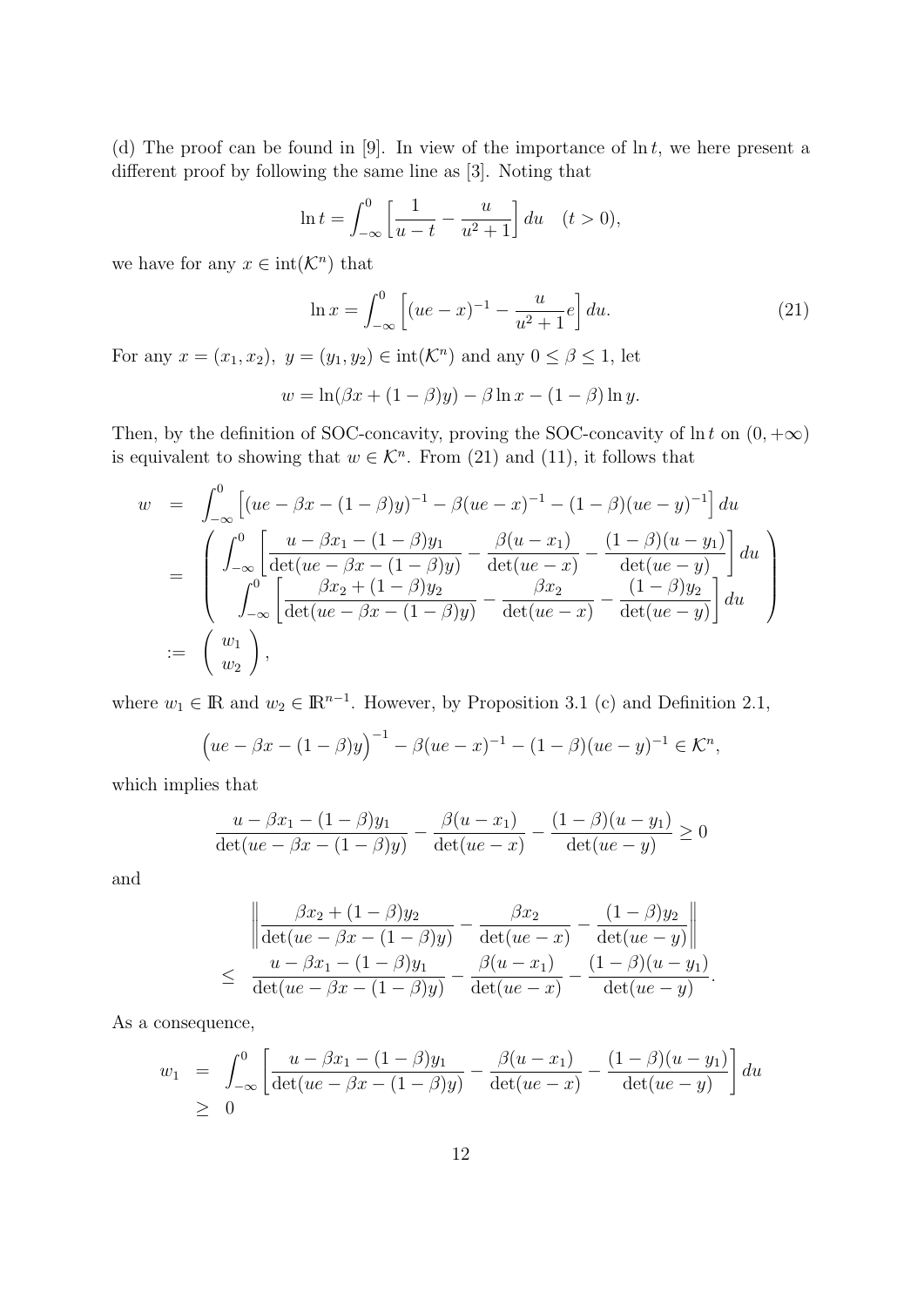and

$$
||w_2|| \leq \int_{-\infty}^0 \left\| \left[ \frac{\beta x_2 + (1 - \beta)y_2}{\det(ue - \beta x - (1 - \beta)y)} - \frac{\beta x_2}{\det(ue - x)} - \frac{(1 - \beta)y_2}{\det(ue - y)} \right] \right\| du
$$
  
\n
$$
\leq \int_{-\infty}^0 \left[ \frac{u - \beta x_1 - (1 - \beta)y_1}{\det(ue - \beta x - (1 - \beta)y)} - \frac{\beta(u - x_1)}{\det(ue - x)} - \frac{(1 - \beta)(u - y_1)}{\det(ue - y)} \right] du
$$
  
\n=  $w_1$ .

This shows that  $w \in \mathcal{K}^n$ , and consequently ln *t* is SOC-concave on  $(0, +\infty)$ . By a similar argument, we can prove that  $\ln t$  is SOC-monotone on  $(0, +\infty)$ .  $\Box$ 

From Lemma 3.2 and Proposition 3.1, we may obtain the following corollary, which particularly shows that the modified logarithmic barrier function is SOC-concave.

**Corollary 3.1 (a)** *The modified logarithmic barrier function*  $\ln(\alpha + t)$  *for*  $\alpha > 0$  *is both SOC-concave and SOC-monotone on*  $(-\alpha, +\infty)$ *.* 

**(b)** For any  $\alpha > 0$  and  $\beta > 0$ , the functions  $\ln(\alpha + \beta t^r)$  with  $0 \le r \le 1$  are SOC-concave *and SOC-monotone on*  $[0, +\infty)$ *.* 

(c) For any 
$$
u > 0
$$
, the functions  $\frac{t}{u+t}$  are SOC-concave and SOC-monotone on  $(0, +\infty)$ .

(d) *For all*  $u > 0$ *, the functions*  $\frac{-1}{\sqrt{-1}}$  $u + t$ *is SOC-concave and SOC-monotone on*  $(-u, +∞)$ *.* 

**Proof.** (a) The proof is due to Proposition 3.1 (d), [7, Proposition 3.1] and Lemma 3.2 by letting  $g : (0, +\infty) \to \mathbb{R}$  be  $g(t) = \ln t$  and  $h : (-a, +\infty) \to (0, +\infty)$  be  $h(t) = a + t$ .

(b) Let  $g:(0, +\infty) \to \mathbb{R}$  be  $g(t) = \ln t$  and  $h:(0, +\infty) \to (0, +\infty)$  be  $h(t) = a + \beta t^r$ . The result follows from Proposition 3.1 (a) and (d) and Lemma 3.2.

(c) Let  $g: (-1,0) \to (0,1)$  be  $g(t) = 1+t$  and  $h: (0,+\infty) \to (-1,0)$  be  $h(t) = -u/(u+t)$ . Then, we obtain the result from Proposition 3.1 (c), [7, Proposition 3.1] and Lemma 3.2. The result also extends the conclusion of [7, Proposition 3.4].

(d) Let  $g:(0,+\infty) \to (0,+\infty)$  be  $g(t) = \sqrt{t}$  and  $h:(-u,+\infty) \to (0,+\infty)$  be  $h(t) = u+t$ . Then, from Lemma 3.2 it follows that  $g(h(t)) = \sqrt{u+t}$  is SOC-concave and SOCmonotone on  $(-u, +\infty)$ . Using Lemma 3.2 again with  $g(t) = -1/t$  and  $h(t) = \sqrt{u+t}$ , we obtain the desired result.  $\Box$ 

Now we present serval examples of  $D(x, y)$  to close this section. From these examples, we may see that the conditions required by  $\phi \in \Phi$  are not so strict and the construction of the distance-like functions in SOCs can be completed by selecting a class of single variate convex functions.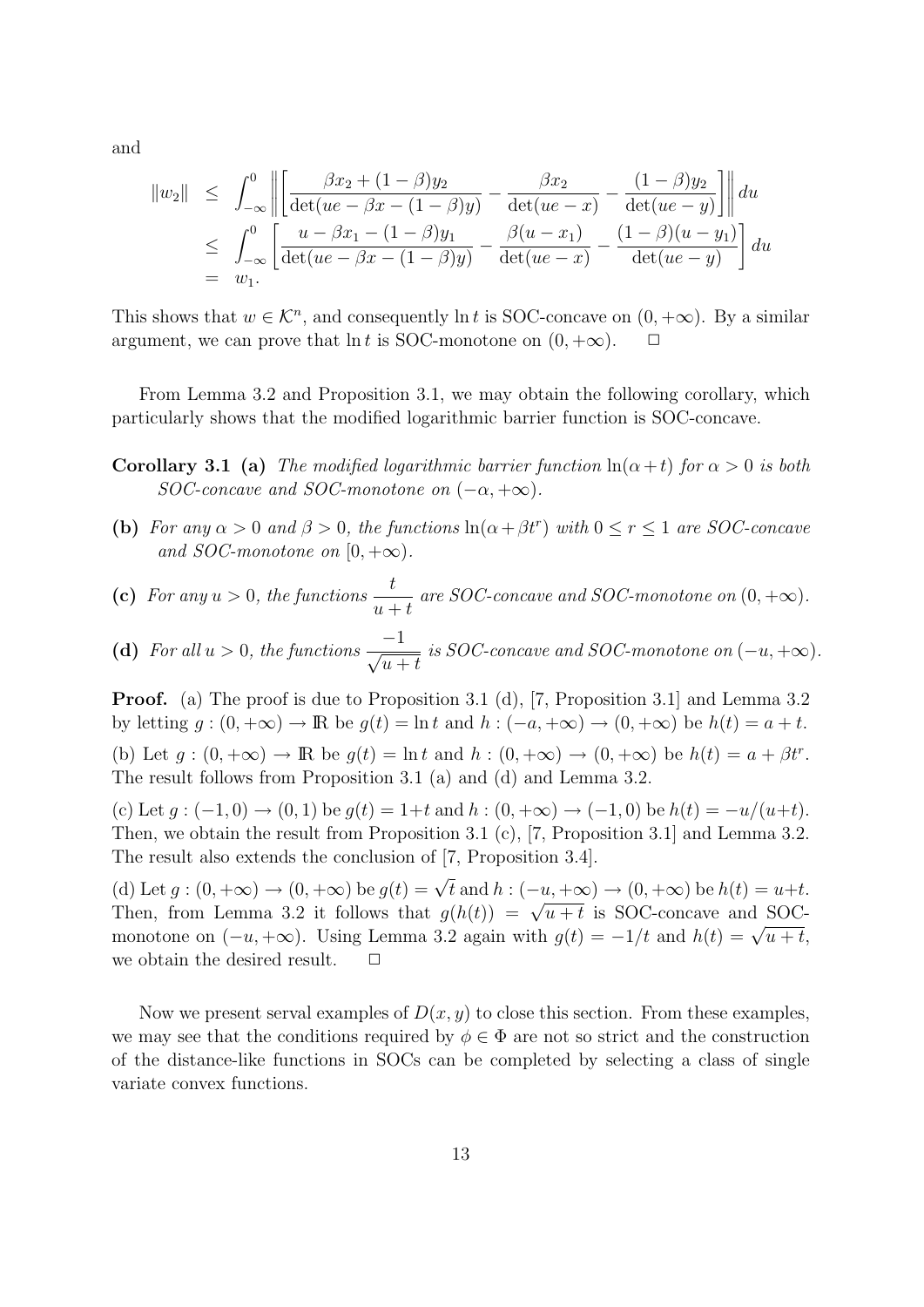**Example 3.1.** Let  $\phi(t) = t \ln t - t + 1$  if  $t \geq 0$ , and  $\phi(t) = +\infty$  if  $t < 0$ . It is easy to verify that  $\phi$  satisfies conditions C.1–C.3. Also, by Proposition 3.1 (d), condition C.4 also holds. From formula (13), it follows that for any  $y \in \mathcal{K}^n$  and  $x \in \text{int}(\mathcal{K}^n)$ ,

$$
\phi^{\text{soc}}(y) = y \circ \ln y - y + e \text{ and } (\phi')^{\text{soc}}(x) = \ln x.
$$

Consequently, the distance-like function induced by  $\phi$  is given by

$$
D_1(x, y) = \text{tr}\left(y \circ \ln y - y \circ \ln x + x - y\right), \quad \forall x \in \text{int}(\mathcal{K}^n), y \in \mathcal{K}^n.
$$

This function is precisely the natural extension of the entropy-like distance  $d_{\varphi}(\cdot, \cdot)$  with  $\varphi(t) = -\ln t + t - 1$  to the second-order cones. In addition, comparing  $D_1(x, y)$  with the distance-like function  $H(x, y)$  in Example 3.1 of [26], we note that  $D_1(x, y) = H(y, x)$ , but the proximal-like algorithms corresponding to them are completely different.

**Example 3.2.** Let  $\phi(t) = t \ln t + (1+t) \ln(1+t) - (1+t) \ln 2$  if  $t \ge 0$ , and  $\phi(t) = +\infty$ if  $t < 0$ . By computing, we can show that  $\phi$  satisfies conditions C.1–C.3. Furthermore, from Proposition 3.1 (d) and Corollary 3.1 (a), we learn that  $\phi$  also satisfies condition C.4. This means that  $\phi \in \Phi$ . For any  $y \in \mathcal{K}^n$  and  $x \in \text{int}(\mathcal{K}^n)$ , we can compute that

$$
\phi^{\text{soc}}(y) = y \circ \ln y + (e + y) \circ \ln(e + y) - \ln 2(e + y), \n(\phi')^{\text{soc}}(x) = (2 - \ln 2)e + \ln x + \ln(e + x).
$$

Therefore, the distance-like function generated by such a  $\phi$  is given by

 $D_2(x, y) = \text{tr}\big[-\ln(e + x) \circ (e + y) + y \circ (\ln y - \ln x) + (e + y) \circ \ln(e + y) - 2(y - x)\big]$ for any  $x \in \text{int}(\mathcal{K}^n)$  and  $y \in \mathcal{K}^n$ . It should be pointed out that  $D_2(x, y)$  is not the extension of  $d_{\varphi}(\cdot, \cdot)$  with  $\varphi(t) = \phi(t)$  given by [18] to the second-order cones.

**Example 3.3.** Take  $\phi(t) = t^{\frac{2r+3}{2}} + t^2$  with  $0 \le r < \frac{1}{2}$  if  $t \ge 0$ , and  $\phi(t) = +\infty$  if  $t < 0$ . It is easy to verify that  $\phi$  satisfies conditions C.1–C.3. Furthermore, from Proposition 3.1 (a) it follows that  $\phi$  satisfies condition C.4. Thus,  $\phi \in \Phi$ . By a simple computation,

$$
\phi^{\text{soc}}(y) = y^{\frac{2r+3}{2}} + y^2 \quad \forall y \in \mathcal{K}^n \text{ and } (\phi')^{\text{soc}}(x) = \frac{2r+3}{2}x^{\frac{2r+1}{2}} + 2x \quad \forall x \in \text{int}(\mathcal{K}^n).
$$

Hence, the distance-like function induced by  $\phi$  has the following expression

$$
D_3(x,y) = \text{tr}\left[\frac{2r+1}{2}x^{\frac{2r+3}{2}} + x^2 - y \circ \left(\frac{2r+3}{2}x^{\frac{2r+1}{2}} + 2x\right) + y^{\frac{2r+3}{2}} + y^2\right].
$$

**Example 3.4.** Let  $\phi(t) = t^{a+1} + at \ln t - at$  with  $0 < a \leq 1$  if  $t \geq 0$ , and  $\phi(t) = +\infty$  if  $t < 0$ . It is easily shown that  $\phi$  satisfies conditions C.1–C.3. By Proposition 3.1 (a) and (d),  $\phi'$  is SOC-concave on  $(0, +\infty)$ . Hence,  $\phi \in \Phi$ . For any  $y \in \mathcal{K}^n$  and  $x \in \text{int}(\mathcal{K}^n)$ ,

$$
\phi^{\text{soc}}(y) = y^{a+1} + ay \circ \ln y - ay
$$
 and  $(\phi')^{\text{soc}}(x) = (a+1)x^a + a \ln x$ .

Consequently, the distance-like function induced by  $\phi$  has the following expression

$$
D_4(x, y) = \text{tr}\Big[ax^{a+1} + ax - y \circ ((a+1)x^a + a \ln x) + y^{a+1} + ay \circ \ln y - ay\Big].
$$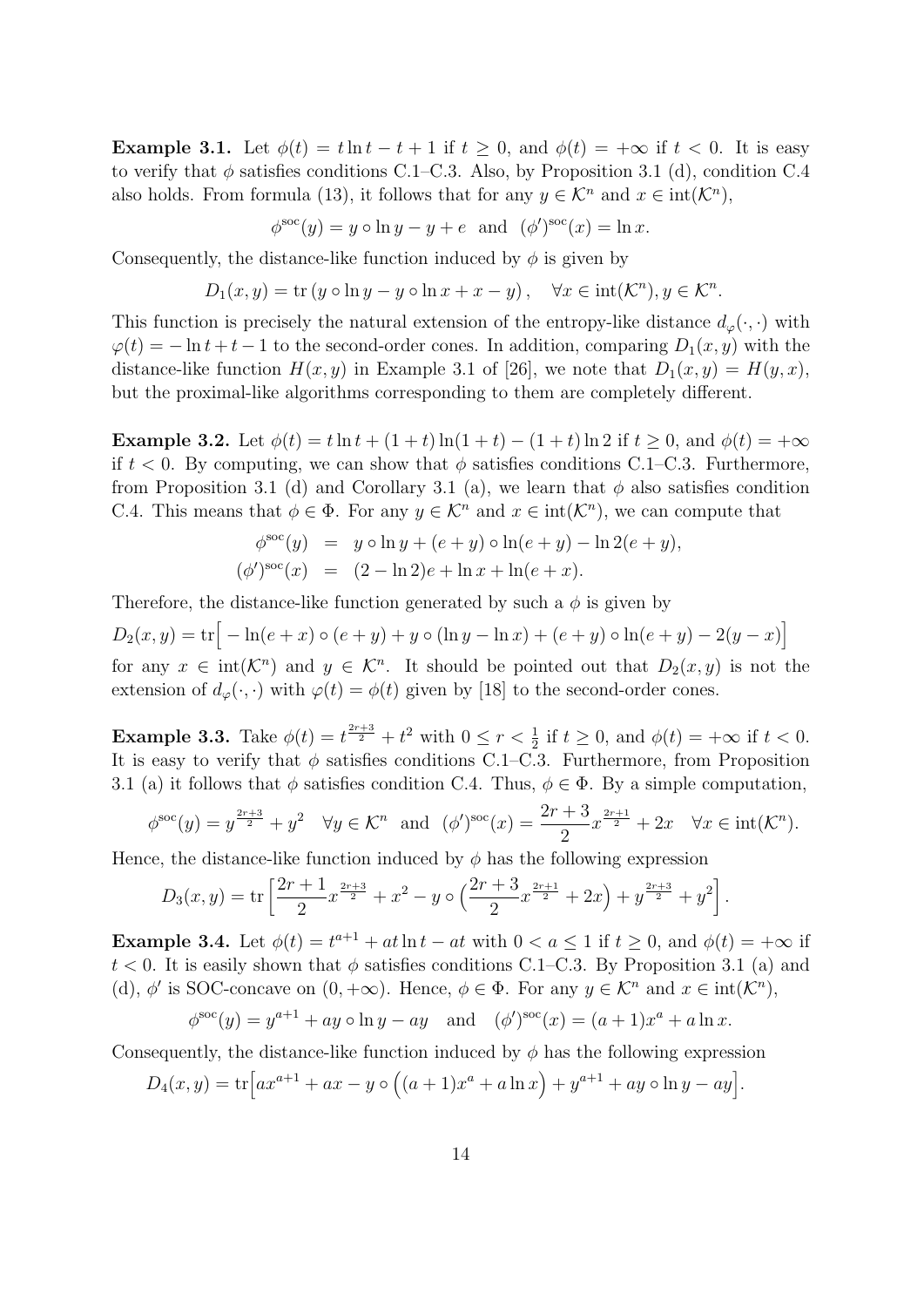### **4 Properties of distance-like functions**

In what follows, we study some favorable properties of the function  $D(x, y)$ . We begin with two technical lemmas that will be used in the subsequent analysis. Among others, the first lemma is a direct consequence of Lemma 2.2 and the definition of Φ.

**Lemma 4.1** *Given a*  $\phi \in \Phi$ *, let*  $\phi^{soc}$  *and*  $(\phi')^{soc}$  *be the vector-valued functions given as in (13). Then, we have the following results:*

### (a)  $\phi^{\text{soc}}(x)$  and  $(\phi')^{\text{soc}}(x)$  are well-defined on  $\mathcal{K}^n$  and  $\text{int}(\mathcal{K}^n)$ *, respectively, and*

$$
\lambda_i[\phi^{\rm soc}(x)] = \phi[\lambda_i(x)], \quad \lambda_i[(\phi')^{\rm soc}(x)] = \phi'[\lambda_i(x)], \quad i = 1, 2.
$$

- **(b)**  $\phi^{\text{soc}}(x)$  and  $(\phi')^{\text{soc}}(x)$  are continuously differentiable on  $\text{int}(\mathcal{K}^n)$  with the transposed *Jacobian at x given as in formulas (14)–(15).*
- (c)  $\text{tr}[\phi^{\text{soc}}(x)]$  *and*  $\text{tr}[(\phi')^{\text{soc}}(x)]$  *are continuously differentiable on*  $\text{int}(\mathcal{K}^n)$ *, and*

$$
\nabla \text{tr}\left[\phi^{\text{soc}}(x)\right] = 2\nabla \phi^{\text{soc}}(x) \cdot e = 2(\phi')^{\text{soc}}(x),
$$
  

$$
\nabla \text{tr}\left[(\phi')^{\text{soc}}(x)\right] = 2\nabla (\phi')^{\text{soc}}(x) \cdot e = 2(\phi'')^{\text{soc}}(x).
$$
 (22)

(d) The function  $tr[\phi^{\text{soc}}(x)]$  is strictly convex on  $int(K^n)$ .

**Lemma 4.2** *Given*  $a \phi \in \Phi$  *and*  $a$  *fixed point*  $z \in \mathbb{R}^n$ *, let*  $\phi_z : \text{int}(\mathcal{K}^n) \to \mathbb{R}$  *be given* by

$$
\phi_z(x) := \text{tr}\big[-z \circ (\phi')^{\text{soc}}(x)\big].\tag{23}
$$

*Then, the function*  $\phi_z(x)$  *possesses the following properties:* 

- (a)  $\phi_z(x)$  is continuously differentiable on  $\mathrm{int}(\mathcal{K}^n)$  with  $\nabla \phi_z(x) = -2\nabla(\phi')^{\mathrm{soc}}(x) \cdot z$ .
- **(b)**  $\phi_z(x)$  *is convex over*  $int(K^n)$  *when*  $z \in K^n$ *, and furthermore, it is strictly convex over*  $int(\mathcal{K}^n)$  *when*  $z \in int(\mathcal{K}^n)$ *.*

**Proof.** (a) Since  $\phi_z(x) = -2\langle (\phi')^{\text{soc}}(x), z \rangle$  for any  $x \in \text{int}(\mathcal{K}^n)$ , we have that  $\phi_z(x)$  is continuously differentiable on  $int(K<sup>n</sup>)$  by Lemma 4.1 (c). Moreover, applying the chain rule for inner product of two functions readily yields  $\nabla \phi_z(x) = -2\nabla (\phi')^{\text{soc}}(x) \cdot z$ .

(b) By the continuous differentiability of  $\phi_z(x)$ , to prove the convexity of  $\phi_z$  on  $int(\mathcal{K}^n)$ , it suffices to prove the following inequality

$$
\phi_z\left(\frac{x+y}{2}\right) \le \frac{1}{2} \left(\phi_z(x) + \phi_z(y)\right), \quad \forall x, y \in \text{int}(\mathcal{K}^n). \tag{24}
$$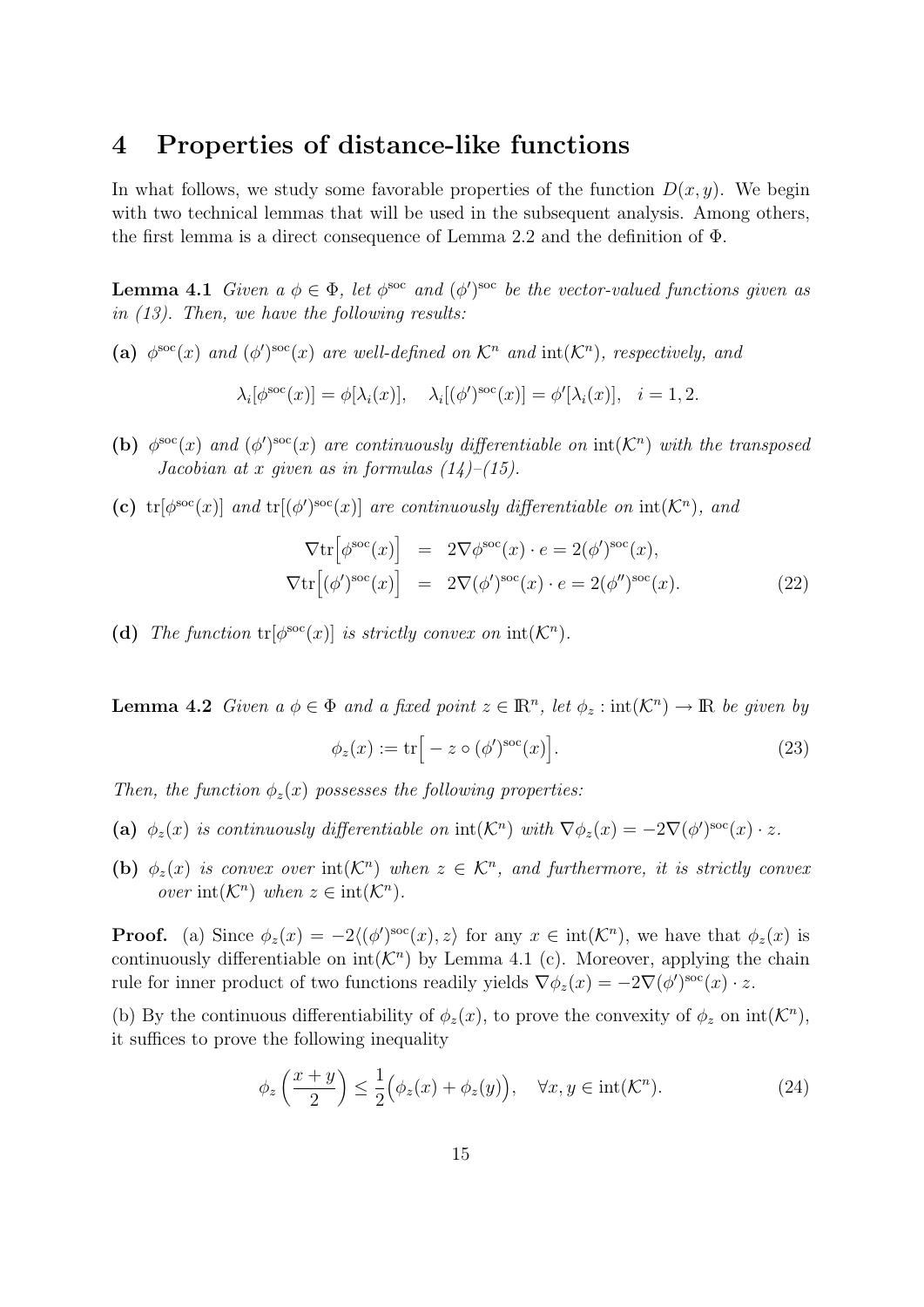By condition C.4,  $\phi'$  is SOC-concave on  $(0, +\infty)$ . Therefore, we have

$$
-(\phi')^{\text{soc}}\left(\frac{x+y}{2}\right) \preceq_{\mathcal{K}^n} -\frac{1}{2}\Big[(\phi')^{\text{soc}}(x) + (\phi')^{\text{soc}}(y)\Big],
$$

i.e.,

$$
(\phi')^{\text{soc}}\left(\frac{x+y}{2}\right) - \frac{1}{2}(\phi')^{\text{soc}}(x) - \frac{1}{2}(\phi')^{\text{soc}}(y) \geq_{\mathcal{K}^n} 0.
$$

Using Lemma 2.1 (a) and the fact that  $z \in \mathcal{K}^n$ , we then obtain that

$$
\left\langle z, \ (\phi')^{\text{soc}}\left(\frac{x+y}{2}\right) - \frac{1}{2}(\phi')^{\text{soc}}(x) - \frac{1}{2}(\phi')^{\text{soc}}(y) \right\rangle \ge 0,
$$
\n(25)

which in turn implies that

$$
\langle -z, (\phi')^{\text{soc}} \left( \frac{x+y}{2} \right) \rangle \leq \frac{1}{2} \langle -z, (\phi')^{\text{soc}}(x) \rangle + \frac{1}{2} \langle -z, (\phi')^{\text{soc}}(y) \rangle.
$$

The last inequality is exactly the one in (24). Hence,  $\phi_z$  is convex on  $int(\mathcal{K}^n)$  for  $z \in \mathcal{K}^n$ .

To prove the second part of the conclusions, we only need to prove that the inequality in (25) holds strictly for any  $x, y \in \text{int}(\mathcal{K}^n)$  and  $x \neq y$ . By Lemma 2.1 (b), this is also equivalent to proving the vector  $(\phi')^{\text{soc}}\left(\frac{x+y}{2}\right)$  $\frac{+y}{2}$ ) –  $\frac{1}{2}$  $\frac{1}{2}(\phi')^{\rm soc}(x) - \frac{1}{2}$  $\frac{1}{2}(\phi')^{\text{soc}}(y)$  is nonzero since

$$
(\phi')^{\text{soc}}\left(\frac{x+y}{2}\right) - \frac{1}{2}(\phi')^{\text{soc}}(x) - \frac{1}{2}(\phi')^{\text{soc}}(y) \in \mathcal{K}^n \quad \text{and} \quad z \in \text{int}(\mathcal{K}^n).
$$

From condition C.4, it follows that  $\phi'$  is concave on  $(0, +\infty)$  since the SOC-concavity implies the concavity. This together with the strict monotonicity of  $\phi'$  implies that  $\phi'$ is strictly concave on  $(0, +\infty)$ . Using Lemma 2.2 (d), we then have that  $tr[(\phi')^{soc}(x)]$  is strictly concave on  $int(\mathcal{K}^n)$ . This means that for any  $x, y \in int(\mathcal{K}^n)$  and  $x \neq y$ ,

$$
\operatorname{tr}\left[ (\phi')^{\mathrm{soc}}\left(\frac{x+y}{2}\right) \right] - \frac{1}{2} \operatorname{tr}\left[ (\phi')^{\mathrm{soc}}(x) \right] - \frac{1}{2} \operatorname{tr}\left[ (\phi')^{\mathrm{soc}}(y) \right] > 0. \tag{26}
$$

In addition, we note that the first element of  $(\phi')^{\text{soc}}\left(\frac{x+y}{2}\right)$  $\frac{+y}{2}$ ) –  $\frac{1}{2}$  $\frac{1}{2}(\phi')^{\rm soc}(x) - \frac{1}{2}$  $\frac{1}{2}(\phi')^{\rm soc}(y)$  is

$$
\frac{\phi'\left(\lambda_1\left(\frac{x+y}{2}\right)\right)+\phi'\left(\lambda_2\left(\frac{x+y}{2}\right)\right)}{2}-\frac{\phi'(\lambda_1(x))+\phi'(\lambda_2(x))}{4}-\frac{\phi'(\lambda_1(y))+\phi'(\lambda_2(y))}{4},
$$

which, by Property 2.1 (c), can be rewritten as

$$
\frac{1}{2}\mathrm{tr}\left[ (\phi')^{\mathrm{soc}}\left( \frac{x+y}{2} \right) \right] - \frac{1}{4}\mathrm{tr}\left[ (\phi')^{\mathrm{soc}}(x) \right] - \frac{1}{4}\mathrm{tr}\left[ (\phi')^{\mathrm{soc}}(y) \right].
$$

This together with (26) shows that  $(\phi')^{\text{soc}}$   $\left(\frac{x+y}{2}\right)$  $\frac{+y}{2}$ ) –  $\frac{1}{2}$  $\frac{1}{2}(\phi')^{\rm soc}(x) - \frac{1}{2}$  $\frac{1}{2}(\phi')^{\text{soc}}(y)$  is nonzero for any  $x, y \in \text{int}(\mathcal{K}^n)$  and  $x \neq y$ . Consequently,  $\phi_z$  is strictly convex on  $\text{int}(\mathcal{K}^n)$ .  $\Box$ 

Now we are in a position to study the properties of the distance-like function  $D(x, y)$ .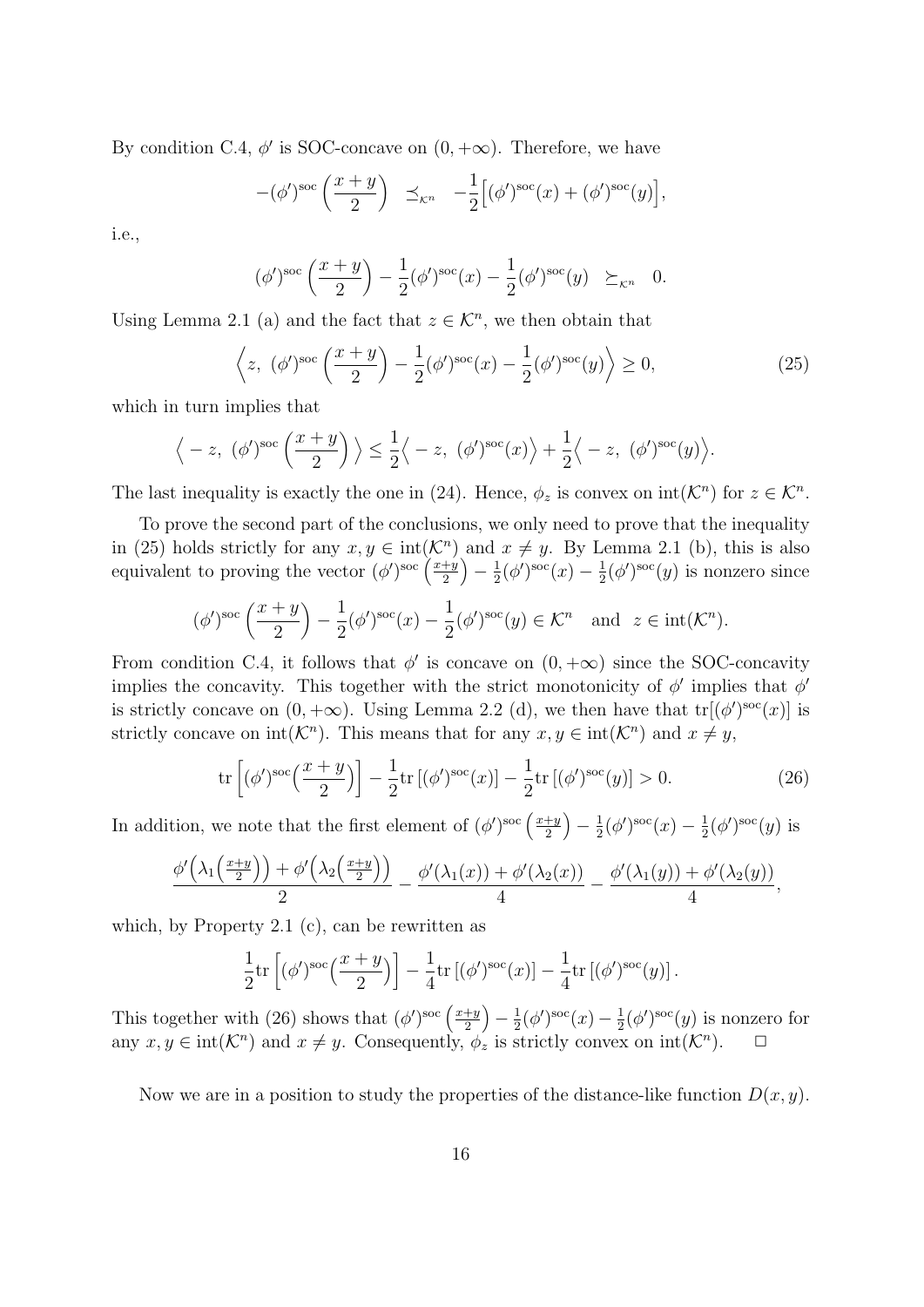**Proposition 4.1** *Given a*  $\phi \in \Phi$ *, let*  $D(x, y)$  *be defined as in (18). Then,* 

- (a)  $D(x, y) \ge 0$  for any  $x \in \text{int}(\mathcal{K}^n)$  and  $y \in \mathcal{K}^n$ , and  $D(x, y) = 0$  if and only if  $x = y$ .
- **(b)** *for any fixed*  $y \in \mathcal{K}^n$ ,  $D(\cdot, y)$  *is continuously differentiable on*  $int(\mathcal{K}^n)$  *with*

$$
\nabla_x D(x, y) = 2\nabla(\phi')^{\text{soc}}(x) \cdot (x - y); \tag{27}
$$

- **(c)** *for any fixed*  $y \in \mathcal{K}^n$ *, the function*  $D(\cdot, y)$  *is convex over*  $int(\mathcal{K}^n)$ *, and for any fixed*  $y \in \text{int}(\mathcal{K}^n)$ ,  $D(\cdot, y)$  *is strictly convex over*  $\text{int}(\mathcal{K}^n)$ ;
- (d) *for any fixed*  $y \in \text{int}(\mathcal{K}^n)$ *, the function*  $D(\cdot, y)$  *is essentially smooth;*
- (e) for any fixed  $y \in \mathcal{K}^n$ , the level sets  $L_D(y, \gamma) := \{x \in \text{int}(\mathcal{K}^n) : D(x, y) \leq \gamma\}$  for all  $\gamma \geq 0$  *are bounded.*

**Proof.** (a) By Lemma 4.1 (c), for any  $x \in \text{int}(\mathcal{K}^n)$  and  $y \in \mathcal{K}^n$ , we can rewrite  $D(x, y)$ as

$$
D(x,y) = \text{tr}[\phi^{\text{soc}}(y)] - \text{tr}[\phi^{\text{soc}}(x)] - \langle \nabla \text{tr}[\phi^{\text{soc}}(x)], y - x \rangle.
$$

Notice that  $tr[\phi^{\text{soc}}(x)]$  is strictly convex on  $int(\mathcal{K}^n)$  by Lemma 4.1 (d), and hence  $D(x, y) \ge$ 0 for any  $x \in \text{int}(\mathcal{K}^n)$  and  $y \in \mathcal{K}^n$ , and  $D(x, y) = 0$  if and only if  $x = y$ .

(b) By Lemma 4.1 (b) and (c), the functions  $tr[\phi^{\text{soc}}(x)]$  and  $\langle (\phi')^{\text{soc}}(x), x \rangle$  are continuously differentiable on  $int(K^n)$ . Noting that, for any  $x \in int(K^n)$  and  $y \in K^n$ ,

$$
D(x,y) = \text{tr}[\phi^{\text{soc}}(y)] - \text{tr}[\phi^{\text{soc}}(x)] - 2\langle (\phi')^{\text{soc}}(x), y - x \rangle,
$$

we then have the continuous differentiability of  $D(\cdot, y)$  on  $int(\mathcal{K}^n)$ . Furthermore,

$$
\nabla_x D(x, y) = -\nabla \text{tr}[\phi^{\text{soc}}(x)] - 2\nabla (\phi')^{\text{soc}}(x) \cdot (y - x) + 2(\phi')^{\text{soc}}(x)
$$
  
= -2( $\phi$ )<sup>sec</sup>(x) + 2\nabla (\phi')^{\text{soc}}(x) \cdot (x - y) + 2(\phi')^{\text{soc}}(x)  
= 2\nabla (\phi')^{\text{soc}}(x) \cdot (x - y).

(c) By the definition of  $\phi_z$  given as in (23),  $D(x, y)$  can be rewritten as

$$
D(x,y) = \text{tr}[(\phi')^{\text{soc}}(x) \circ x - \phi^{\text{soc}}(x)] + \phi_y(x) + \text{tr}[\phi^{\text{soc}}(y)].
$$

Thus, to prove the (strict) convexity of  $D(\cdot, y)$  on  $\text{int}(\mathcal{K}^n)$ , it suffices to show that

$$
\operatorname{tr}[(\phi')^{\mathrm{soc}}(x) \circ x - \phi^{\mathrm{soc}}(x)] + \phi_y(x)
$$

is (strictly) convex on  $int(K^n)$ . Let  $\psi$  :  $(0, +\infty) \to \mathbb{R}$  be the function defined by

$$
\psi(t) := \phi'(t)t - \phi(t). \tag{28}
$$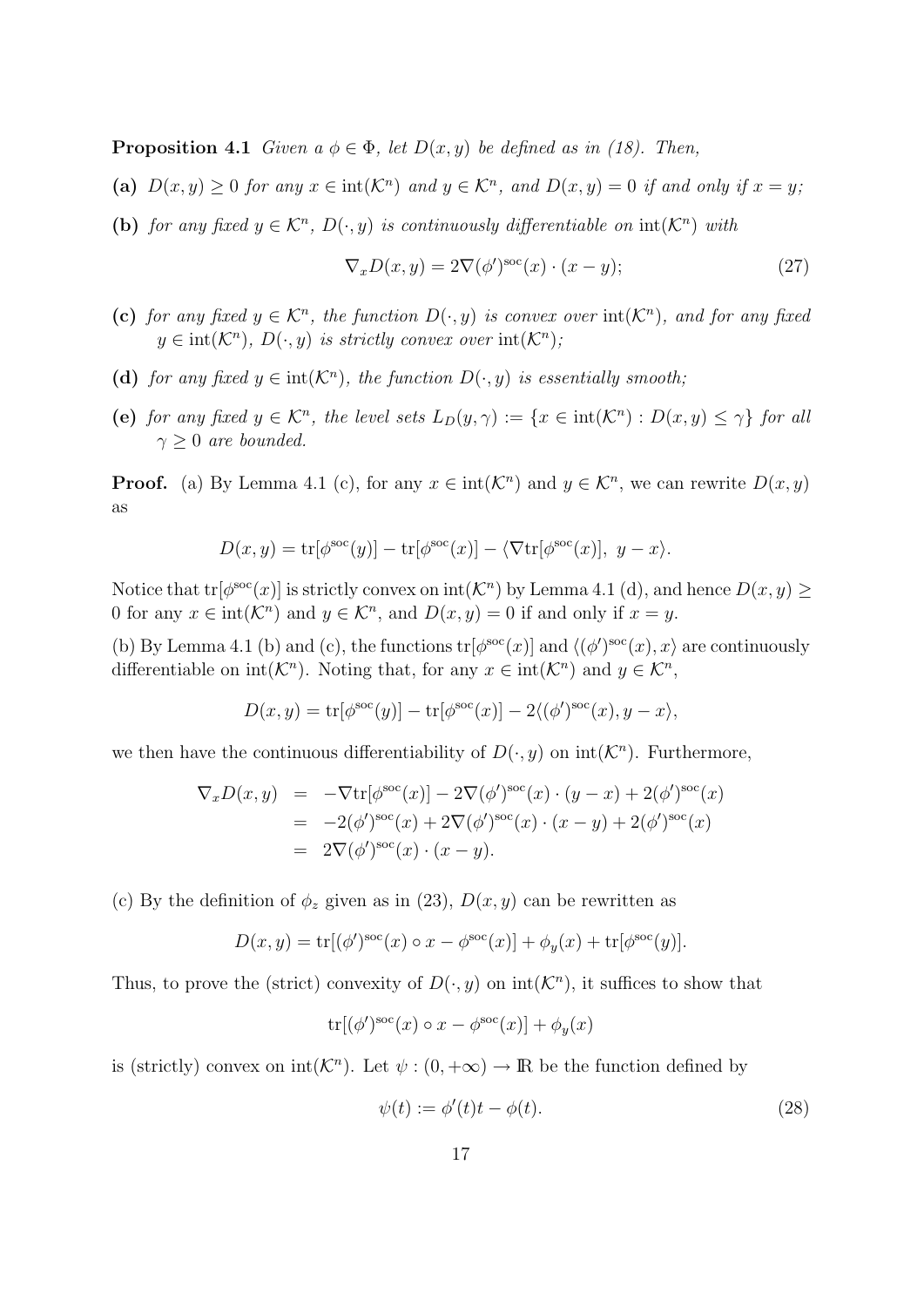Then, the vector-valued function induced by  $\psi$  via (13) is  $(\phi')^{\text{soc}}(x) \circ x - \phi^{\text{soc}}(x)$ , i.e.,

$$
\psi^{\text{soc}}(x) = (\phi')^{\text{soc}}(x) \circ x - \phi^{\text{soc}}(x). \tag{29}
$$

From condition C.3 and Lemma 2.2 (d), it follows that  $tr[(\phi')^{\text{soc}}(x) \circ x - \phi^{\text{soc}}(x)]$  is convex over  $int(\mathcal{K}^n)$ . In addition, by Lemma 4.2 (b),  $\phi_y(x)$  is convex on  $int(\mathcal{K}^n)$  if  $y \in \mathcal{K}^n$ , and it is strictly convex if  $y \in \text{int}(\mathcal{K}^n)$ . Thus, we get the desired results.

(d) From [29, P. 251] and part (a)–(b), to prove that  $D(\cdot, y)$  is essentially smooth for any fixed  $y \in \text{int}(\mathcal{K}^n)$ , it suffices to show that  $\|\nabla_x D(x^k, y)\| \to +\infty$  for any  $\{x^k\} \subset \text{int}(\mathcal{K}^n)$ with  $x^k \to x \in \text{bd}(\mathcal{K}^n)$ . We next prove the conclusion by the two cases:  $x_1 > 0$  and  $x_1 = 0$ . For the sake of notation, let  $x^k = (x_1^k, x_2^k) \in \mathbb{R} \times \mathbb{R}^{n-1}$ .

**Case 1:**  $x_1 > 0$ . In this case,  $||x_2|| = x_1 > 0$  since  $x \in bd(\mathcal{K}^n)$ . Noting that  $x^k \to x$ , we have  $x_2^k \neq 0$  for all sufficiently large *k*. From the gradient formula (27),

$$
\|\nabla_x D(x^k, y)\| = \|2\nabla(\phi')^{\text{soc}}(x^k) \cdot (x^k - y)\| \ge |2[\nabla(\phi')^{\text{soc}}(x^k) \cdot (x^k - y)]_1\Big|,\tag{30}
$$

where  $[\nabla(\phi')^{\text{soc}}(x^k)\cdot (x^k-y)]_1$  denotes the first element of the vector  $\nabla(\phi')^{\text{soc}}(x^k)\cdot (x^k-y)$ . By the gradient formula (15), we can compute that

$$
2[\nabla(\phi')^{\text{soc}}(x^k) \cdot (x^k - y)]_1 = [\phi''(\lambda_2(x^k)) + \phi''(\lambda_1(x^k))](x_1^k - y_1)
$$
  
 
$$
+[\phi''(\lambda_2(x^k)) - \phi''(\lambda_1(x^k))] \frac{(x_2^k - y_2)^T x_2^k}{\|x_2^k\|}
$$
  
 
$$
= \phi''(\lambda_2(x^k)) (\lambda_2(x^k) - y_1 - y_2^T x_2^k / \|x_2^k\|)
$$
  
 
$$
- \phi''(\lambda_1(x^k)) (y_1 - y_2^T x_2^k / \|x_2^k\| - \lambda_1(x^k)). \tag{31}
$$

Therefore,

$$
\begin{aligned}\n\left|2[\nabla(\phi')^{\text{soc}}(x^k)\cdot(x^k-y)]_1\right| &\geq \left|\phi''(\lambda_1(x^k))\left(y_1-y_2^Tx_2^k/\|x_2^k\| - \lambda_1(x^k)\right)\right| \\
&\quad - \left|\phi''(\lambda_2(x^k))\left(\lambda_2(x^k) - y_1 - y_2^Tx_2^k/\|x_2^k\|\right)\right| \\
&\geq \left|\phi''(\lambda_1(x^k))\right|\cdot\left(\left|y_1 - y_2^Tx_2^k/\|x_2^k\| - \lambda_1(x^k)\right)\right. \\
&\quad - \left|\phi''(\lambda_2(x^k))\right|\cdot\left|\lambda_2(x^k) - y_1 - y_2^Tx_2^k/\|x_2^k\|\right| \\
&\geq \left|\phi''(\lambda_1(x^k))\right|\cdot\left(\lambda_1(y) - \lambda_1(x^k)\right) \\
&\quad - \left|\phi''(\lambda_2(x^k))\right|\cdot\left|\lambda_2(x^k) - y_1 - y_2^Tx_2^k/\|x_2^k\|\right].\n\end{aligned}
$$

Noting that  $\lambda_1(x^k) \to \lambda_1(x) = 0$ ,  $\lambda_2(x^k) \to \lambda_2(x) > 0$  and  $\frac{y_2^T x_2^k}{\ln x^{k+1}}$  $||x_2^k||$ *→*  $y_2^T x_2$  $\|x_2\|$ as  $k \to +\infty$ , the second term in the right hand side of last inequality converges to a finite value, whereas the first term approaches to  $+\infty$  since  $|\phi''(\lambda_1(x^k))| \to +\infty$  by condition C.2 and  $\lambda_1(y) - \lambda_1(x^k) \to \lambda_1(y) > 0$ . This implies that as  $k \to +\infty$ ,

$$
\left|2[\nabla(\phi')^{\text{soc}}(x^k)\cdot(x^k-y)]_1\right| \to +\infty.
$$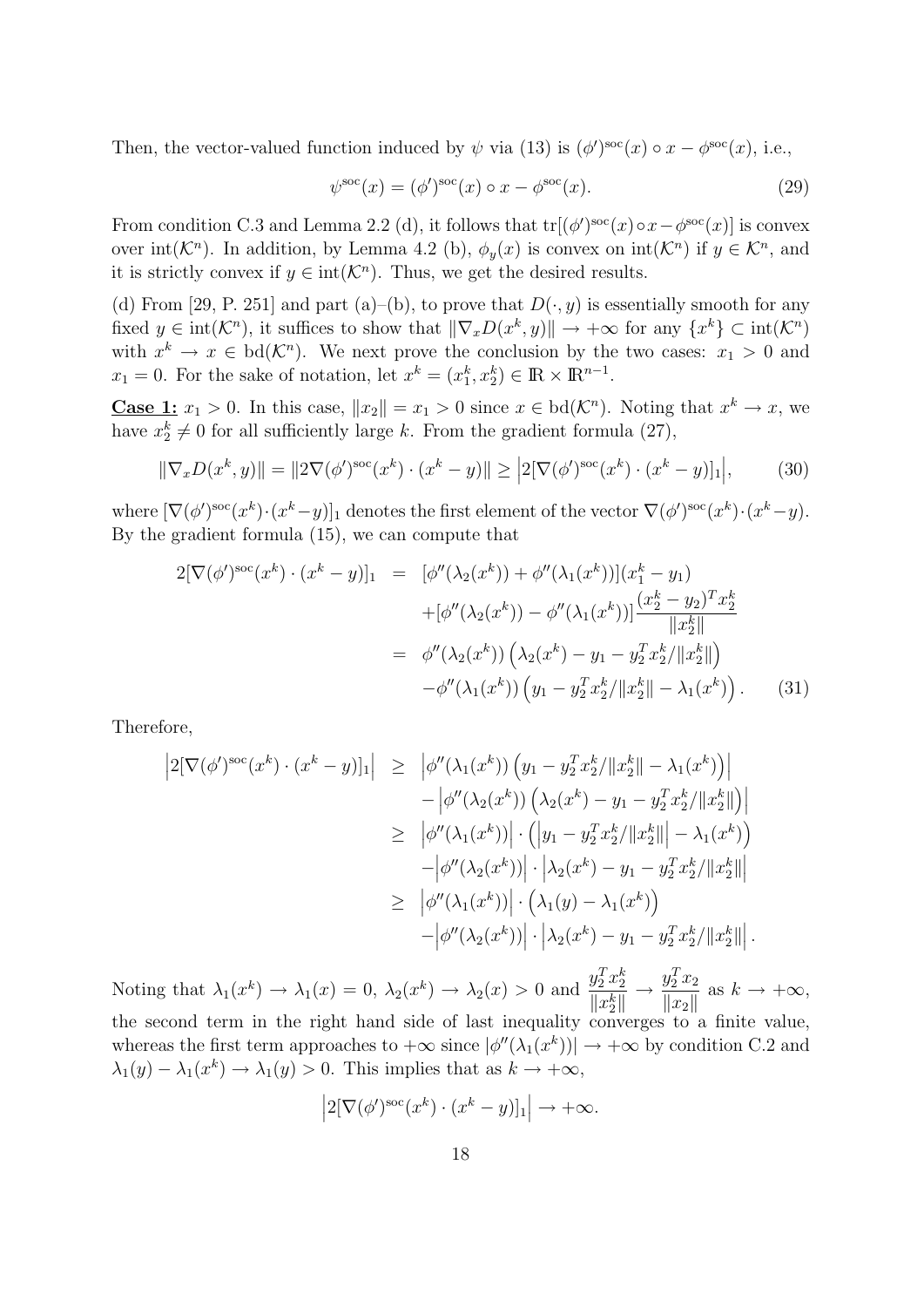Combining with the inequality (30) immediately yields  $\|\nabla_x D(x^k, y)\| \to +\infty$ .

**Case 2:**  $x_1 = 0$ . In this case, we necessarily have that  $x = 0$  since  $x \in \mathcal{K}^n$ . Considering that  $x^k \to x$ , it then follows that  $x_2^k = 0$  or  $x_2^k > 0$  for all sufficiently large *k*. If  $x_2^k = 0$ for all sufficiently large  $k$ , then from  $(14)$  we have that

$$
\|\nabla_x D(x^k, y)\| = \|2\phi''(x_1^k)(x^k - y)\| \ge 2|\phi''(x_1^k)| \cdot |x_1^k - y_1|.
$$

Since  $y_1 > 0$  by  $y \in \text{int}(\mathcal{K}^n)$  and  $x_1^k \to x_1 = 0$ , applying condition C.2 yields that the right hand side tends to  $+\infty$ , and consequently  $\|\nabla_x D(x^k, y)\| \to +\infty$  when  $k \to +\infty$ .

Next, we consider the case that  $x_2^k > 0$  for all sufficiently large k. In this case, the inequalities (30)-(31) still hold. By Cauchy-Schwartz inequality,

$$
\lambda_2(x^k) - y_1 - y_2^T x_2^k / \|x_2^k\| \ge \lambda_2(x^k) - y_1 - \|y_2\| = \lambda_2(x^k) - \lambda_2(y),
$$
  

$$
y_1 - y_2^T x_2^k / \|x_2^k\| - \lambda_1(x^k) \ge y_1 - \|y_2\| - \lambda_1(x^k) = \lambda_1(y) - \lambda_1(x^k).
$$

Since  $\lambda_1(x^k)$ ,  $\lambda_2(x^k) \to 0$  as  $k \to +\infty$  and  $\lambda_1(y)$ ,  $\lambda_2(y) > 0$  by  $y \in \text{int}(\mathcal{K}^n)$ , the last two inequalities imply that

$$
\lambda_2(x^k) - y_1 - y_2^T x_2^k / \|x_2^k\| \to -\lambda_2(y) < 0,
$$
  
\n
$$
y_1 - y_2^T x_2^k / \|x_2^k\| - \lambda_1(x^k) \to \lambda_1(y) > 0.
$$

On the other hand, by condition C.2, when  $k \to +\infty$ ,

$$
\phi''(\lambda_2(x^k)) \to +\infty, \quad \phi''(\lambda_1(x^k)) \to +\infty.
$$

The two sides show that the right hand side of (31) approaches to  $-\infty$  as  $k \to +\infty$ , and consequently,  $2\left[\nabla(\phi')^{\text{soc}}(x^k)\cdot(x^k-y)\right]_1\right| \to +\infty$ . Thus, from (30), it follows that  $\|\nabla_x D(x^k, y)\| \to +\infty \text{ as } k \to +\infty.$ 

(e) From the definition of  $D(x, y)$ , it follows that for any  $x, y \in \text{int}(\mathcal{K}^n)$ ,

$$
D(x, y) = tr[\phi^{\text{soc}}(y)] - tr[\phi^{\text{soc}}(x)] - tr[(\phi')^{\text{soc}}(x) \circ y] + tr[(\phi')^{\text{soc}}(x) \circ x]
$$
  
= 
$$
\sum_{i=1}^{2} \phi(\lambda_i(y)) - \sum_{i=1}^{2} \phi(\lambda_i(x)) - tr[(\phi')^{\text{soc}}(x) \circ y] + tr[(\phi')^{\text{soc}}(x) \circ x], \quad (32)
$$

where the second equality is from Lemma 4.1 (a) and Property 2.1 (c). Since

$$
(\phi')^{\text{soc}}(x) \circ x = \left[ \phi'(\lambda_1(x)) u_x^{(1)} + \phi'(\lambda_2(x)) u_x^{(2)} \right] \circ \left[ \lambda_1(x) u_x^{(1)} + \lambda_2(x) u_x^{(2)} \right]
$$
  
=  $\phi'(\lambda_1(x)) \lambda_1(x) u_x^{(1)} + \phi'(\lambda_2(x)) \lambda_2(x) u_x^{(2)},$ 

we have from Lemma 2.2 (a) that

$$
\text{tr}[(\phi')^{\text{soc}}(x) \circ x] = \sum_{i=1}^{2} \phi'(\lambda_i(x))\lambda_i(x).
$$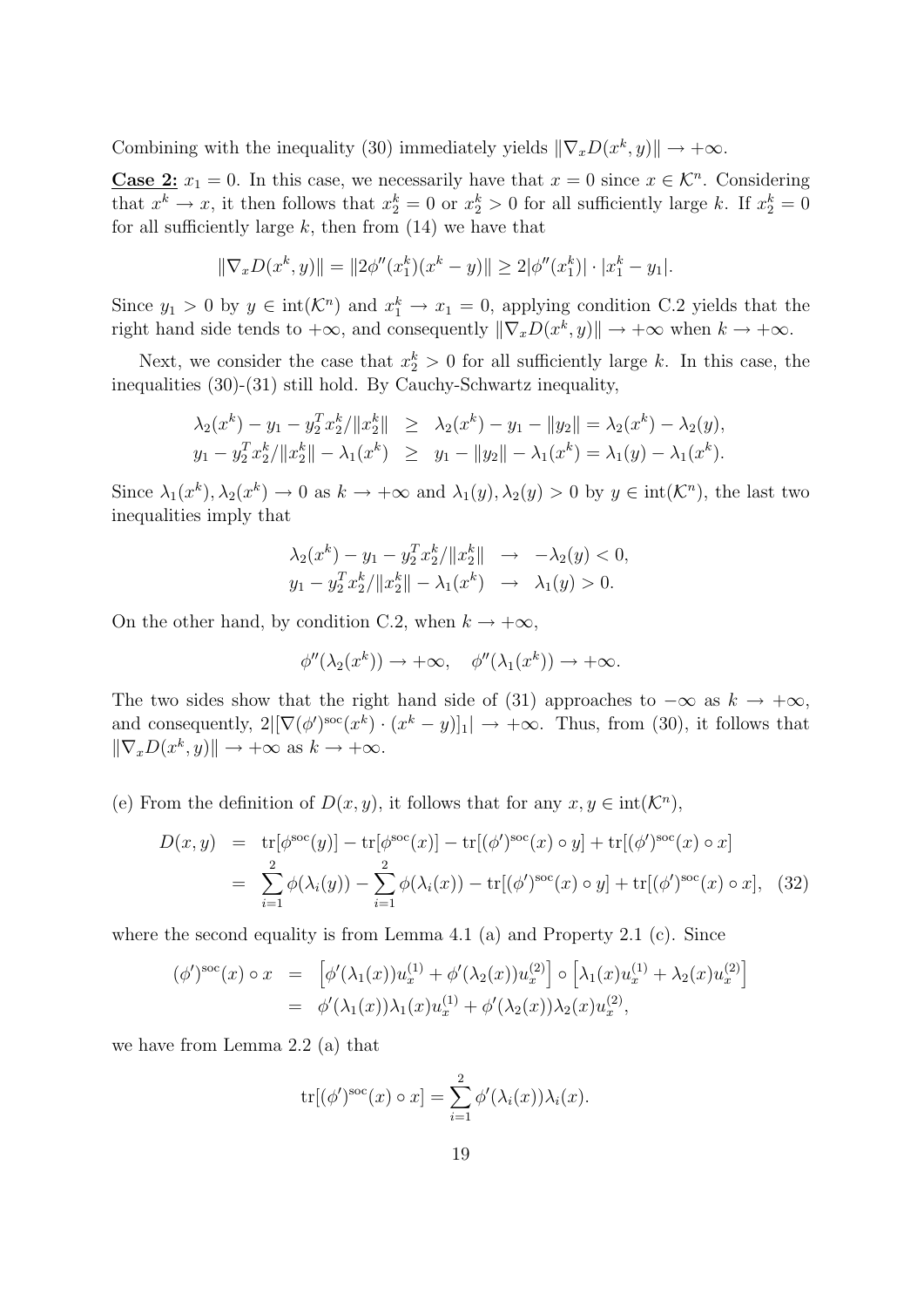In addition, by Lemma 2.1 (c) and Lemma 4.1 (a), we have that

$$
\mathrm{tr}[(\phi')^{\mathrm{soc}}(x) \circ y] \leq \sum_{i=1}^{2} \phi'(\lambda_i(x)) \lambda_i(y).
$$

Combining the last two inequalities with (32) yields that

$$
D(x,y) \geq \sum_{i=1}^{2} \left[ \phi(\lambda_i(y)) - \phi(\lambda_i(x)) - \phi'(\lambda_i(x))\lambda_i(y) + \phi'(\lambda_i(x))\lambda_i(x) \right]
$$
  
= 
$$
\sum_{i=1}^{2} \left[ \phi(\lambda_i(y)) - \phi(\lambda_i(x)) - \phi'(\lambda_i(x))(\lambda_i(y) - \lambda_i(x)) \right]
$$
  
= 
$$
\sum_{i=1}^{2} d_B(\lambda_i(y), \lambda_i(x))
$$

where  $d_B: \mathbb{R}_+ \times \mathbb{R}_{++} \to \mathbb{R}$  is the function defined by

$$
d_B(s, t) = \phi(s) - \phi(t) - \phi'(t)(s - t).
$$

This implies that for any fixed  $y \in \mathcal{K}^n$  and  $\gamma \geq 0$ ,

$$
L_D(y,\gamma) \subseteq \left\{ x \in \text{int}(\mathcal{K}^n) \; \Big| \; \sum_{i=1}^2 d_B(\lambda_i(y), \lambda_i(x)) \le \gamma \right\}.
$$
 (33)

Note that for any fixed  $s \geq 0$ , the set  $\{t > 0 : d_B(s,t) \leq 0\}$  equals to  $\{s\}$  or  $\emptyset$ , and hence it is bounded. Thus, from [29, Corollary 8.7.1] and condition C.3, it follows that the level sets  $\{t > 0 : d_B(s, t) \leq \gamma\}$  for any fixed  $s \geq 0$  are bounded. This together with (33) implies that the level sets  $L_D(y, \gamma)$  are bounded for all  $\gamma \geq 0$ .  $\Box$ 

**Proposition 4.2** *Given a*  $\phi \in \Phi$ *, let*  $D(x, y)$  *be defined as in (18). Then, for all*  $x, y \in$  $int(\mathcal{K}^n)$  and  $z \in \mathcal{K}^n$ , we have the following inequality

$$
D(x, z) - D(y, z) \geq 2\langle \nabla(\phi')^{\text{soc}}(y) \cdot (z - y), y - x \rangle
$$
  
=  $2\langle \nabla(\phi')^{\text{soc}}(y) \cdot (y - x), z - y \rangle.$  (34)

**Proof.** From the definition of  $D(x, y)$  and  $\phi_z(x)$  and equality (29), it follows that

$$
D(x, z) - D(y, z) = tr[(\phi')^{\text{soc}}(x) \circ x - \phi^{\text{soc}}(x)] + \phi_z(x)
$$
  
\n
$$
-tr[(\phi')^{\text{soc}}(y) \circ y - \phi^{\text{soc}}(y)] - \phi_z(y)
$$
  
\n
$$
= tr[\psi^{\text{soc}}(x)] - tr[\psi^{\text{soc}}(y)] + \phi_z(x) - \phi_z(y)
$$
  
\n
$$
\geq \langle \nabla tr[\psi^{\text{soc}}(y)], x - y \rangle + \langle \nabla \phi_z(y), x - y \rangle
$$
  
\n
$$
= \langle 2(\psi')^{\text{soc}}(y), x - y \rangle - \langle 2\nabla(\phi')^{\text{soc}}(y) \cdot z, x - y \rangle
$$
 (35)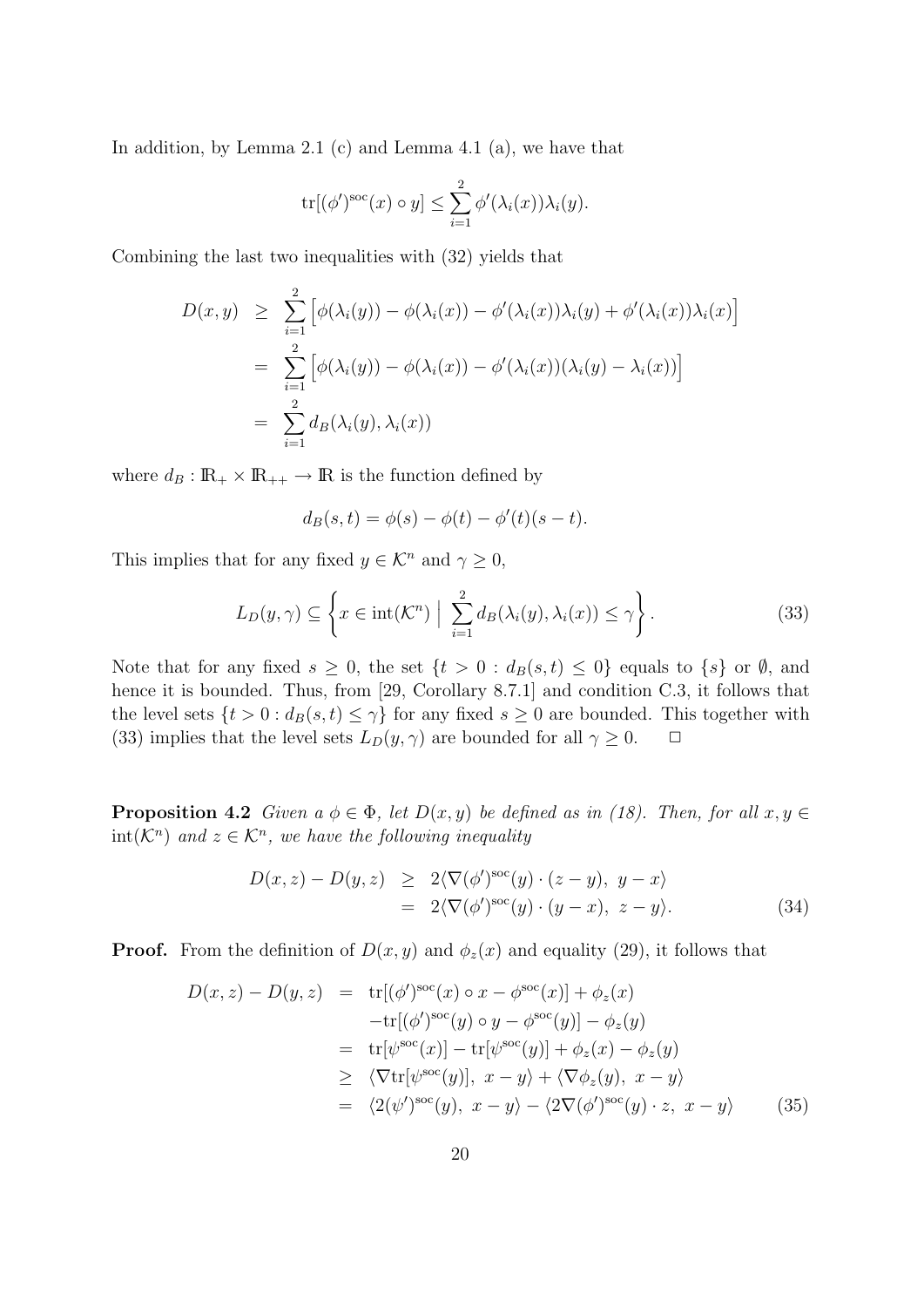where the inequality is due to the convexity of  $tr[\psi^{\text{soc}}(x)]$  and  $\phi_z(x)$  and the last equality follows from Lemma 2.2 (c) and Lemma 4.2 (a). From the definition of  $\psi$  given as in (28), it is easy to compute that

$$
\langle (\psi')^{\text{soc}}(y), \ x - y \rangle = \langle (\phi'')^{\text{soc}}(y) \circ y, \ x - y \rangle. \tag{36}
$$

In addition, by the gradient formulas in  $(14)$ – $(15)$ , we can compute that

$$
\nabla(\phi')^{\text{soc}}(y) \cdot y = (\phi'')^{\text{soc}}(y) \circ y,\tag{37}
$$

which in turn implies that

$$
\langle \nabla(\phi')^{\text{soc}}(y) \cdot z, \ x - y \rangle
$$
  
=\langle \nabla(\phi')^{\text{soc}}(y) \cdot (y + z - y), \ x - y \rangle  
=\langle \nabla(\phi')^{\text{soc}}(y) \cdot y, \ x - y \rangle + \langle \nabla(\phi')^{\text{soc}}(y) \cdot (z - y), \ x - y \rangle  
=\langle (\phi'')^{\text{soc}}(y) \circ y, \ x - y \rangle + \langle \nabla(\phi')^{\text{soc}}(y) \cdot (z - y), \ x - y \rangle.

This, together with (36) and (35), yields the first inequality in (34), whereas the second inequality follows from the symmetry of the matrix  $\nabla(\phi')^{\text{soc}}(y)$ .  $\Box$ 

Propositions  $4.1-4.2$  indicate that  $D(x, y)$  possesses some favorable properties similar to those for  $d_{\varphi}$ . In the next section, we will employ these properties to establish the convergence for an approximate version of the proximal-like algorithm (8).

### **5 Approximate proximal-like algorithm**

The proximal-like algorithm described as (8) for the CSOCP consists of a sequence of exact minimization. However, in practical computations, it is impossible to obtain the exact solution of these minimization problems. In this section, we consider an approximate version of this algorithm which allows the inexact solution of the subproblems (8). Throughout this section, we make the following assumptions for the CSOCP:

**(A1)** inf  $\{f(\zeta) \mid \zeta \in \mathcal{F}\} := f_* > -\infty$  and dom  $f \cap \text{int}(\mathcal{F}) \neq \emptyset$ .

**(A2)** The matrix *A* is of maximal rank *m*.

**Remark 5.1** *Assumption A1 is elementary for the existence of the solution of the CSOCP. Assumption A2 is common in the solution of the SOCPs, which is clearly satisfied when*  $\mathcal{F} = \{ \zeta \in \mathbb{R}^n \mid \zeta \succeq_{\mathcal{K}^n} 0 \}$ *. Moreover, if we consider the linear SOCP* 

$$
\min \overline{c}^T x \n\text{s.t. } \overline{A}x = \overline{b}, \quad x \in \mathcal{K}^n,
$$
\n(38)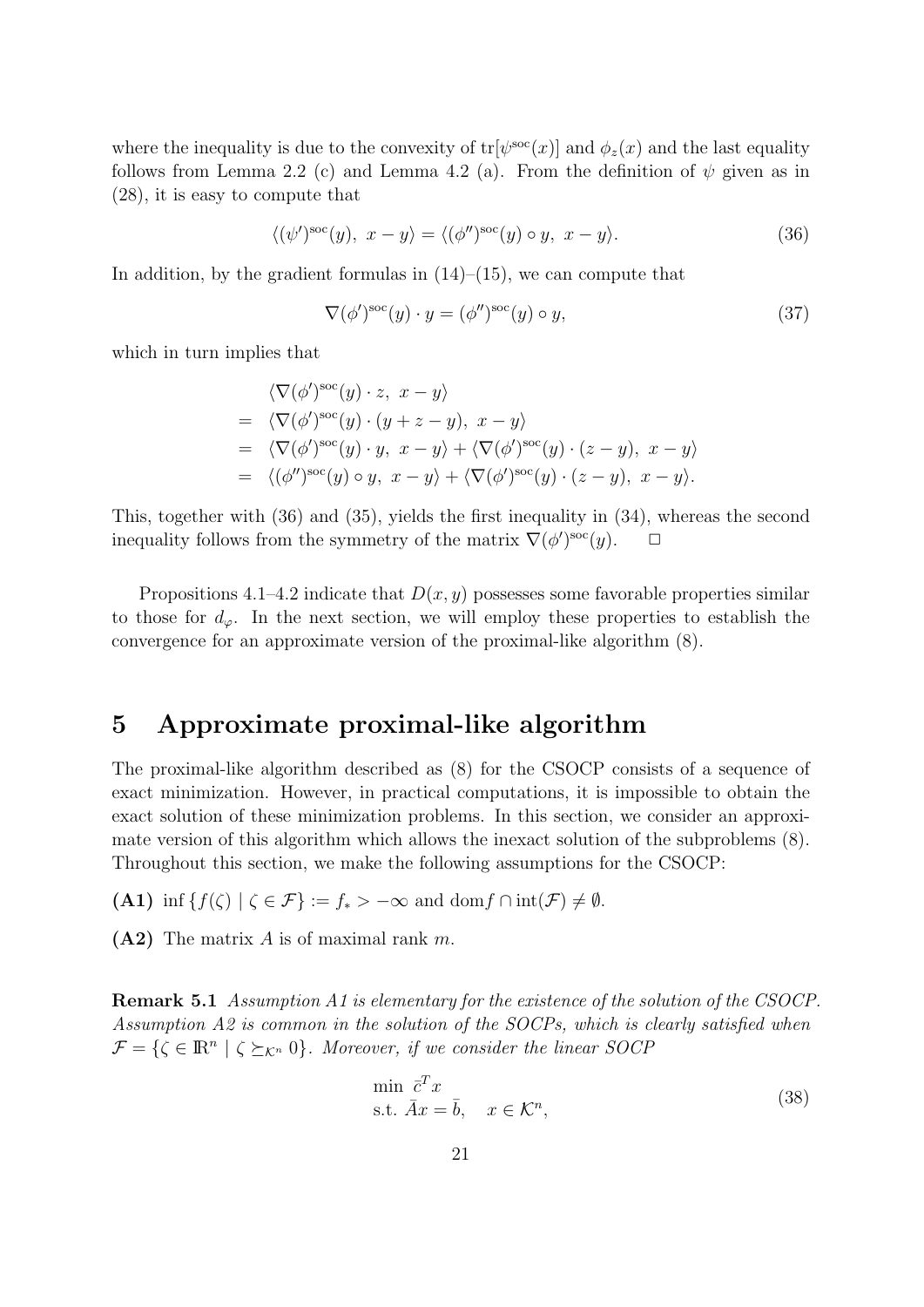where  $\bar{A} \in \mathbb{R}^{m \times n}$  with  $m \leq n, \bar{b} \in \mathbb{R}^m$ , and  $\bar{c} \in \mathbb{R}^n$ , the assumption that  $\bar{A}$  has full rou *rank m is standard. Consequently, its dual problem, given by*

$$
\max_{\bar{b} \in \bar{c}} \bar{b}^T y
$$
  
s.t.  $\bar{c} - \bar{A}^T y \succeq_{\kappa^n} 0,$  (39)

*satisfies assumption A2. This shows that we can solve the linear SOCP by applying the approximate proximal-like algorithm described below to the dual problem (39). In addition, from Lemma 1 in the appendix, we know that the recession cone of F is given by*  $0^+ \mathcal{F} = \{ d \in \mathbb{R}^m \mid Ad \succeq_{\mathcal{K}^n} 0 \}.$  This implies that assumption A2 is also satisfied when  $F$  is supposed to be bounded, since its recession cone  $0^+$  $F$  now reduces to zero.

For the sake of notation, in the sequel, we denote  $\mathcal{D}: \text{int}(\mathcal{F}) \times \mathcal{F} \to \mathbb{R}$  by

$$
\mathcal{D}(\zeta,\xi) := D(A\zeta + b, A\xi + b). \tag{40}
$$

From Proposition 4.1, we readily obtain the following properties of  $\mathcal{D}(\zeta,\xi)$ .

**Lemma 5.1** *Let*  $\mathcal{D}(\zeta,\xi)$  *be defined by (40). Then, under assumption A2, we have that* 

- **(a)**  $\mathcal{D}(\zeta,\xi) \geq 0$  *for any*  $\zeta \in \text{int}(\mathcal{F})$  *and*  $\xi \in \mathcal{F}$ *, and*  $\mathcal{D}(\zeta,\xi) = 0$  *if and only if*  $\zeta = \xi$ *;*
- **(b)** *the function*  $\mathcal{D}(\cdot,\xi)$  *for any fixed*  $\xi \in \mathcal{F}$  *is continuously differentiable on*  $\text{int}(\mathcal{F})$  *with*

$$
\nabla_{\zeta} \mathcal{D}(\zeta, \xi) = 2A^T \nabla(\phi')^{\text{soc}} (A\zeta + b) A(\zeta - \xi); \tag{41}
$$

- **(c)** *for any fixed*  $\xi \in \mathcal{F}$ *, the function*  $\mathcal{D}(\cdot,\xi)$  *is convex on*  $\text{int}(\mathcal{F})$ *, and for any fixed*  $\xi \in \text{int}(\mathcal{F})$ , then  $\mathcal{D}(\cdot,\xi)$  *is strictly convex over*  $\text{int}(\mathcal{F})$ *;*
- **(d)** *for any fixed*  $\xi \in \text{int}(\mathcal{F})$ *, the function*  $\mathcal{D}(\cdot,\xi)$  *is essentially smooth;*
- **(e)** *for any fixed*  $\xi \in \mathcal{F}$ *, the level sets*  $L(\xi, \gamma) = \left\{ \zeta \in \text{int}(\mathcal{F}) : \mathcal{D}(\zeta, \xi) \leq \gamma \right\}$  *for all*  $\gamma \geq 0$ *are bounded.*

Now we describe an approximate version of the proximal-like algorithm (8).

**The APM.** *Given a starting point*  $\zeta^0 \in \text{int}(\mathcal{F})$  *and constants*  $\epsilon_k \geq 0$  *and*  $\mu_k > 0$ , *generate the sequence*  $\{\zeta^k\} \subset \text{int}(\mathcal{F})$  *satisfying* 

$$
g^k \in \partial_{\epsilon_k} f(\zeta^k),\tag{42}
$$

$$
\mu_k g^k + \nabla_\zeta \mathcal{D}(\zeta^k, \zeta^{k-1}) = 0,\tag{43}
$$

*where*  $\partial_{\epsilon} f$  *represents the*  $\epsilon$ -*subdifferential of*  $f$ *.*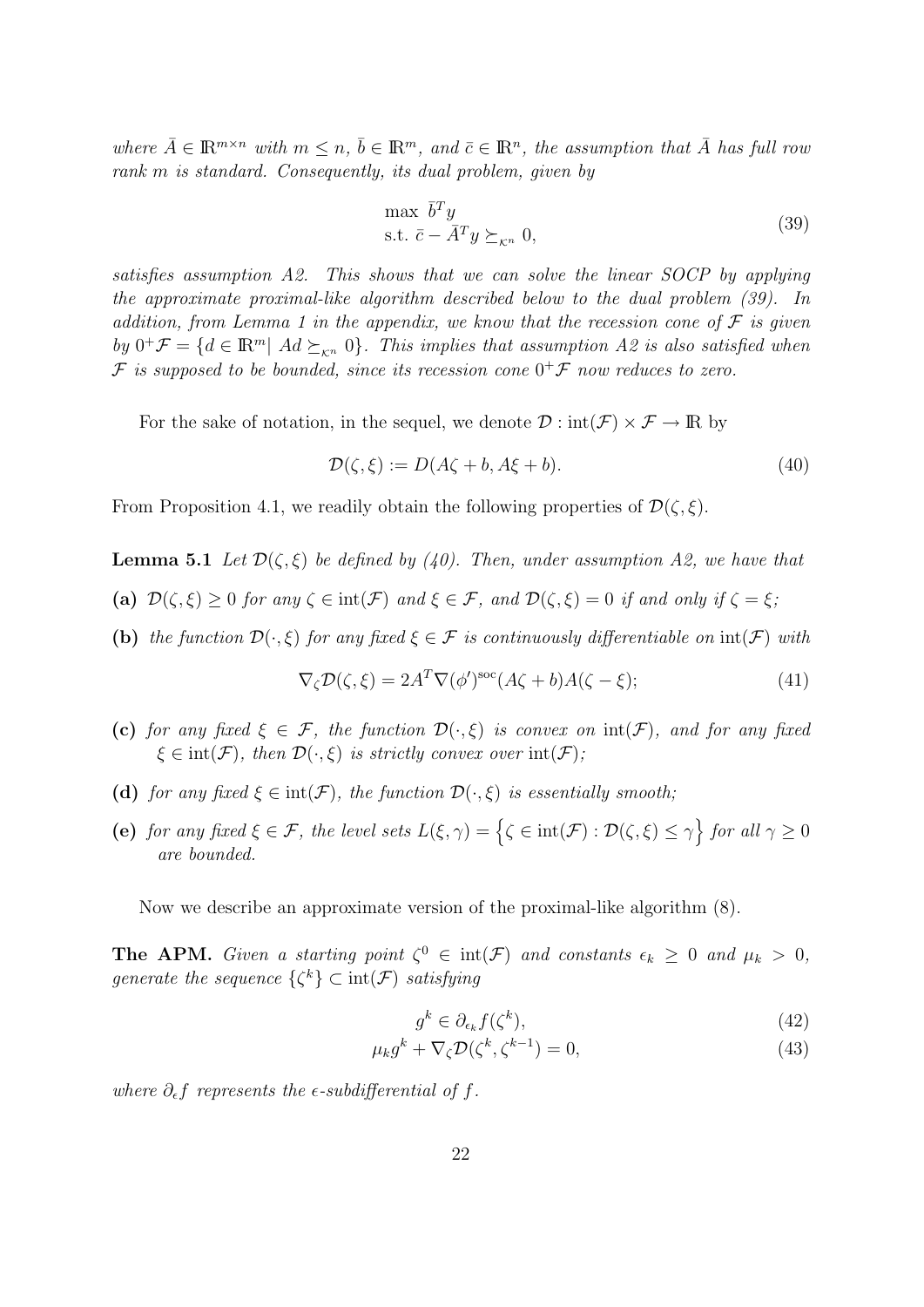**Remark 5.2** *The APM can be regarded as an approximate version of the proximal algorithm (8) in the following sense. From the relation in (42) and the convexity of*  $\mathcal{D}(\cdot,\xi)$ *over*  $\text{int}(\mathcal{F})$  *for any fixed*  $\xi \in \text{int}(\mathcal{F})$ *, it follows that for any*  $u \in \text{int}(\mathcal{F})$ *,* 

$$
f(u) \ge f(\zeta^k) + \langle u - \zeta^k, g^k \rangle - \epsilon_k
$$

*and*

$$
\mu_k^{-1} \mathcal{D}(u, \zeta^{k-1}) \ge \mu_k^{-1} \mathcal{D}(\zeta^k, \zeta^{k-1}) + \mu_k^{-1} \langle \nabla_{\zeta} \mathcal{D}(\zeta^k, \zeta^{k-1}), u - \zeta^k \rangle.
$$

*Adding the last two inequalities and using (43) yields that*

$$
f(u) + \mu_k^{-1} \mathcal{D}(u, \zeta^{k-1}) \ge f(\zeta^k) + \mu_k \mathcal{D}(\zeta^k, \zeta^{k-1}) - \epsilon_k.
$$

*This implies that*

$$
\zeta^{k} \in \epsilon_{k} - \operatorname{argmin} \left\{ f(\zeta) + \mu_{k}^{-1} \mathcal{D}(\zeta, \zeta^{k-1}) \right\},\tag{44}
$$

*where for a given function*  $F$  *and*  $\epsilon \geq 0$ *, the notation* 

$$
\epsilon - \operatorname{argmin} F(\zeta) := \left\{ \zeta^* : F(\zeta^*) \le \inf F(\zeta) + \epsilon \right\}.
$$
 (45)

In the rest of this section, we focus on the convergence of the APM under assumptions A1 and A2. First, we prove that the APM generates a sequence  $\{\zeta^k\} \subset \text{int}(\mathcal{F})$ , and consequently the APM is well-defined. This is implied by the following lemma.

**Lemma 5.2** *For any*  $\xi \in \text{int}(\mathcal{F})$  *and*  $\mu > 0$ *, we have that the following results hold:* 

- (a) *The function*  $F(\cdot) := f(\cdot) + \mu^{-1} \mathcal{D}(\cdot, \xi)$  *has bounded level sets under assumption A1.*
- **(b)** *If, in addition, assumption A2 holds, then there has a unique*  $\hat{\zeta} \in \text{int}(\mathcal{F})$  *such that*

$$
\hat{\zeta} = \underset{\zeta \in \text{int}(\mathcal{F})}{\text{argmin}} \left\{ f(\zeta) + \mu^{-1} \mathcal{D}(\zeta, \xi) \right\},\tag{46}
$$

*and moreover, the minimum in the right hand side is attained at*  $\hat{\zeta}$  *satisfying* 

$$
-2\mu^{-1}A^T \nabla(\phi')^{\text{soc}}(A\hat{\zeta} + b)A(\hat{\zeta} - \xi) \in \partial f(\hat{\zeta}).\tag{47}
$$

**Proof.** (a) Fix  $\xi \in \text{int}(\mathcal{F})$  and  $\mu > 0$ . By assumption A1 and the nonnegativity of  $\mathcal{D}(\zeta,\xi)$ , to show that  $F(\zeta)$  has bounded level sets, it suffices to show that for all  $\nu \geq f_*$ , the level sets  $L(\nu) := {\{\zeta \in \text{int}(\mathcal{F}) \mid F(\zeta) \leq \nu\}}$  are bounded. Notice that  $L(\nu) \subseteq$ *L*(*ξ*,  $\mu(\nu - f_*)$ ) and  $L(\xi, \gamma) := {\zeta \in int(\mathcal{F}) \mid \mathcal{D}(\zeta, \xi) \leq \gamma}$  are bounded for all  $\gamma \geq 0$  by Lemma 5.1 (e). Therefore, the sets  $L(\nu)$  all  $\nu \geq f_*$  are bounded.

(b) By Lemma 5.1 (b),  $F(\zeta)$  is a closed proper strictly convex function. Hence, if the minimum exists, it must be unique. From part (a), the minimizer  $\hat{\zeta}$  exists, and so it is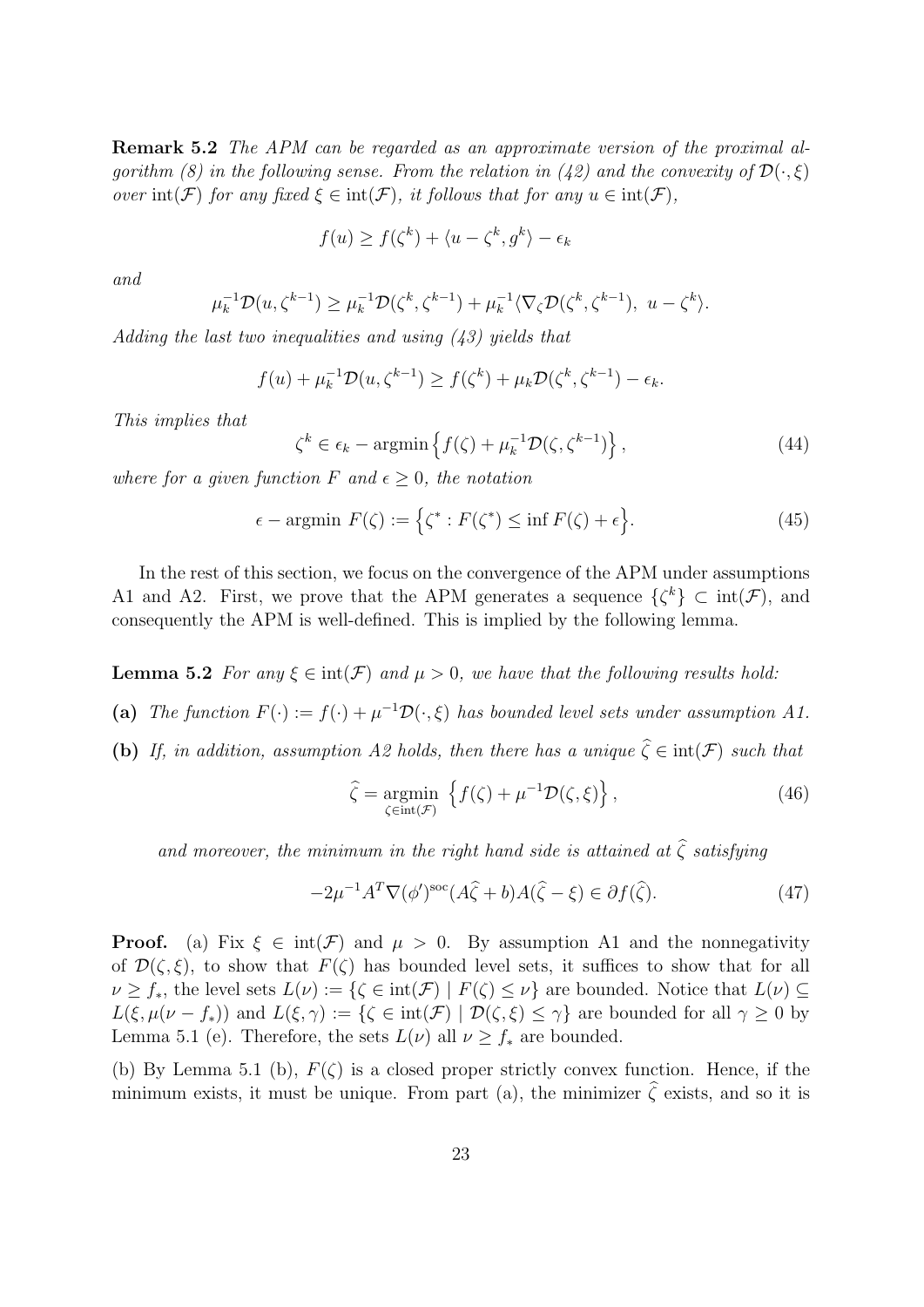unique. Under assumption  $A2$ , using the gradient formula in  $(41)$  and the optimality conditions for (46) then yields that

$$
0 \in \partial f(\hat{\zeta}) + 2\mu^{-1} A^T \nabla (\phi')^{\text{soc}} (A\hat{\zeta} + b) A(\hat{\zeta} - \xi) + \partial \delta(\hat{\zeta} \mid \mathcal{F}), \tag{48}
$$

where  $\delta(u | \mathcal{F}) = 0$  if  $u \in \mathcal{F}$  and  $+\infty$  otherwise. By Lemma 5.1 (c) and [29, Theorem 26.1], we have  $\partial_{\zeta} \mathcal{D}(\zeta, \xi) = \emptyset$  for all  $\zeta \in \text{bd}(\mathcal{F})$ . Hence, the relation in (48) implies that  $\hat{\zeta} \in \text{int}(\mathcal{F})$ . On the other hand, from [29, Page 226], we know that

$$
\partial \delta(u \mid \mathcal{F}) = \{ v \in \mathbb{R}^n \mid v \preceq_{\mathcal{K}^n} 0, \text{ tr}(v \circ u) = 0 \}.
$$

Using Lemma 2.1, we then obtain  $\partial \delta(\zeta | \mathcal{F}) = \{0\}$ . Thus, the proof is completed.  $\Box$ 

Next, we investigate the properties of the sequence  $\{\zeta^k\}$  generated by the APM.

**Proposition 5.1** *Let*  $\{\mu_k\}$  *be any sequence of positive numbers and*  $\sigma_n = \sum_{k=1}^n \mu_k$ *. Let {ζ <sup>k</sup>} be the sequence generated by the APM. Then,*

- (a)  $\mu_k[f(\zeta^k) f(\zeta)] \leq \mathcal{D}(\zeta^{k-1}, \zeta) \mathcal{D}(\zeta^k, \zeta) + \mu_k \epsilon_k \text{ for all } \zeta \in \mathcal{F}.$
- (b)  $\mathcal{D}(\zeta^k, \zeta) \le D(\zeta^{k-1}, \zeta) + \mu_k \epsilon_k$  for all  $\zeta \in \mathcal{F}$  subject to  $f(\zeta) \le f(\zeta^k)$ .
- (c)  $\sigma_n(f(\zeta^n) f(\zeta)) \leq \mathcal{D}(\zeta^0, \zeta) D(\zeta^n, \zeta) + \sum_{k=1}^n \sigma_k \epsilon_k$  for all  $\zeta \in \mathcal{F}$ .

**Proof.** (a) For any  $\zeta \in \mathcal{F}$ , using the definition of the  $\epsilon$ -subdifferential, we have

$$
f(\zeta) \ge f(\zeta^k) + \langle g^k, \zeta - \zeta^k \rangle - \epsilon_k,\tag{49}
$$

where  $g^k \in \partial_{\epsilon_k} f(\zeta^k)$ . However, from (43) and (41), it follows that

$$
g^k = -2\mu_k^{-1}A^T \nabla(\phi')^{\text{soc}} (A\zeta^k + b)A(\zeta^k - \zeta^{k-1}).
$$

Substituting this  $g^k$  into (49), we then obtain that

$$
\mu_k[f(\zeta^k) - f(\zeta)] \le 2\left\langle A^T \nabla(\phi')^{\rm soc}(A\zeta^k + b)A(\zeta^k - \zeta^{k-1}), \ \zeta - \zeta^k \right\rangle + \mu_k \epsilon_k.
$$

On the other hand, applying Proposition 4.2 at the points  $x = A\zeta^{k-1} + b$ ,  $y = A\zeta^k + b$ and  $z = A\zeta + b$  and using the definition of  $\mathcal{D}(\zeta, \xi)$  given by (40) yields that

$$
\mathcal{D}(\zeta^{k-1}, \zeta) - \mathcal{D}(\zeta^k, \zeta) = 2\Big\langle A^T \nabla(\phi')^{\text{soc}} (A\zeta^k + b) A(\zeta^k - \zeta^{k-1}), \ \zeta - \zeta^k \Big\rangle.
$$

Combining the last two equations, we immediately obtain the result.

(b) The result follows directly from part (a) for any  $\zeta \in \mathcal{F}$  such that  $f(\zeta^k) \geq f(\zeta)$ .

(c) First, from (44), it follows that

$$
\zeta^k \in \epsilon_k - \operatorname{argmin} \left\{ f(\zeta) + \mu_k^{-1} \mathcal{D}(\zeta, \zeta^{k-1}) \right\}.
$$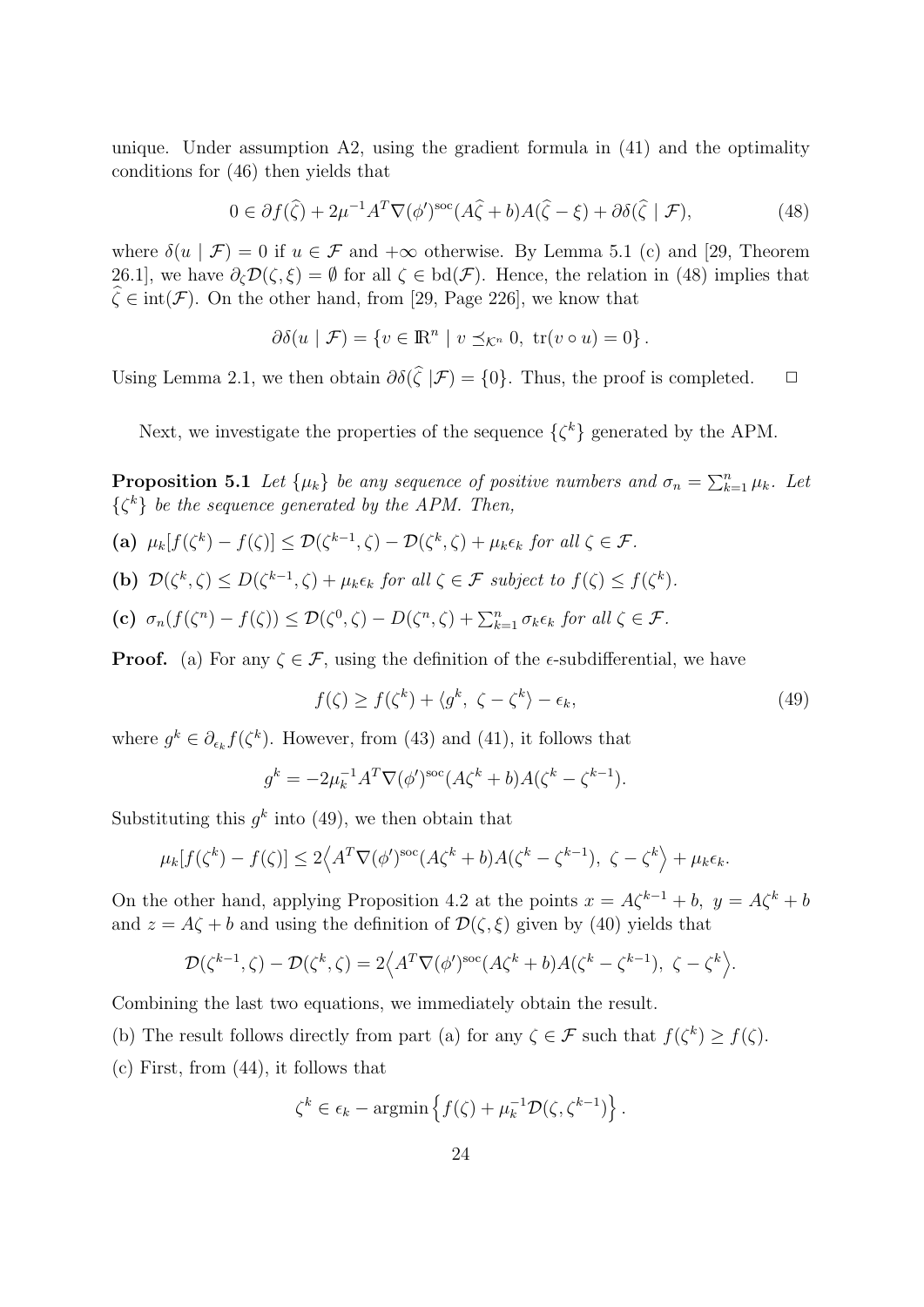This implies that for any  $\zeta \in \text{int}(\mathcal{F})$ ,

$$
f(\zeta) + \mu_k^{-1} \mathcal{D}(\zeta, \zeta^{k-1}) \ge f(\zeta^k) + \mu_k^{-1} \mathcal{D}(\zeta^k, \zeta^{k-1}) - \epsilon_k.
$$

Setting  $\zeta = \zeta^{k-1}$  in this inequality and using Lemma 5.1 (d) then yields that

$$
f(\zeta^{k-1}) - f(\zeta^k) \ge \mu_k^{-1} \mathcal{D}(\zeta^k, \zeta^{k-1}) - \epsilon_k \ge -\epsilon_k.
$$

Multiplying the above inequality by  $\sigma_{k-1}$  and summing over  $k = 1, 2, \dots, n$ , we get

$$
\sum_{k=1}^n \left[ \sigma_{k-1} f(\zeta^{k-1}) - (\sigma_k - \mu_k) f(\zeta^k) \right] \geq - \sum_{k=1}^n \sigma_{k-1} \epsilon_k,
$$

which, by noting that  $\sigma_k = \mu_k + \sigma_{k-1}$  (with  $\sigma_0 \equiv 0$ ), can be reduced to

$$
\sigma_n f(\zeta^n) - \sum_{k=1}^n \mu_k f(\zeta^k) \le \sum_{k=1}^n \sigma_{k-1} \epsilon_k.
$$

On the other hand, using part (a) and summing over  $k = 1, 2, \dots, n$ , we have

$$
-\sigma_n f(\zeta) + \sum_{k=1}^n \mu_k f(\zeta^k) \le \mathcal{D}(\zeta^0, \zeta) - D(\zeta^n, \zeta) + \sum_{k=1}^n \mu_k \epsilon_k, \quad \forall \zeta \in \mathcal{F}.
$$

Adding the last two inequalities yields

$$
\sigma_n(f(\zeta^n)-f(\zeta))\leq \mathcal{D}(\zeta^0,\zeta)-D(\zeta^n,\zeta)+\sum_{k=1}^n(\mu_k+\sigma_{k-1})\epsilon_k,
$$

which proves (c) because  $\mu_k + \sigma_{k-1} = \sigma_k$ .  $\Box$ 

We are now in a position to prove our main convergence result for the APM. For convenience, we denote the optimal set of the CSOCP by  $\mathcal{X} := \{\zeta \mid f(\zeta) = f_*\}.$ 

**Proposition 5.2** *Let*  $\{\zeta^k\}$  *be the sequence generated by the APM and*  $\sigma_n = \sum_{k=1}^n \mu_k$ *. Then, under assumptions A1 and A2, the following results hold.*

- (a) If  $\sigma_n \to +\infty$  and  $\mu_k^{-1} \sigma_k \epsilon_k \to 0$ , then  $\lim_{n \to +\infty} f(\zeta^n) \to f_*$ .
- (b) If the optimal set  $\mathcal{X} \neq \emptyset$ ,  $\sigma_n \to \infty$  and  $\sum_{k=1}^{\infty} \mu_k \epsilon_k < \infty$ , then the sequence  $\zeta^k$  is *bounded and every accumulation point is a solution of the CSOCP.*

**Proof.** (a) From Proposition 5.1 (c) and the nonnegativity of  $\mathcal{D}(\zeta^n, \zeta)$ , it follows that

$$
f(\zeta^n) - f(\zeta) \le \sigma_n^{-1} \mathcal{D}(\zeta^0, \zeta) + \sigma_n^{-1} \sum_{k=1}^n \sigma_k \epsilon_k, \quad \forall \zeta \in \mathcal{F}.
$$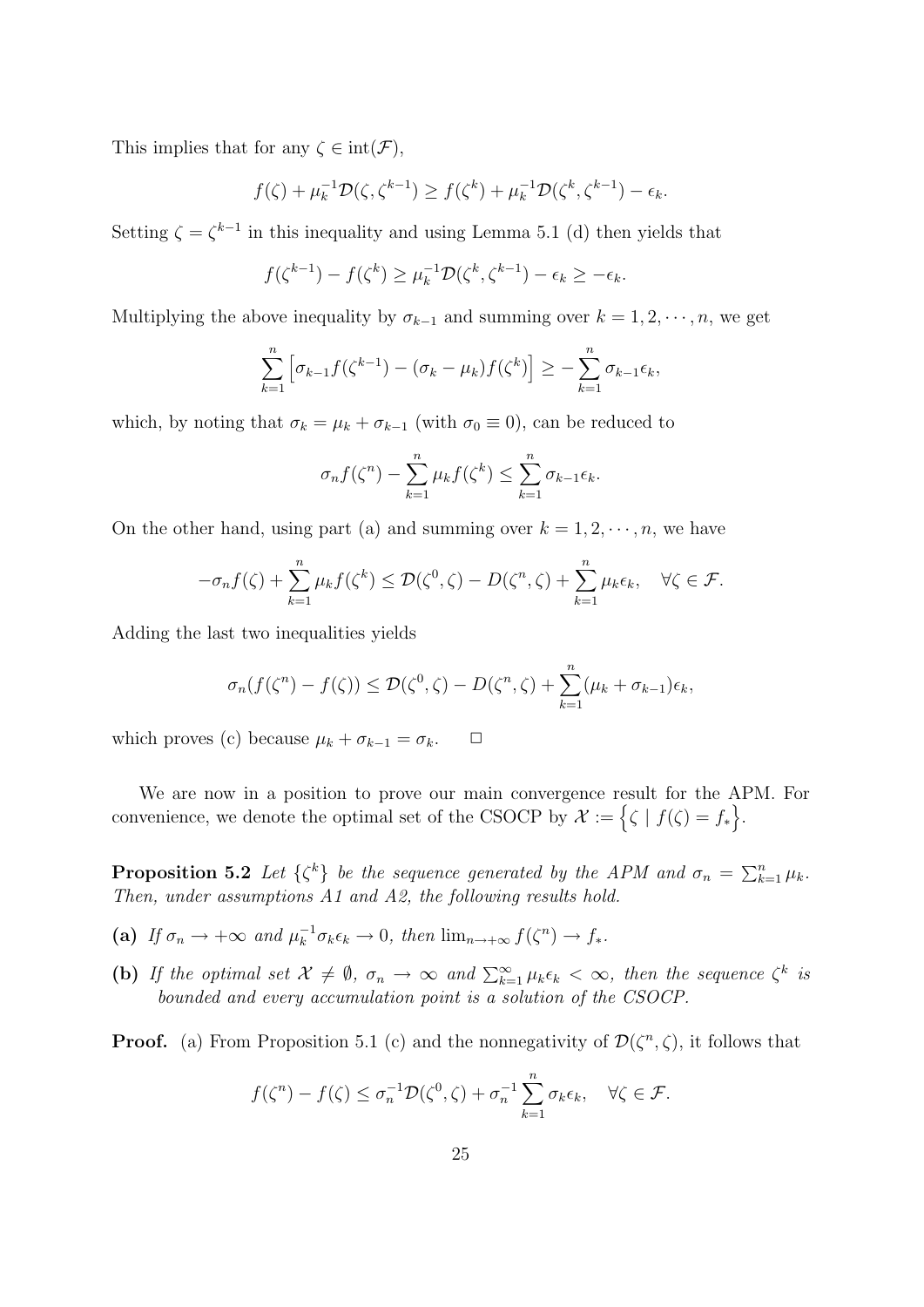Taking the limit  $\sigma_n \to +\infty$  to the two sides of the last inequality, we immediately have that the first term in the right hand side goes to zero. In addition, applying Lemma 2 in the appendix with  $a_{nk} := \sigma_n^{-1} \mu_k$  if  $k \leq n$  and  $a_{nk} := 0$  otherwise and  $u_k := \mu_k^{-1} \sigma_k \epsilon_k$ , we obtain that the second term in the right hand side

$$
\sigma_n^{-1} \sum_{k=1}^n \sigma_k \epsilon_k = \sum_k a_{nk} u_k \to 0
$$

because  $\sigma_n \to +\infty$  and  $\mu_k^{-1} \sigma_k \epsilon_k \to 0$ . Therefore, we have

$$
\lim_{n \to +\infty} f(\zeta^n) \le f_*.
$$

This, together with the fact that  $f(\zeta^n) \geq f_*$ , implies the desired result.

(b) Suppose that  $\zeta^* \in \mathcal{X}$ . For any k, we have  $f(\zeta^k) \geq f(\zeta^*)$ . From Proposition 5.1 (b), it then follows that

$$
\mathcal{D}(\zeta^k, \zeta^*) \le \mathcal{D}(\zeta^{k-1}, \zeta^*) + \mu_k \epsilon_k.
$$

Since  $\sum_{k=1}^{\infty} \mu_k \epsilon_k < +\infty$ , using Lemma 3 in the appendix with  $v_k := \mathcal{D}(\zeta^k, \zeta^*) \geq 0$  and  $\beta_k := \mu_k \epsilon_k \geq 0$  yields that the sequence  $\{\mathcal{D}(\zeta^k, \zeta^*)\}$  converges. Thus, by Proposition 5.1 (e), the sequence  $\{\zeta^k\}$  is bounded and consequently has an accumulation point. Without any loss of generality, let  $\hat{\zeta} \in \mathcal{F}$  be an accumulation point of  $\{\zeta^k\}$ . Then  $\{\zeta^{k_j}\} \to \hat{\zeta}$  for some  $k_j \to +\infty$ . Since *f* is lower semi-continuous, we get  $f(\widehat{\zeta}) = \liminf_{k_j \to \infty} f(\zeta^{k_j})$ . On the other hand,  $f(\zeta^{k_j}) \to f_*$  by part (a). The two sides imply that  $f(\hat{\zeta}) = f_*$ . Therefore,  $\hat{\zeta}$  is a solution of the CSOCP. The proof is thus completed.  $\Box$ 

#### **6 Numerical experiments**

In this section, we present some preliminary numerical results for CSOCPs with a specific version of the concept APM, described as Algorithm 6.1 below, and compare the numerical performance of the algorithm with that of the merit function approach [8]. The purpose of our numerical experiments is to verify the theoretical results obtained in the last section and illustrate the effectiveness of the proximal-like method proposed.

#### **Algorithm 6.1**

Given a sufficiently small  $\tau > 0$ , a sufficiently large  $M_0$ , and constants  $\rho > 1$  and  $\mu_1 > 0$ . Choose a starting point  $\zeta^0 \in \text{int}(\mathcal{F})$  and set  $k := 1$ .

For  $k = 1, 2, \cdots$  **until**  $\mu_k \geq M_0$  **do**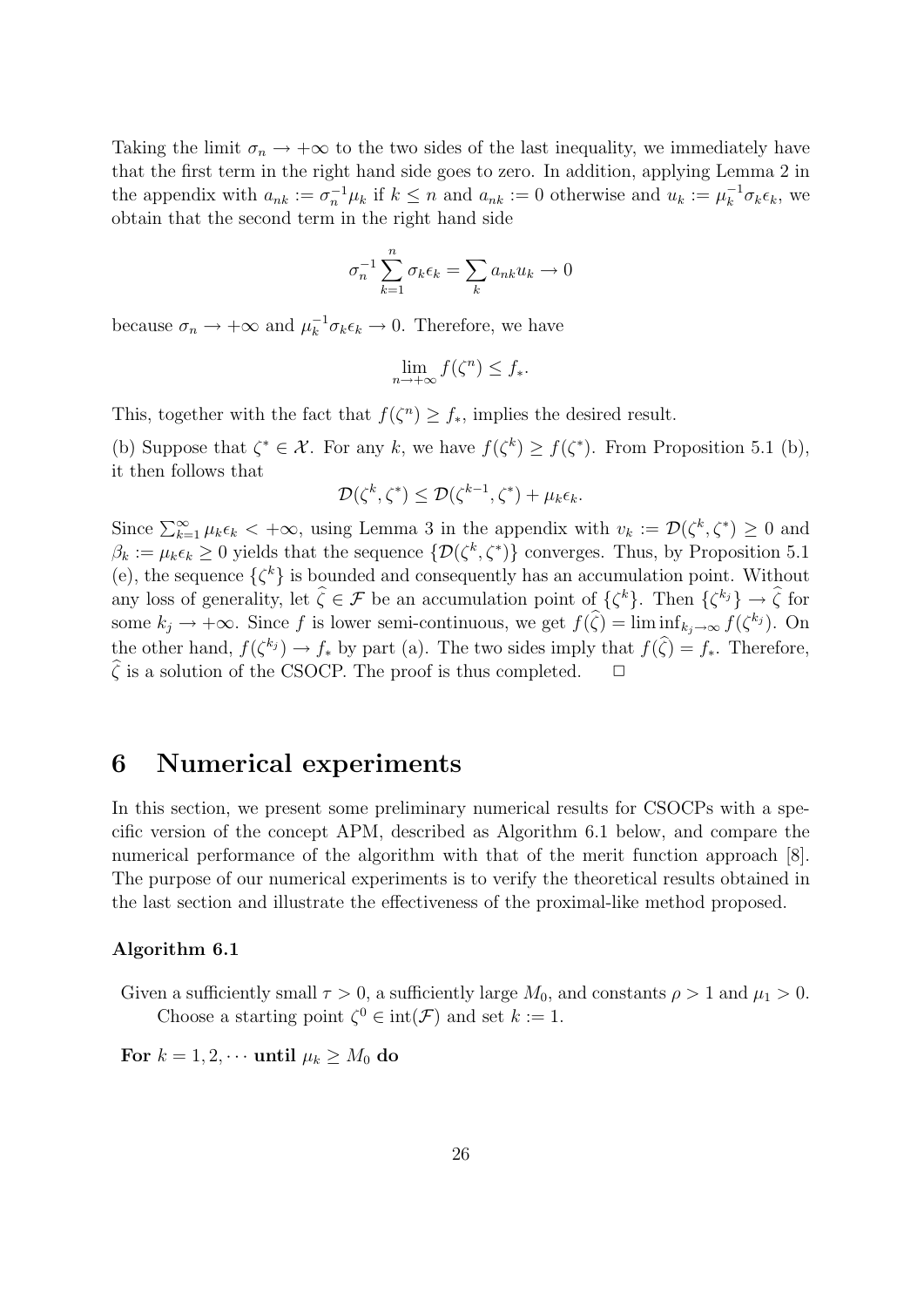**1.** Use an unconstrained minimization method to solve approximately the problem

$$
\min_{\zeta \in \mathbb{R}^m} F_k(\zeta) := f(\zeta) + \mu_k^{-1} \mathcal{D}(\zeta, \zeta^{k-1}),\tag{50}
$$

and obtain a  $\zeta^k$  such that  $\|\nabla f(\zeta^k) + \mu_k^{-1} \nabla_{\zeta} \mathcal{D}(\zeta^k, \zeta^{k-1})\| \leq \tau$ .

**2.** Set  $\mu_{k+1} = \rho \mu_k$  and  $k := k+1$ , and then go back to Step 1.

#### **End**

Algorithm 6.1 is in fact a special APM with  $\epsilon_k = \tau ||\zeta^k - \hat{\zeta}^k||$  and  $\mu_k = \rho^{k-1}\mu_1$ , where  $\hat{\zeta}^k$  is the solution of the subproblem (44), since using the strict convexity of  $F_k(\zeta)$ , we have

$$
F_k(\hat{\zeta}^k) \ge F_k(\zeta^k) + \langle \nabla F_k(\zeta^k), \hat{\zeta}^k - \zeta^k \rangle \ge F_k(\zeta^k) - \tau ||\zeta^k - \hat{\zeta}^k||,
$$

which implies that

$$
\zeta^k \in \epsilon_k - \operatorname{argmin} F_k(\zeta) \text{ with } \epsilon_k = \tau ||\zeta^k - \widehat{\zeta}^k||.
$$

Furthermore, such  $\epsilon_k$  and  $\mu_k$  at least satisfy the assumptions of Proposition 5.2 (a) since

$$
\sigma_n = \sum_{k=1}^n \mu_k \to +\infty
$$
,  $\mu_k^{-1} \sigma_k \to \frac{\rho}{\rho - 1}$ , and  $\epsilon_k \to 0$ .

In our experiments, we employed the entropy-like distance functions from Example 3.1 and Example 3.2, respectively, for Algorithm 6.1. For convenience, let

$$
\mathcal{D}_1(\zeta,\xi) := D_1(A\zeta+b, A\xi+b) \quad \text{and} \quad \mathcal{D}_2(\zeta,\xi) := D_2(A\zeta+b, A\xi+b).
$$

All numerical experiments were done at a PC with 2*.*8GHz CPU and 512MB memory. The computer codes were all written in Matlab 6.5. We chose a limited-memory BFGS method with 5 limited-memory vector-updates [4] to solve the minimization subproblem (50). In addition, we adopted a nonmonotone line search described as in [16] to seek a suitable steplength, i.e., we computed the smallest nonnegative integer *l* such that

$$
F_k(\zeta^k + \beta^l d^k) \le \mathcal{W}_k + \sigma \beta^l \nabla F_k(\zeta^k)^T d^k,
$$

where  $d^k$  denotes the search direction at the *k*-th iterate, and  $\mathcal{W}_k = \mathcal{W}_k$ *j*=*k−mk,···,k*  $F_k(\zeta^j)$ and where, for a given nonnegative integer  $\hat{m}$  and *s*.

$$
m_k = \begin{cases} 0 & \text{if } k \le s \\ \min \{m_{k-1} + 1, \hat{m}\} & \text{otherwise} \end{cases}.
$$

Unless otherwise stated, we chose  $\beta = 0.5$ ,  $\sigma = 10^{-4}$ ,  $\hat{m} = 5$  and  $s = 5$  for the nonmontone line search, and the following parameters for Algorithm 6.1:

$$
\tau = 10^{-5}
$$
,  $M_0 = 1000$ ,  $\rho = 10$ , and  $\mu_1 = 1$ .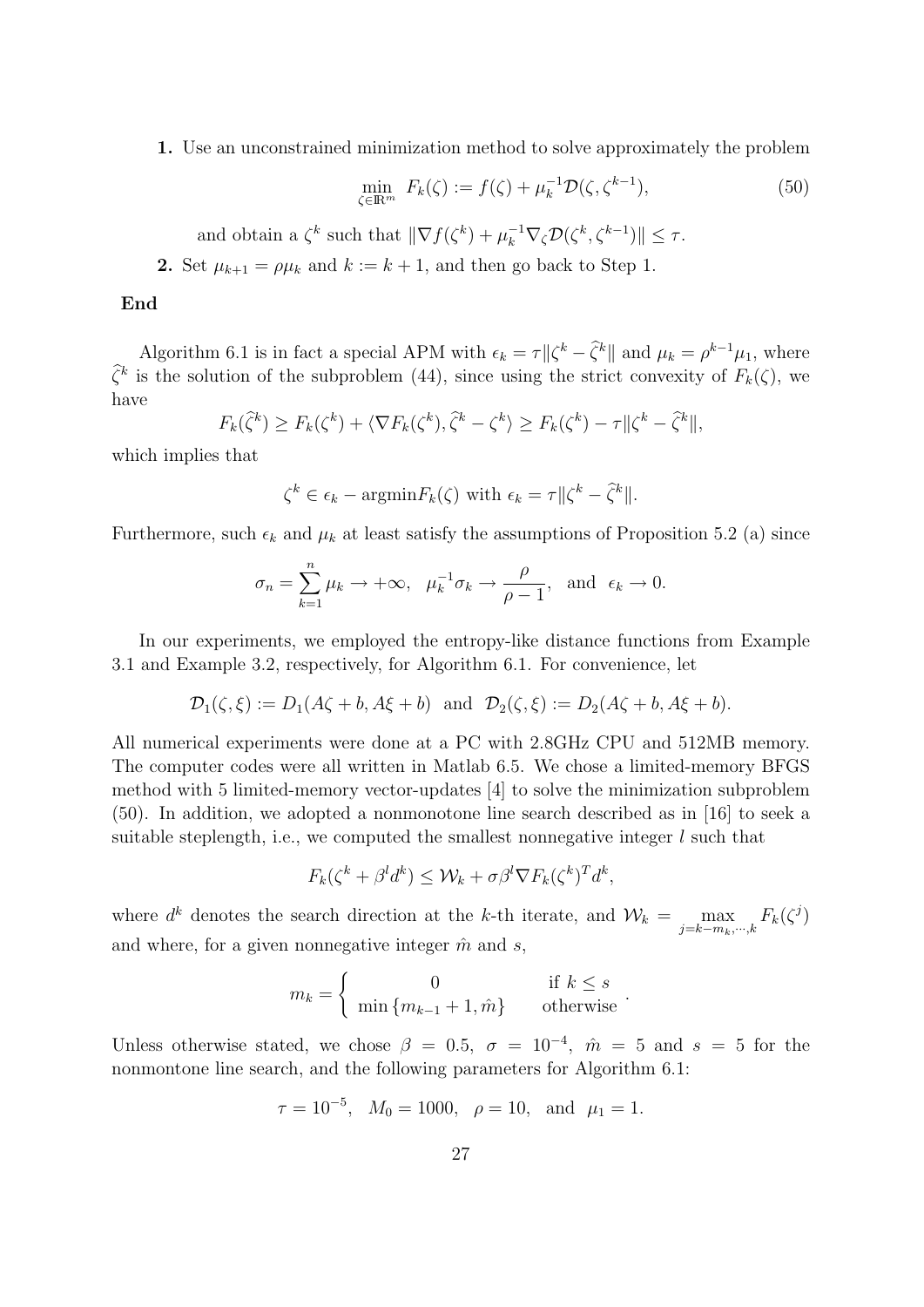We applied Algorithm 6.1 for the following quadratic convex second-order cone program:

$$
\min \frac{1}{2} \zeta^T M \zeta + q^T \zeta
$$
  
s.t.  $\zeta \succeq_{\mathcal{K}^n} 0$  (51)

where  $M \in \mathbb{R}^{n \times n}$  is a symmetric positive semi-definite matrix and  $q \in \mathbb{R}^n$  is a vector. In the experiment, the matrix *M* and the vector *q* were generated as follows: elements of *q* were chosen randomly from the interval [*−*1*,* 1] and *M* was obtained by setting  $M = DD^{T}$ , where *D* was a sparse matrix with approximately **density**  $\cdot n \cdot n$  nonzero entries which were chosen from a normal distribution with mean *−*1 and variance 4. In this procedure, the number of nonzero entries of *D* is determined so that the nonzero density of *M* can be approximately estimated. To construct different types of  $K$ , we chose  $n_i$  and *N* such that  $n_1 + \cdots + n_N = 1000$  and  $n_1 = \cdots = n_N = 100$ . For each type of  $K$ , we have solved 10 test problems with the matrix *M* of nonzero density 0.5%, 1% and 10%, respectively, and started Algorithm 6.1 from the initial point  $\zeta^0 = (\bar{\zeta}^{n_i}, \dots, \bar{\zeta}^{n_N})$ , where  $\bar{\zeta}^{n_i} = (2, \omega_i / ||\omega_i||)$  for  $i = 1, 2, ..., N$  with  $\omega_i \in \mathbb{R}^{n_i-1}$  generated randomly by Matlab's **randn.m**. We also employed the merit function approach [8] to solve these test problems. In other words, we chose the same limited-memory BFGS method as used by Algorithm 6.1 to solve the unconstrained minimization reformulation for the KKT conditions of (51)

$$
\min_{\zeta \in \mathbb{R}^n} \Psi_{\text{FB}}(\zeta) := \frac{1}{2} \left\| (\zeta^2 + (M\zeta + q)^2)^{1/2} - \zeta - (M\zeta + q) \right\|^2.
$$
 (52)

For the merit function approach, we used the same starting point  $\zeta^0$  as Algorithm 6.1 and terminated the iterates once  $\sqrt{2\Psi_{FB}(\zeta)} \leq 10^{-4}$ .

The numerical results were listed in Tables 1–3 (see the appendix), where **Rcond** denotes the condition number of the matrix *M* computed by Matlab's **rcond.m**, **Gap** means the absolute dual gap, i.e., the value of the function  $|\zeta^T(M\zeta+q)|$  at the final iteration, **NF** represents the number of function evaluations for  $F_k(\zeta)$  or  $\Psi_{FB}(\zeta)$  to solve each problem, which for Algorithm 6.1 is the total sum of the function evaluations used for every subproblem, and **Cpu** represents the CPU time in seconds for solving each problem.

From Tables 1–3, we see that Algorithm 6.1 with  $D_1(x, y)$  and  $D_2(x, y)$  can solve almost all test problems within  $10<sup>5</sup>$  function evaluations, except three test problems in Table 1 for which the merit function approach can not yield the desired result within  $5 \times 10^4$  function evaluations, too. Algorithm 6.1 requires more function evaluations than the merit function approach, especially for the problems with the matrix *M* of nonzero density 0*.*5% and 1%. This is reasonable since the APM is only a primal algorithm, whereas the merit function approach is a primal-dual one. When comparing Table 1 with Tables 2–3, we find that the condition number of *M* has a great influence on the numerical performance of Algorithm 6.1 and the merit function approach; for example, the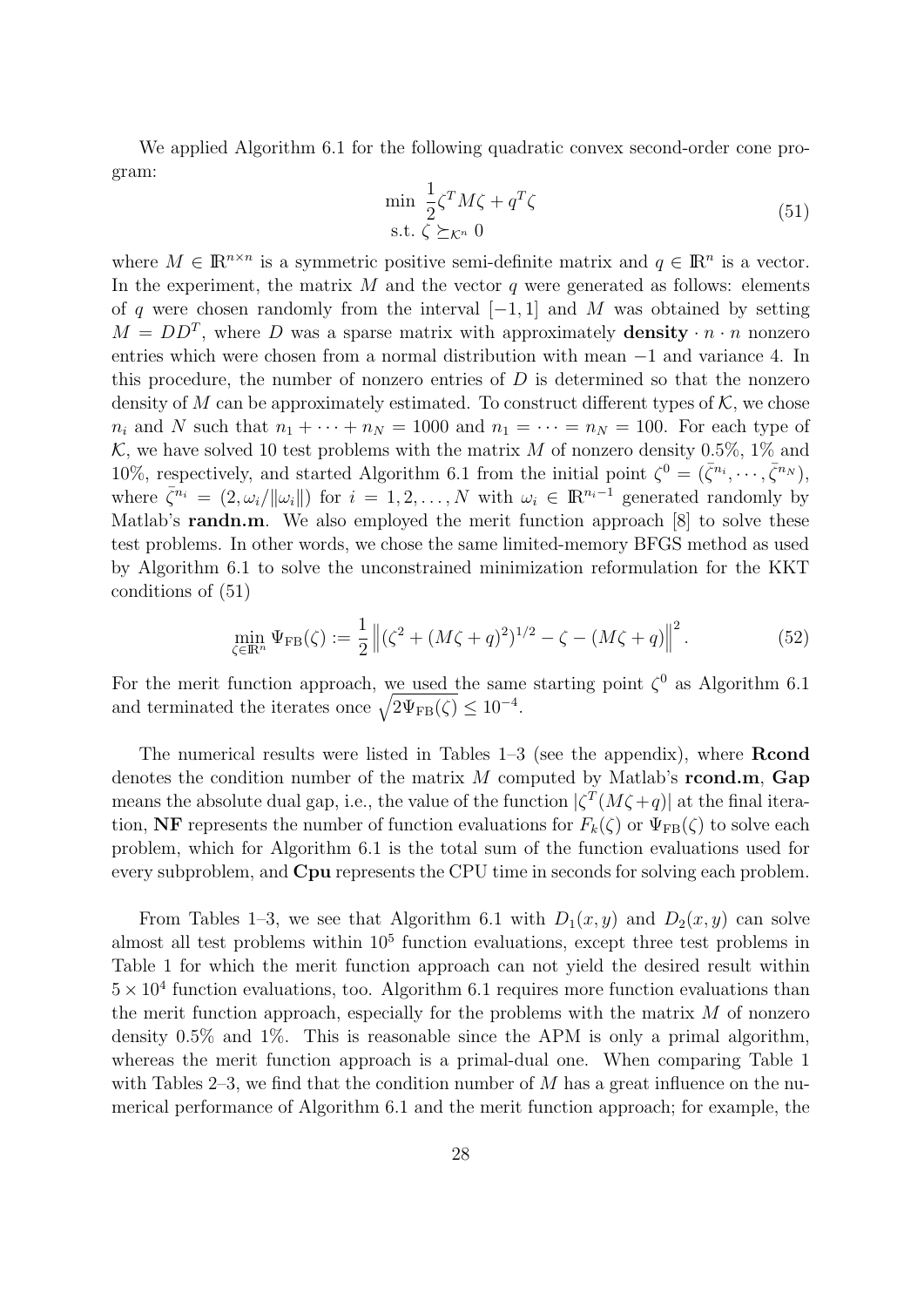two methods have the worst robustness when the condition number of *M* equals to 0. In addition, from Tables 1–3, it seems that the number of function evaluations of Algorithm 6.1 is not influenced by the nonzero density of *M*, but the merit function approach clearly requires more function evaluations as the nonzero density of *M* increases. Moreover, the merit function approach needs more CPU time at each iteration than Algorithm 6.1 due to an extra multiplication of the matrix *M* and the vector  $\nabla_y \psi_{FB}(\zeta, M\zeta + q)$  involved in the computation of  $\nabla \Psi_{FB}(\zeta)$ . This accounts for the fact that Algorithm 6.1 is superior to the merit function approach by the CPU time for the problems with the matrix *M* of nonzero density 10%.

We also applied Algorithm 6.1 for a nonlinear convex SOCP taken from [17].

**Example 6.1.** Consider the following nonlinear convex SOCP:

$$
\min \exp(\zeta_1 - \zeta_3) + 3(2\zeta_1 - \zeta_2)^4 + \sqrt{1 + (3\zeta_2 + 5\zeta_3)^2}
$$
\n
$$
\text{s.t.} \begin{pmatrix} 4 & 6 & 3 \\ -1 & 7 & -5 \end{pmatrix} \zeta + \begin{pmatrix} -1 \\ 2 \end{pmatrix} \in \mathcal{K}^2, \ \zeta \in \mathcal{K}^3. \tag{53}
$$

In order to obtain an initial interior point  $\zeta^0 \in \text{int}(\mathcal{F})$  for Algorithm 6.1, we constructed the following conic optimization problem:

$$
\min_{A\zeta + b + w\hat{e}} w
$$
  
\n
$$
A\zeta + b + w\hat{e} \succeq_{\mathcal{K}} 0,
$$
  
\n
$$
-w + w^* \ge 0,
$$
  
\n
$$
\mathcal{K} = \mathcal{K}^3 \times \mathcal{K}^2
$$
\n(54)

where  $w^* \in \mathbb{R}$  is a constant, and  $\hat{e} =$  $\left( \begin{array}{c} e_1 \end{array} \right)$ *e*2  $\setminus$  $A =$  $\left[ A_1 \right]$ *A*<sup>2</sup> 1  $, b =$  $\int b_1$  $b<sub>2</sub>$  $\setminus$ with

$$
A_1 = \begin{pmatrix} 4 & 6 & 3 \\ -1 & 7 & 5 \end{pmatrix}, A_2 = I, b_1 = (-1, 2)^T, b_2 = (0, 0, 0)^T, e_1 = (1, 0)^T, e_2 = (1, 0, 0)^T.
$$

It is easy to see that  $\zeta = 0$ ,  $w = w_0$  belongs to  $\text{int}(\mathcal{F})$  only if  $w_0 > -\lambda_1(b_i)$ ,  $i = 1, 2$  and  $w^*$  >  $w_0$ , and furthermore, when solving (54) with Algorithm 6.1 from  $\zeta = 0$ ,  $w = w_0$ , if some iterate  $(\zeta^k, w^k)$  satisfying  $w^k < 0$ , then the corresponding  $\zeta^k$  can be used as the starting point to solve (53). The way can also be used to find the starting interior point  $\zeta^0$  when applying Algorithm 6.1 for other problems with the form of (1). We have solved the test problem with Algorithm 6.1 from several starting points. The parameters for Algorithm 6.1 were same as above except  $M_0 = 10000$  and  $\tau = 10^{-6}$ . The numerical results were listed in Table 4, where **fopt** denotes the objective value at the final iteration. We see that the choice of  $\zeta^0$  has an influence on the numerical behavior of Algorithm 6.1.

From Tables 1–4, we may draw the following conclusions: the approximate proximallike algorithm using  $D_1(x, y)$  has the better numerical behavior than the one using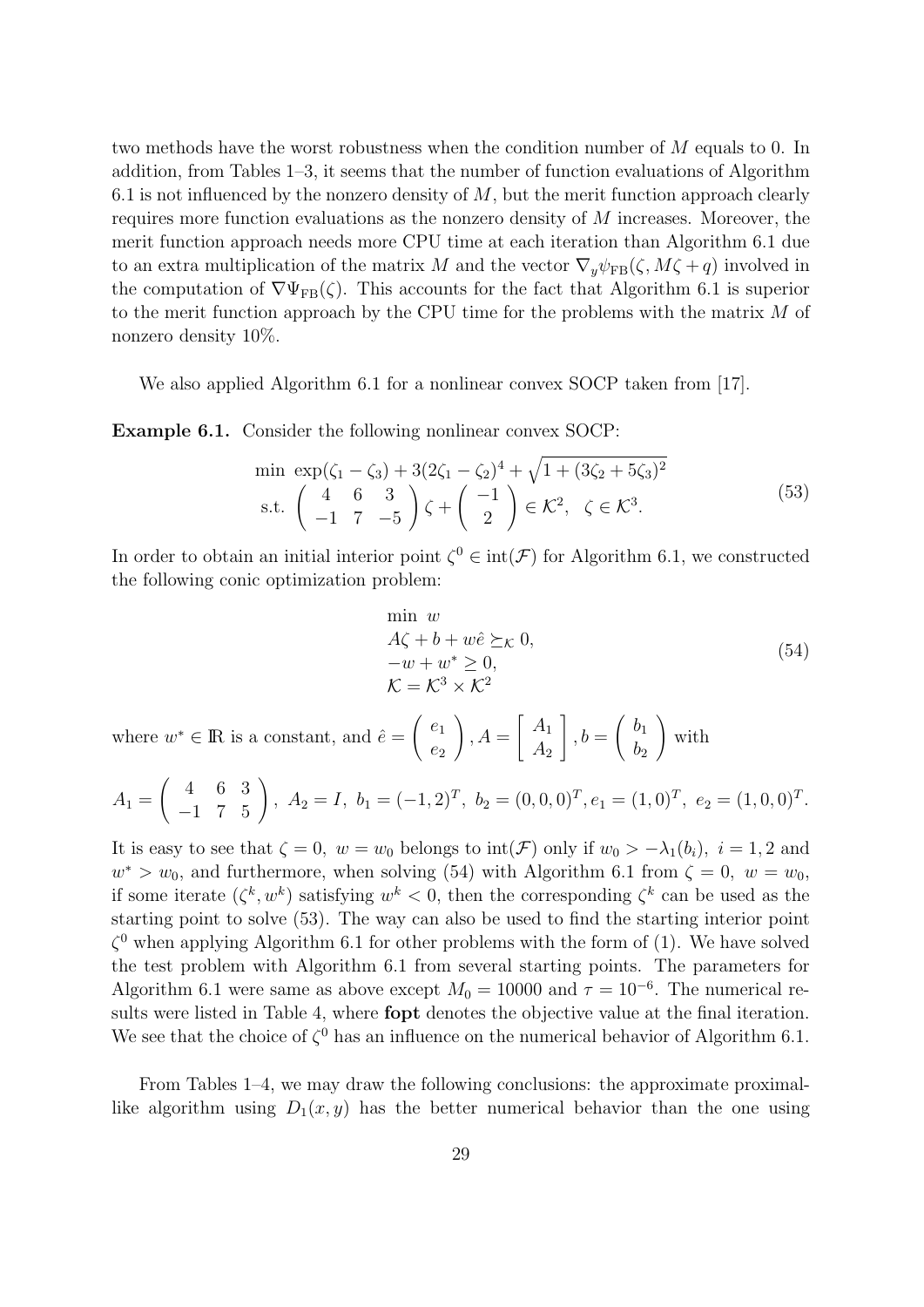$D_2(x, y)$  whether by the accuracy of solution or the number of function evaluations required, and the proximal-like algorithm with an appropriate distance measure is superior to the merit function approach by the CPU time for those dense problems.

## **7 Conclusions**

In this paper, we extended the entropy-like proximal algorithm proposed by Eggermont [12] for convex programming subject to nonnegative constraints, and proposed a class of interior proximal-like algorithms for solving the CSOCPs. These algorithms are based on a distance-like function generated by a closed proper convex function  $\phi$  satisfying  $dom\phi = [0, +\infty)$  and conditions (C.1)–(C.4). The given examples illustrated that the conditions required by  $\phi$  are not very stringent. For the proposed proximal-like algorithm, we particularly considered an approximate version which allows inexact minimization steps, and established the convergence properties under some mild assumptions. Numerical results were also reported for the algorithm with the entropy-like distance functions from Examples 3.1 and 3.2, and made comparisons with those yielded by the merit function approach [8], which verify the effectiveness of the proposed method.

In our future research works, we will analyze the convergence rate of the proposed algorithms, and investigate some practical versions of the algorithms. In addition, we will consider the extension of the class of interior proximal-like algorithms to general convex symmetric cone programming problems. It should be pointed out that the extension is not direct. The main difficulty is how to extend the characterizations of SOC-convexity [7, 9] to the setting of symmetric cones.

**Acknowledge**. The authors would like to thank two anonymous referees for their helpful comments and suggestions on the revision of this paper. In particular, the influence of the condition number of *M* is observed by one referee.

## **References**

- [1] F. ALIZADEH AND D. GOLDFARB (2003), *Second-order cone programming*, Mathematical Programming, vol. 95, pp. 3–51.
- [2] A. AUSLENDER AND M. HADDOU (1995), An interior-proximal method for convex *linearly constrained problems and its extension to variational inequalities*, Mathematical Programming, vol. 71, pp. 77–100.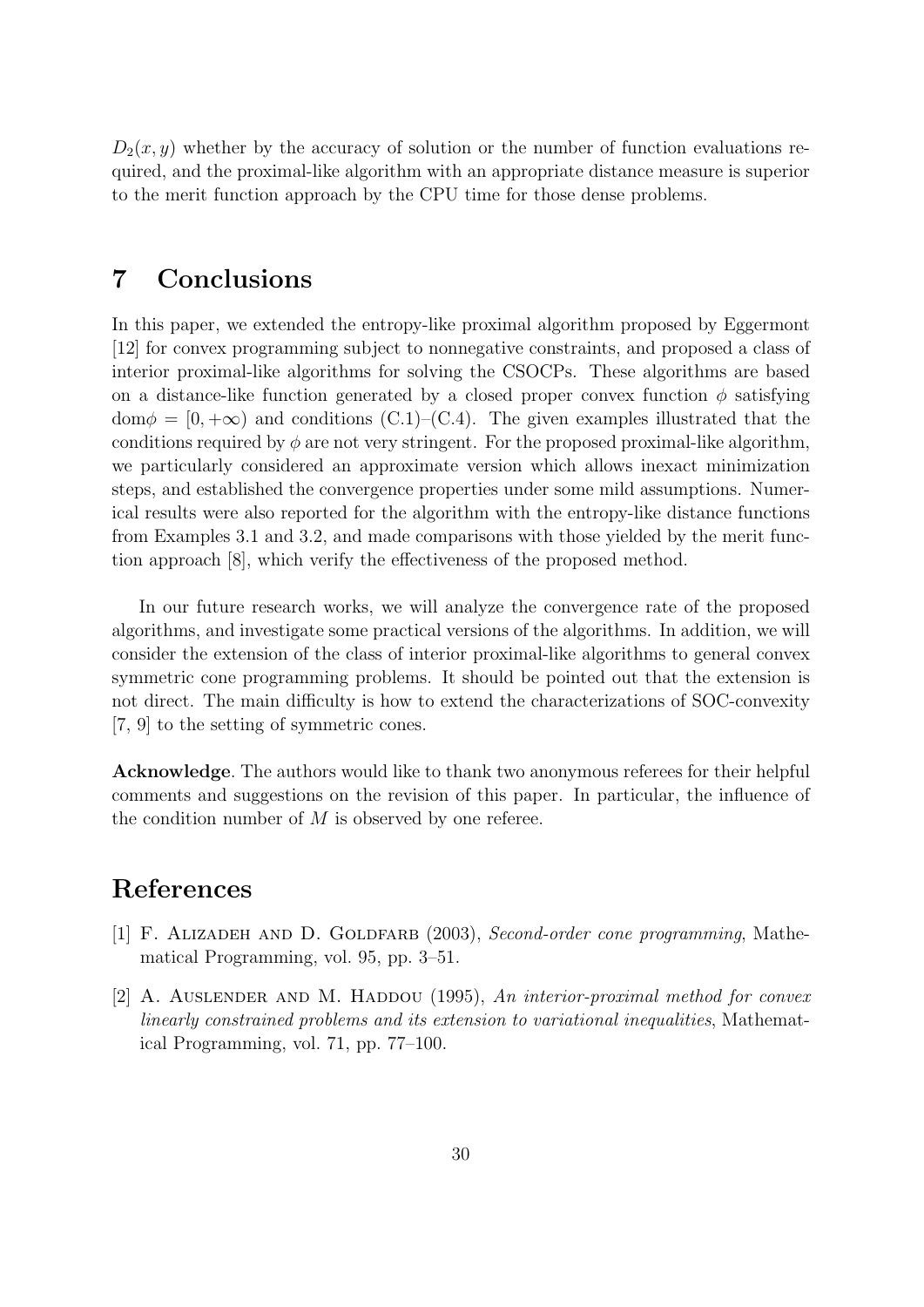- [3] J. Brinkhuis, Z.-Q. Luo and S.-Z. Zhang (2005), *Matrix convex functions with applications to weighted centers for semidefinite programming*, Preprint, August, 2005.
- [4] R. H. BYRD, P. LU, J. NOCEDAL AND C. ZHU (1995), *A limited memory algorithm for bound constrained optimization*, SIAM Journal of Scientific Computing, vol. 16, pp. 1190–1208.
- [5] Y. Censor and S. A. Zenios (1992), *The proximal minimization algorithm with D-functions*, Journal of Optimization Theory and Applications, vol. 73, pp. 451–464.
- [6] J.-S. Chen, X. Chen and P. Tseng (2004), *Analysis of nonsmooth vector-valued functions associated with second-order cones*, Mathematical Programming, vol. 101, pp. 95–117.
- [7] J.-S. Chen (2006), *The convex and monotone functions associated with second-order cone*, Optimization, vol. 55, pp. 363–385.
- [8] J.-S. Chen and P. Tseng (2005), *An unconstrained smooth minimization reformulation of the second-order cone complementarity problem*, Mathematical Programming, vol. 104, pp. 293–327.
- [9] J.-S. Chen, X. Chen, S.-H Pan and J.-W Zhang (2007), *The characterizations of SOC-monotone and SOC-convex function*, Manuscript.
- [10] X.-D. CHEN, D. SUN, AND J. SUN (2003), *Complementarity functions and numerical experiments for second-order cone complementarity problems*, Computational Optimization and Applications, vol. 25, pp. 39–56.
- [11] M. Doljansky and M. Teboulle (1998), *An interior proximal algorithm and the exponential multiplier method for semidefinite programming*, SIAM Journal on Optimization, vol. 9, pp. 1–13.
- [12] P. P. B. Eggermont (1990), *Multiplicative iterative algorithms for convex programming*, Linear Algebra and its Applications, vol. 130, pp. 25–42.
- [13] J. Eckstein (1993), *Nonlinear proximal point algorithms using Bregman functions, with applications to convex programming*, Mathematics of Operations Research, vol. 18, pp. 202–226.
- [14] J. Faraut and A. Kor*a*´nyi, *Analysis on symmetrc cones*, Oxford Mathematical Monographs, Oxford University Press, New York, 1994.
- [15] M. Fukushima, Z.-Q. Luo and P. Tseng (2002), *Smoothing functions for second-order cone complementarity problems*, SIAM Journal on Optimization, vol. 12, pp. 436–460.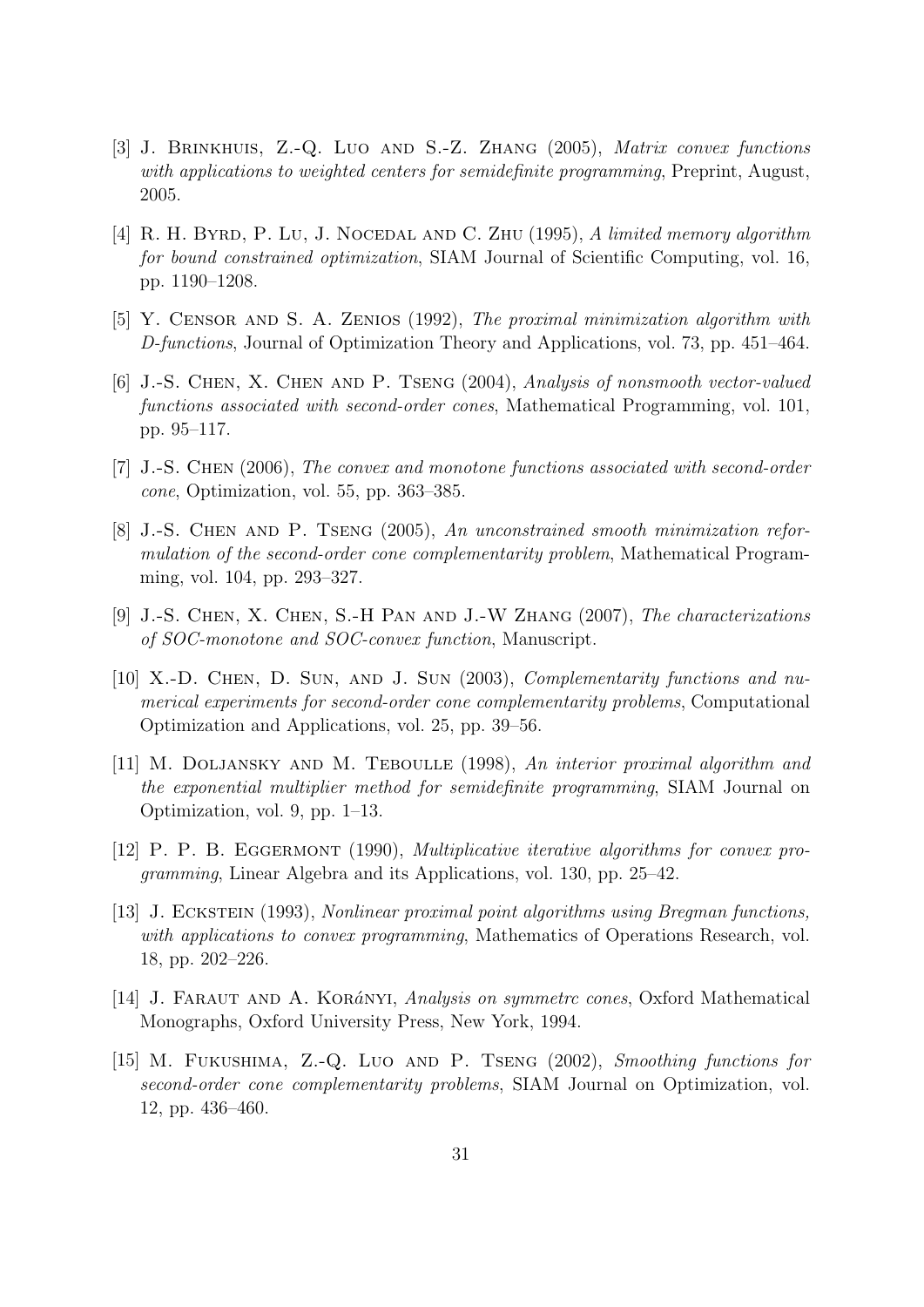- [16] L. Grippo, F. Lampariello and S. Lucidi (1986), *A nonmonotone line search technique for Newton's method*, SIAM Journal on Numerical Analysis, vol. 23, pp. 707–716, 1986.
- [17] S. Hayashi, N. Yamashita, and M. Fukushima (2005), *A combined smoothing and regularization method for monotone second-order cone complementarity problems*, SIAM Journal on Optimization, vol. 15, pp. 593–615.
- [18] A. N. Iusem, B. F. Svaiter and M. Teboulle (1994), *Entropy-like proximal methods in convex programming*, Mathematics of Operations Research, vol. 19, pp. 790–814.
- [19] A. N. Iusem and M. Teboulle (1995), *Convergence rate analysis of nonquadratic proximal and augmented Lagrangian methods for convex and linear programming*, Mathematics of Operations Research, vol. 20, pp. 657–677.
- [20] K. Knopp (1956), *Infinite Sequences and Series*, Dover Publications, New York.
- [21] Y.-J. Kuo and H. D. Mittelmann (2004), *Interior point methods for secondorder cone programming and OR applications*, Computational Optimization and Applications, vol. 28, pp. 255–285.
- [22] C. Kanzow and M. Fukushima (2006), *Semismooth metods for linear and nonlinear second-order cone programs*, Technical Report, Department of Applied Mathematics and Physics, Kyoto University.
- [23] M. S. Lobo, L. Vandenberghe, S. Boyd, and H. Lebret (1998), *Application of second-order cone programming*, Linear Algebra and its Applications, vol. 284, pp. 193–228.
- [24] B. Martinet (1978), *Perturbation des methodes d0Optimisation*, Application, R. A. I. R. O. Numerical Analysis, vol. 12, pp. 153–171.
- [25] J. J. MOREAU (1965), *Promimité et Dualité dans un Espace Hilbertien*, Bull. Soc. Math. France, vol. 93, pp. 273–299.
- [26] S.-H Pan and J.-S. Chen (2007), *A proximal-like algorithnm using quasi Dfunction for convex second-order cone programming*, Accepted by Journal of Optimization Theory and Applications.
- [27] J. M. Peng, C. Roos and T. Terlaky (2002), *Self-regular functions and new search directions for linear and semi-definite optimization*, Mathematical Programming, vol. 93, pp. 129–171.
- [28] B. T. Polyak (1987), *Introduction to Optimization*, Optimization Software, Inc., New York.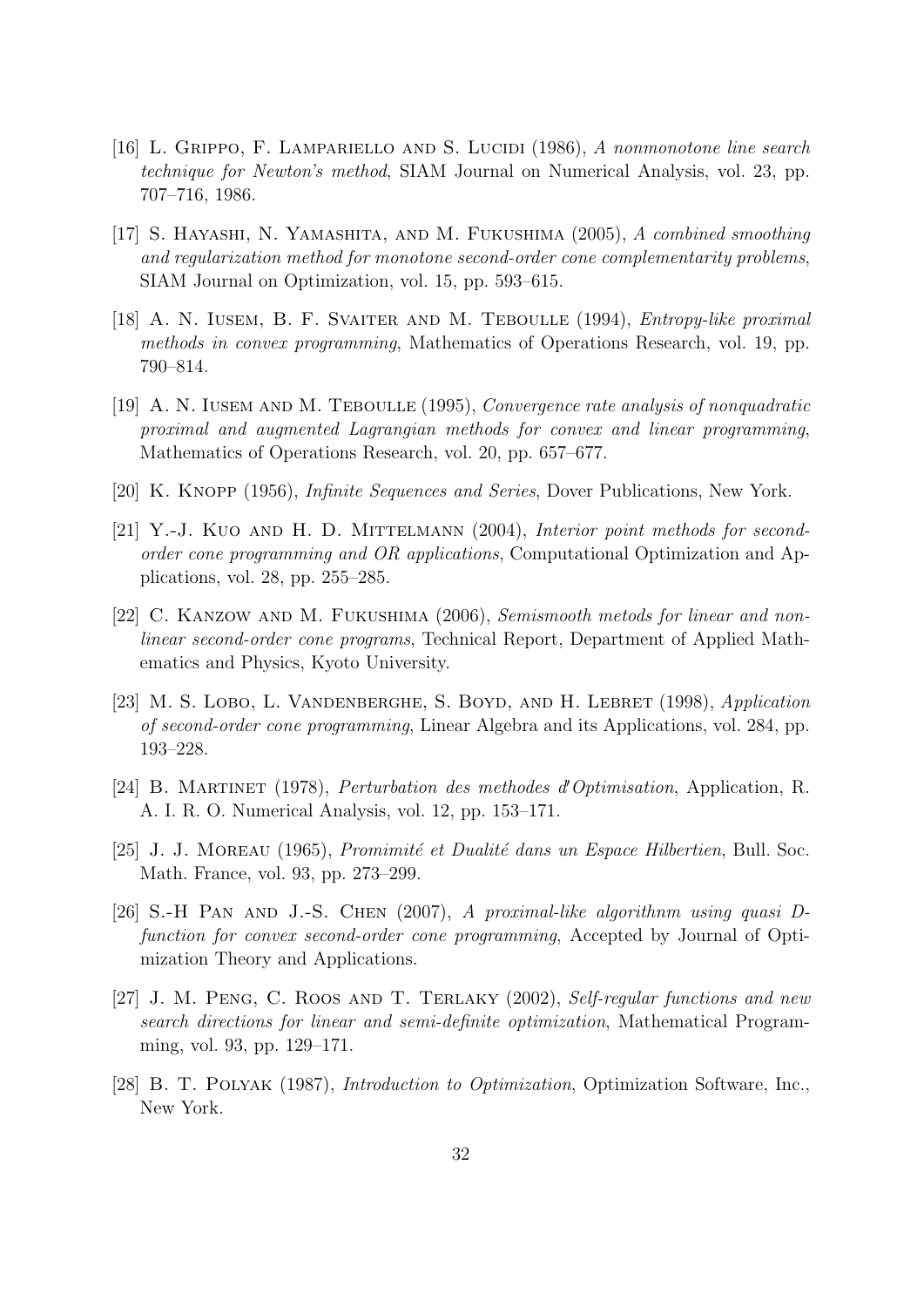- [29] R. T. Rockafella (1970), *Convex Analysis*, Princeton University Press, Princeton, New Jersey.
- [30] R. T. Rockafella (1976), *Augmented Lagrangians and applications of proximial point algorithm in convex programming*, Mathematics of Operation Research, vol. 1, pp. 97–116.
- [31] R. T. ROCKAFELLA (1976), *Monotone operators and the proximal point algorithm*, SIAM Journal on Control and Optimization, vol. 14, pp. 877–898.
- [32] M. Teboulle (1992), *Entropic proximal mappings with applications to nonlinear programming*, Mathematics of Operations Research, vol. 17, pp. 670–690.
- [33] A. Yoshise (2006), *Interior point trajectories and a homogenous model for nonlinear complementarity problems over symmetric cones*, SIAM Journal on Optimization, vol. 17, pp. 1129–1153.

#### **Appendix**

**Lemma 1** Let  $\mathcal F$  be the set defined as in (8). Then its recession cone  $0^+\mathcal F$  is given by

$$
0^+\mathcal{F} = \left\{ d \in \mathbb{R}^m \mid Ad \succeq_{\mathcal{K}^n} 0 \right\}.
$$
 (55)

**Proof.** Assume that  $d \in \mathbb{R}^m$  such that  $Ad \succeq_{\kappa^n} 0$ . Then, for any  $\lambda > 0$ ,  $\lambda Ad \succeq_{\kappa^n} 0$ . Considering that  $\mathcal{K}^n$  is closed under the "+" operation, we have for any  $\zeta \in \mathcal{F}$ ,

$$
A(\zeta + \lambda d) + b = (A\zeta + b) + \lambda (Ad) \geq_{\kappa^n} 0.
$$
 (56)

By [29, P. 61], this shows that every element in the set of the right hand side of (55) is a recession direction of *F*. Consequently,  $\{d \in \mathbb{R}^m \mid Ad \succeq_{\mathcal{K}^n} 0\} \subseteq 0^+\mathcal{F}$ .

Now take any  $d \in 0^+\mathcal{F}$  and  $\zeta \in \mathcal{F}$ . Then, for any  $\lambda > 0$ , equation (56) holds. By Property 2.1 (d), we then have  $\lambda_1[(A\zeta+b)+\lambda Ad] \geq 0$  for any  $\lambda > 0$ . This implies that  $\lambda_1(Ad) \geq 0$ , since otherwise letting  $\lambda \to +\infty$  and using the fact that

$$
\lambda_1 [(A\zeta + b) + \lambda Ad] = (A\zeta + b)_1 + \lambda (Ad)_1 - ||(A\zeta + b)_2 + \lambda (Ad)_2||
$$
  
\n
$$
\leq (A\zeta + b)_1 + \lambda (Ad)_1 - (\lambda ||(Ad)_2|| - ||(A\zeta + b)_2||)
$$
  
\n
$$
= \lambda \lambda_1 (Ad) + \lambda_2 (A\zeta + b),
$$

we obtain that  $\lambda_1[(A\zeta + b) + \lambda Ad] \rightarrow -\infty$ . Thus, we prove that  $Ad \succeq_{\kappa n} 0$ , and consequently  $0^+\mathcal{F} \subseteq \{d \in \mathbb{R}^m \mid Ad \succeq_{\mathcal{K}^n} 0\}$ . Combining with the above discussions then yields the result.  $\square$ the result.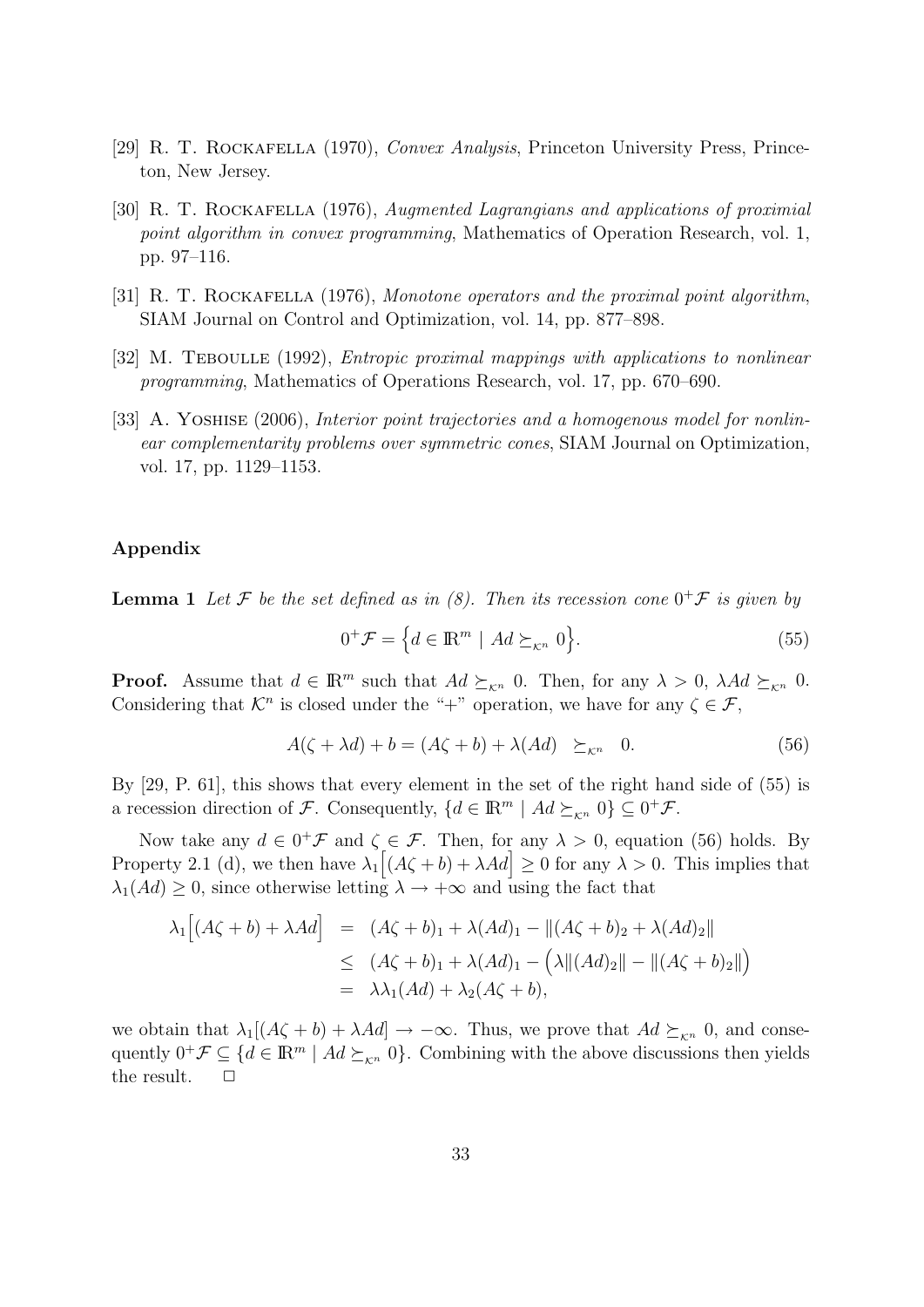|                |                | $\mathcal{D}_1(\zeta,\xi)$ |            |               | $\mathcal{D}_2(\zeta,\xi)$      |            |               | Merit function approach                 |        |      |
|----------------|----------------|----------------------------|------------|---------------|---------------------------------|------------|---------------|-----------------------------------------|--------|------|
| N0.            | Rcond          |                            |            | $Gap$ Nf Time |                                 |            | $Gap$ Nf Time | Gap Nf                                  |        | Time |
| $\mathbf{1}$   | $\overline{0}$ | $2.32e-3$ 28524 84.8       |            |               | 7.76e-3 37480 127.1             |            |               | $1.72e-4$ 6034                          |        | 47.2 |
| 2              | $\overline{0}$ |                            | $> 10^5$   |               |                                 | $> 10^5$   |               |                                         | >50000 |      |
| 3              | $\overline{0}$ |                            | $> 10^5$   |               | $\frac{1}{2}$                   | $> 10^5$   |               | $\equiv$                                | >50000 |      |
| $\overline{4}$ | $\theta$       |                            | $> 10^{5}$ | $\sim$ $-$    | $\frac{1}{2}$ and $\frac{1}{2}$ | $> 10^5$ - |               | $\equiv$                                | >50000 |      |
| 5              | $\theta$       | $1.62e-3$ 17436 50.9       |            |               | $4.34e-3$ 25882 100.9           |            |               | $8.91e-4$ 957                           |        | 7.56 |
| 6              | $\theta$       | $1.36e-3$ 20516 62.4       |            |               | $3.56e-3$ $25125$ $91.2$        |            |               | $6.35e-4$                               | 883    | 5.76 |
| $\overline{7}$ | $\theta$       | $4.79e-3$ 53555 168.0      |            |               |                                 |            |               | $1.58e-2$ 53460 194.3 8.24e-4           | 1506   | 12.9 |
| 8              | $\theta$       | $4.95e-3$ 79164 236.8      |            |               |                                 |            |               | 1.64e-2 99687 378.2 $\parallel$ 1.97e-5 | 4343   | 36.0 |
| 9              | $\theta$       | $1.93e-3$ 29433            |            | 91.2          |                                 |            |               | 4.74e-3 31655 112.8 $\parallel$ 3.98e-4 | 795    | 6.43 |
| 10             | $\overline{0}$ | 6.75e-4 57670 168.0        |            |               | $-$ > $10^5$                    |            | $\sim 100$    | $ 7.39e-4 \t1492$                       |        | 11.4 |

Table 1: **Numerical results for the matrix** *M* **with** 0*.*5% **nonzero density**

**Lemma 2** [20, Theorem 2] Let  $\{a_{nk}\}\$  be a sequence of real numbers satisfying

**(i)**  $a_{nk} \geq 0 \ \forall n = 1, 2, \ldots, \ k = 1, 2, \ldots$ 

(ii) 
$$
\sum_{k=1}^{\infty} a_{nk} = 1 \ \forall n = 1, 2, \ldots, \text{ and } \lim_{n \to +\infty} \sum_{k=1}^{n} a_{nk} u_k = u \ \forall k = 1, 2, \ldots
$$

If  $\{u_k\}$  is a sequence such that  $\lim_{k\to+\infty}u_k=u$ , then  $\lim_{k\to+\infty}a_{nk}u_k=u$ .

**Lemma 3** *[28, Chapter 2] Let {υk} and {βk} be nonnegative sequences of real numbers* satisfying (i)  $v_{k+1} \le v_k + \beta_k$ , (ii)  $\sum_{k=1}^{\infty} \beta_k < +\infty$ . Then the sequence  $\{v_k\}$  is convergent.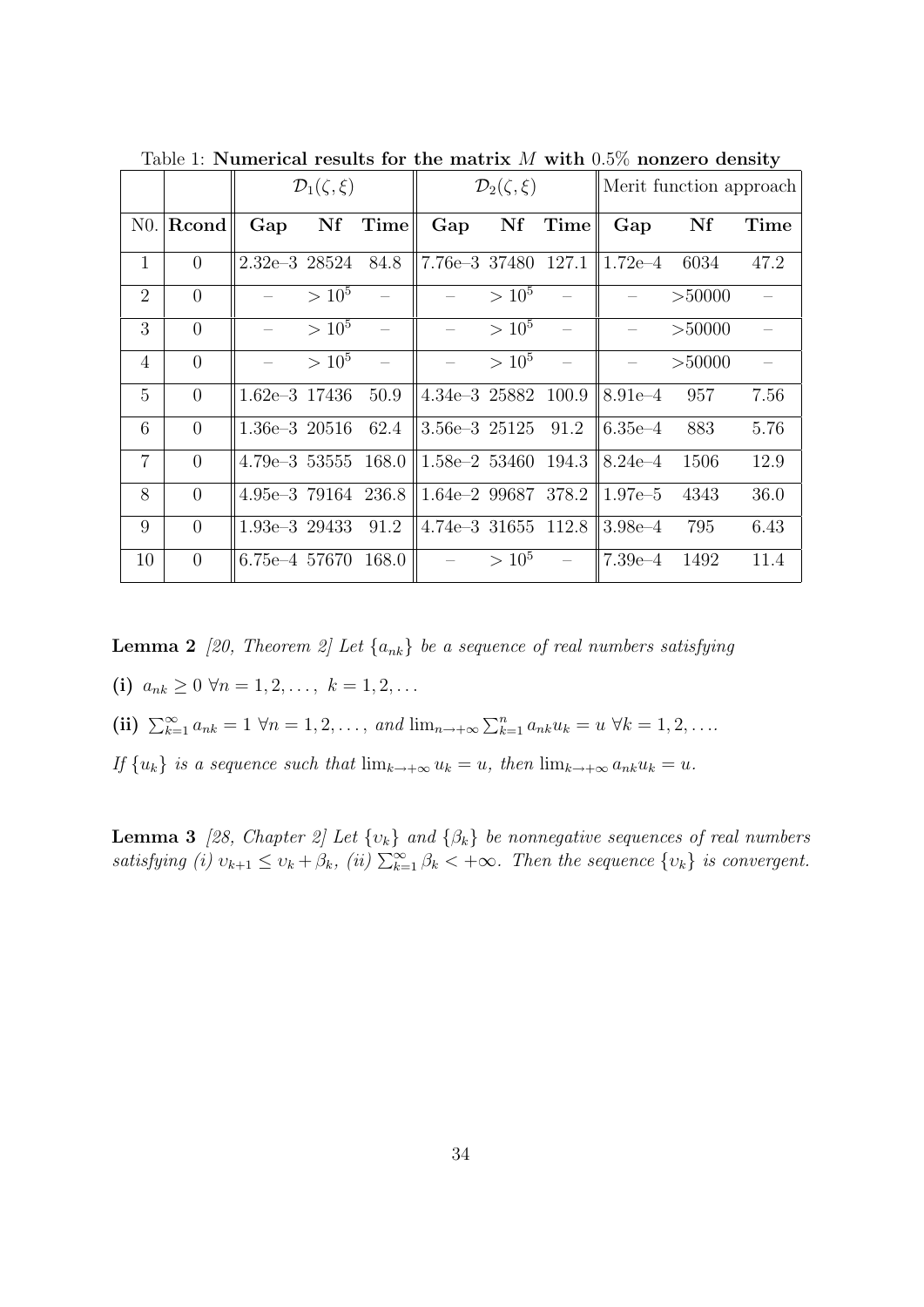|                |                                                                                 | $\mathcal{D}_1(\zeta,\xi)$ |  |            | $\mathcal{D}_2(\zeta,\xi)$                                                                |  |  | Merit function approach |    |      |
|----------------|---------------------------------------------------------------------------------|----------------------------|--|------------|-------------------------------------------------------------------------------------------|--|--|-------------------------|----|------|
| N0.            | Rcond                                                                           | Gap                        |  | $Nf$ $Cpu$ | Gap Nf Cpu                                                                                |  |  | Gap                     | Nf | Cpu  |
| $\mathbf{1}$   | $\overline{0}$                                                                  |                            |  |            | 2.65e-3 24966 117.4 $\mid$ 5.48e-3 26395 142.4 $\mid$ 1.19e-3 1695                        |  |  |                         |    | 23.0 |
| $\overline{2}$ | 1.64e–8                                                                         |                            |  |            | $3.44e-3$ 32540 161.5 6.35e-3 33246 200.4 1.14e-3 1666                                    |  |  |                         |    | 23.1 |
| 3              | $8.88e-11 \parallel 1.94e-3$ 22785 123.7 3.45e-3 24865 137.9 3.42e-4 1421       |                            |  |            |                                                                                           |  |  |                         |    | 18.8 |
| 4              | $2.45e-9$                                                                       |                            |  |            | $\parallel 6.89e-3\,60638\,325.1 \parallel 1.34e-2\,66483\,392.9 \parallel 4.78e-4\,2360$ |  |  |                         |    | 35.3 |
| $\frac{5}{2}$  | $6.19e-10$                                                                      |                            |  |            | $\parallel$ 2.97e–3 29612 157.3 $\parallel$ 5.62e–3 37027 230.3 $\parallel$ 8.53e–4 1594  |  |  |                         |    | 24.4 |
| 6              | $5.22e-11 \le 5.05e-3$ 22620 $116.5 \le 1.05e-2$ 26916 $166.1 \le 8.09e-4$ 1259 |                            |  |            |                                                                                           |  |  |                         |    | 20.8 |
| $\tau$         | 7.50e-11 $\ 2.09e-3\ 12419\ 63.6\ 3.75e-3\ 19326\ 121.7\ 2.70e-4\ 1728$         |                            |  |            |                                                                                           |  |  |                         |    | 21.2 |
| 8              | $4.97e-9$                                                                       |                            |  |            | $\mid$ 2.63e–3 20661 106.4 $\mid$ 5.27e–3 30375 187.9 $\mid$ 6.14e–4 1497                 |  |  |                         |    | 19.8 |
| 9              | $5.16e-111$                                                                     |                            |  |            | 4.32e–3 29157 153.9  7.85e–3 42502 266.1  4.04e–4 1734                                    |  |  |                         |    | 24.7 |
| 10             | 1.96e–9                                                                         |                            |  |            | $\ 2.48e-3\ 23804\ 119.5\ 4.81e-3\ 34085\ 201.2\ 1.26e-3\ 1550\ $                         |  |  |                         |    | 22.4 |

Table 2: **Numerical results for the matrix** *M* **with** 1% **nonzero density**